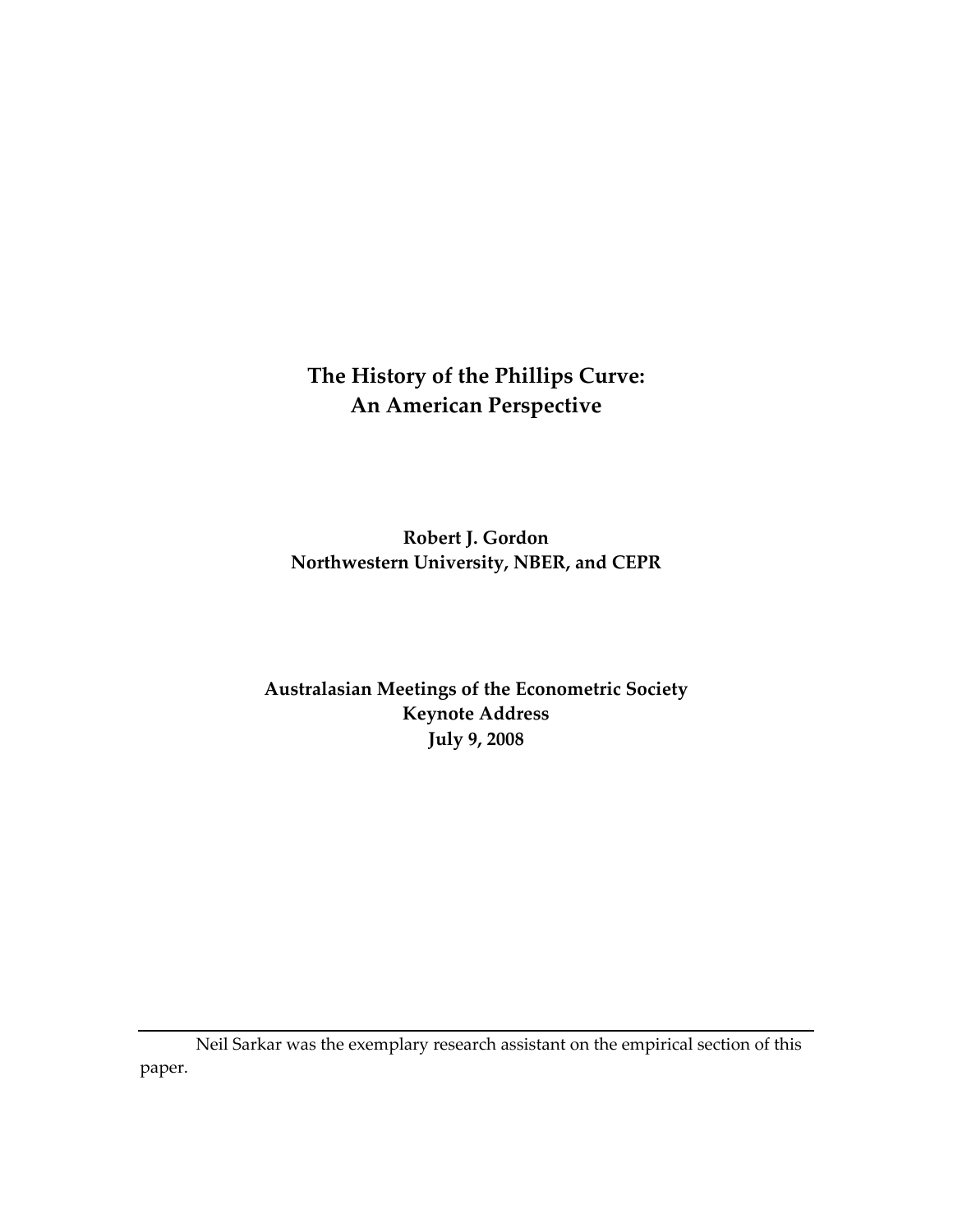The History of the Phillips Curve: An American Perspective

#### *ABSTRACT*

This history of the Phillips Curve adopts an American perspective, which is appropriate both because the literature has been dominated by Americans and because many of the empirical applications have been to American data. The early history of the US Phillips Curve through 1975 is well known, including the christening of the term by Samuelson-Solow, the introduction of long-term neutrality by Friedman, Lucas, and Phelps, and the apparent "wreckage" of the Phillips Curve evident in the positive correlation between inflation and unemployment in the 1970s.

Less well understood is the post-1975 fork in the road, with two quite different approaches to the resurrection of the Phillips Curve since then. The first approach started in 1975 with the theory of policy responses to supply shocks and continued with the development of a symmetric dynamic model in which aggregate demand and supply shocks interact with long-run neutrality and backward-looking inertia. This "mainstream" model has been successful in explaining the ups and downs of postwar US inflation. The second approach includes the work of Kydland, Prescott, Sargent, and the creators of the New‐Keynesian Phillips Curve (NKPC). It emphasizes forward‐ looking expectations that can jump in response to actual and anticipated policy changes. The first approach is better suited to understand the postwar US inflation process, which is dominated by the role of inertia. The second, while bedeviled by persistence, is essential for understanding the ends of hyperinflations and the behavior of inflation in economies like Argentina with unstable macroeconomic environments.

The final section of the paper provides econometric evidence of the dominance of the mainstream approach over the NKPC alternative as an explanation of postwar US inflation, as measured not just by goodness of fit but, more important, by performance in post-sample dynamic simulations. The paper concludes by emphasizing its three main themes. First, two quite legitimate responses occurred after 1975 to the chaotic state of the PC literature at that time. Second, each framework is important and helps us understand how inflation behaves, albeit in different environments. Third, the two approaches need to pay more attention to each other, and this paper represents a start toward that reconciliation.

Robert J. Gordon Stanley G. Harris Professor in the Social Sciences Department of Economics, Northwestern University *rig@northwestern.edu* Evanston IL 60208 http://faculty‐web.at.northwestern.edu/economics/gordon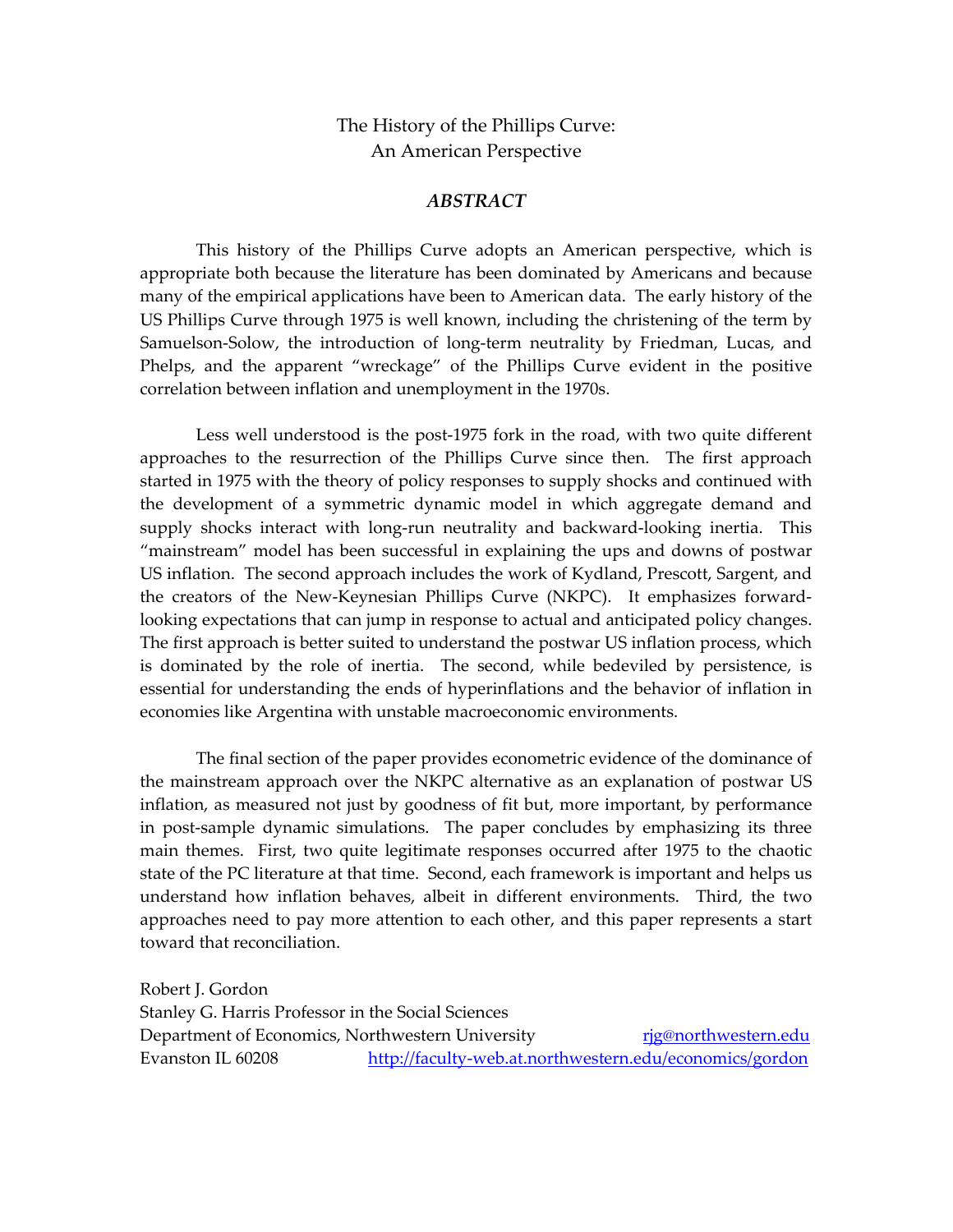# **TABLE OF CONTENTS**

| 1. Introduction                                                                            | $\mathbf{1}$   |
|--------------------------------------------------------------------------------------------|----------------|
| 2. Changing Interpretations of the Phillips Curve, 1958-75                                 | 3              |
| 2.1 The Phillips Curve is Born: Phillips and Samuelson-Solow                               | $\mathfrak{Z}$ |
| 2.2 Aspects of Phillips Curve Economics in the 1960s                                       | 7              |
| 2.3 The Natural Rate Revolution                                                            | 9              |
| 2.4 Rational Expectations and the "Policy Ineffectiveness Proposition"                     | 11             |
| 2.5 The Demise of the Empirical Case Against Monetary Neutrality                           | 12             |
| 3. Post-1975 Mark I: The Dynamic Demand-Supply Model with Inertia                          | 14             |
| 3.1 The Demise of New Classical Macro and the Resurrection of the PC                       | 15             |
| 3.2 Econometric Implementation of the Mainstream Model                                     | 18             |
| 3.3 Empirical Results: Strengths and Weaknesses                                            | 20             |
| 4. Post-1975 Mark II: The Game between Policymakers and Private Expectations in a          |                |
| World of Policy-Dependent Expectations                                                     | 22             |
| 4.1 The Policy Game                                                                        | 22             |
| 4.2 The New-Keynesian Phillips Curve (NKPC)                                                | 23             |
| 4.3 The Challenge of Persistence                                                           | 25             |
| 4.4 Constraints on the Formation of Expectations                                           | 26             |
| 4.5 Which Model Applies to Which Episodes?                                                 | 27             |
| 5. The New-Keynesian and Triangle Phillips Curves: Specification and Results               | 28             |
| 5.1 The NKPC Model                                                                         | 28             |
| 5.2 The Triangle Model of Inflation and the Role of Demand and Supply Shocks               | 29             |
| 5.3 Estimating the TV-NAIRU                                                                | 31             |
| 5.4 Roberts NKPC vs. Triangle: Coefficients and Simulation Performance                     | 32             |
| 5.5 Fragility of the Conclusion that the PC Slope has Become Flatter                       | 34             |
| 6. Conclusion                                                                              | 35             |
| Appendix: The "Translation Matrix" Between the Roberts NKPC and Triangle<br>Specifications | 38             |
| References                                                                                 | 40             |
| Tables and Figures                                                                         | After 44       |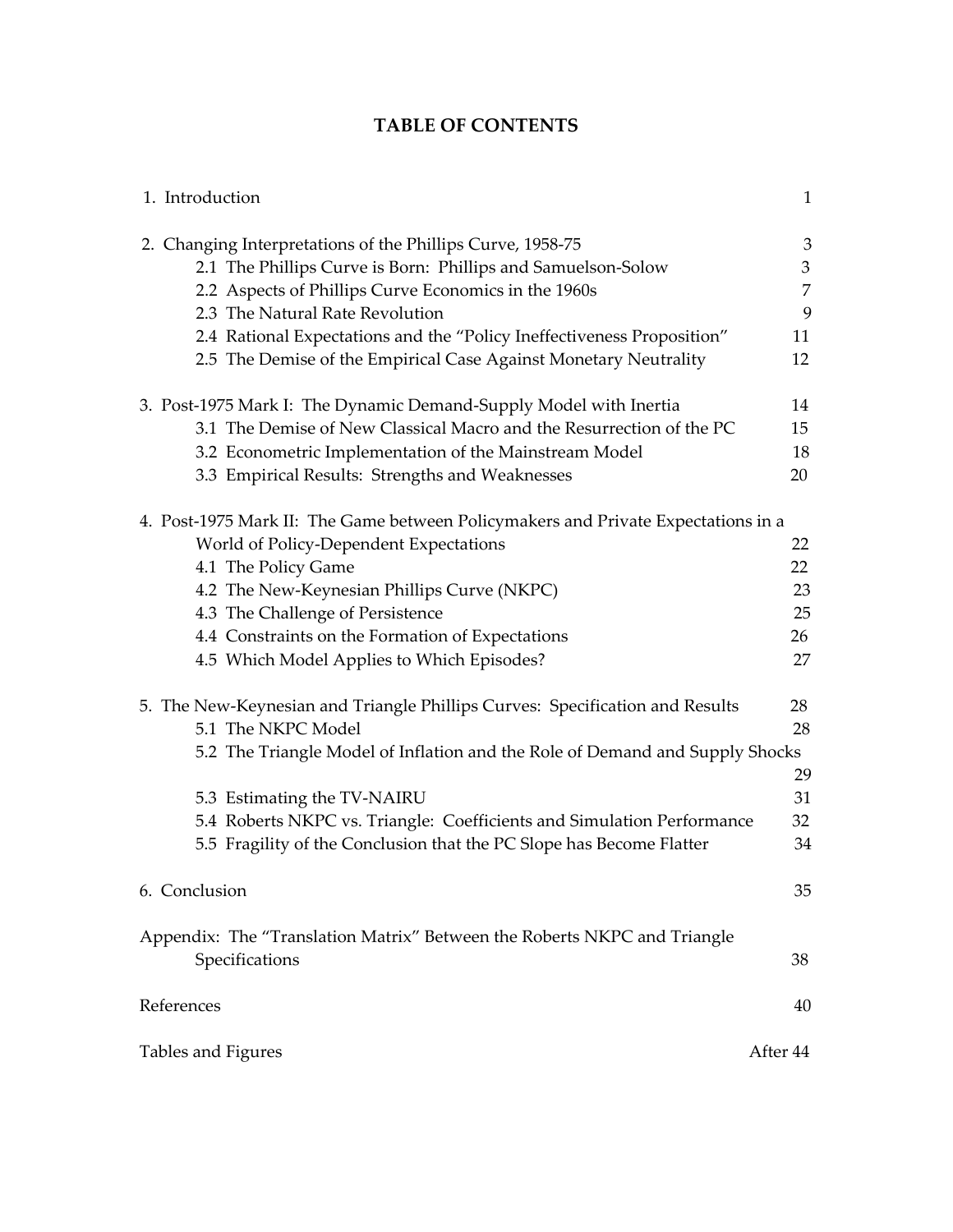## **1. Introduction**

This history of the Phillips Curve (PC) unapologetically adopts an American perspective. With the exception of Phillips himself, most of the literature and controversies have been dominated by Americans, from the initial christening and interpretation by Samuelson and Solow, the invocation of monetary neutrality by Friedman, Lucas, and Phelps, and the "wreckage" and subsequent reconstruction of the PC in the wake of a strong positive correlation between inflation and unemployment that emerged in the 1970s. Most of the empirical literature that exhibits a consistent negative slope coefficient between inflation and unemployment also has been obtained with US data. In fact, we will see that the latest results using what we will later call the "mainstream" model emerges with a slope coefficient of roughly minus one‐half, almost identical to that inferred from the data by Samuelson and Solow almost 50 years ago, and this estimated slope coefficient does not become flatter over time as has been suggested in some of the recent literature.

The overall theme of this paper is that the history of the PC has evolved in two phases, before and after 1975. There is general agreement on the pre‐1975 evolution, which is well understood. But after 1975 the PC literature has split down two forks of the road, with little communication or interaction between the two forks.

The pre-1975 history is straightforward and is covered in Part 2. The initial discovery of the negative inflation‐unemployment relation (for wages, prices, or both) by Phillips and Samuelson‐Solow was followed by a brief period in which policymakers, especially in the US, assumed that they could exploit the tradeoff to reduce unemployment at a small cost of additional inflation. Then the natural rate revolution of Friedman, Phelps, and Lucas erased the policy‐exploitable tradeoff in favor of long‐run monetary neutrality. Those who had implemented the econometric version of the tradeoff PC in the 1960s reeled in disbelief when Sargent demonstrated the logical failure of their test of neutrality, and finally were condemned to the "wreckage" of Keynesian economics by Lucas and Sargent following the twist of the inflationunemployment correlation from negative in the 1960s to positive in the 1970s. The architects of neutrality and the opponents of the Keynesian tradeoff emerged triumphant, except for widespread skepticism at the information barriers on which their own models rested, and the absence of evidence that the central bank could alter output only by achieving monetary surprises.

After 1975 the evolution of the PC literature split in two directions which, by and large, have failed to recognize the other's contributions. Part 3 reviews the revival of the PC tradeoff in a coherent and integrated dynamic aggregate supply and demand framework that emerged simultaneously in the late 1970s in econometric tests, in theoretical contributions, and, surprisingly, in intermediate macro textbooks. This approach, which I call "mainstream," is resolutely Keynesian, because the inflation rate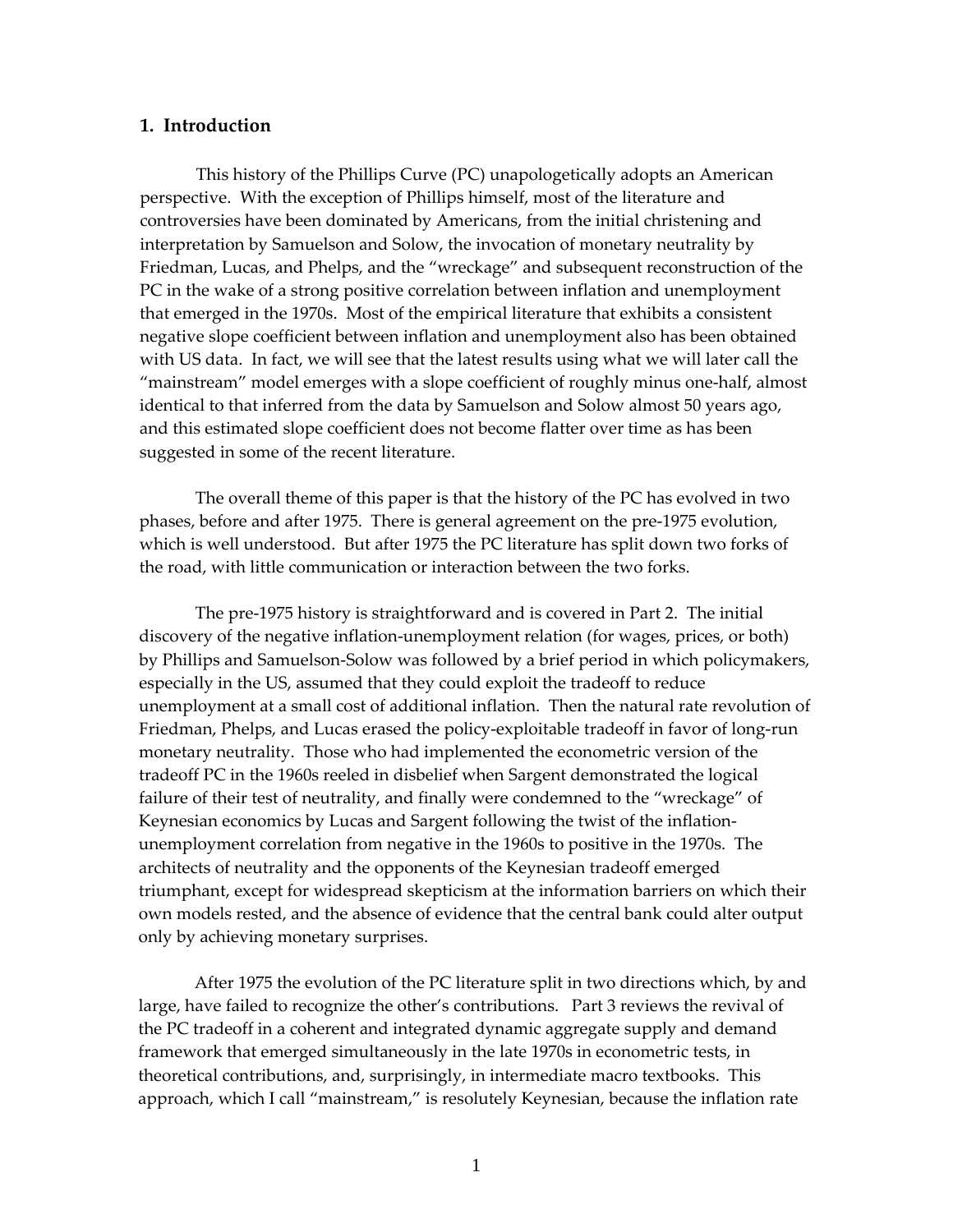is dominated by persistence and inertia in the form of long lags on past inflation. An important difference between the mainstream approach and other post‐1975 developments is that the role of past inflation is not limited to the formation of expectations, but also includes ahe pure persistence effect due to fixed‐duration wage and price contracts, and lags between changes in crude materials and final product prices. Inflation is dislodged from its past inertial values by demand shocks proxied by the unemployment or output gap, and explicit supply shock variables including changes in the relative prices of food, energy, imports, and the role of changes in the trend growth of productivity. The econometric implementation of this approach is sometimes called the "triangle" model, reflecting its three‐cornered dependence on demand, supply, and inertia.

The other fork in the road is represented by models in which expectations are not anchored in backward‐looking behavior but can jump in response to current and anticipated changes in policy. Reviewed in Part 4, important elements in this second literature include policy credibility, models of the game played by policymakers and private agents forming expectations, and the New Keynesian Phillips Curve (NKPC) which derives a forward-looking PC from alternative theories of price stickiness. The common feature of these theories is the absence of inertia, the exclusion of any explicit treatment of supply shock variables, the ability of expected inflation to jump in response to new information, and alternative barriers to accurate expectation formation due to such frictions as "rational inattention."

Which post‐1975 approach is right? Which is best? The answer is surprisingly simple. Models in which expectations can jump in response to policy are essential to understanding Sargent's (1982) ends of four big inflations and other relatively rapid inflations in nations with a history of monetary instability, e.g., Argentina. But the mainstream/triangle approach is unambiguously the right econometric framework to understand the evolution of postwar US inflation. Part 5 develops and tests the triangle econometric specification alongside one recently published version of the NKPC approach. The latter can be shown to be nested in the former model and to differ by excluding particular variables and lags, and these differences are all rejected by tests of exclusion restrictions. The triangle model outperforms the NKPC variant by orders of magnitude, not only in standard goodness of fit statistics, but also in post-sample dynamic simulations.

Thus there are three main interrelated themes in this paper that have not previously received much if any attention. First, two quite legitimate responses occurred after 1975 to the chaotic state of the PC. Second, each response is important and helps us understand how inflation behaves, albeit in different environments. Third, the two approaches need to pay more attention to each other, and this paper represents a start toward that reconciliation.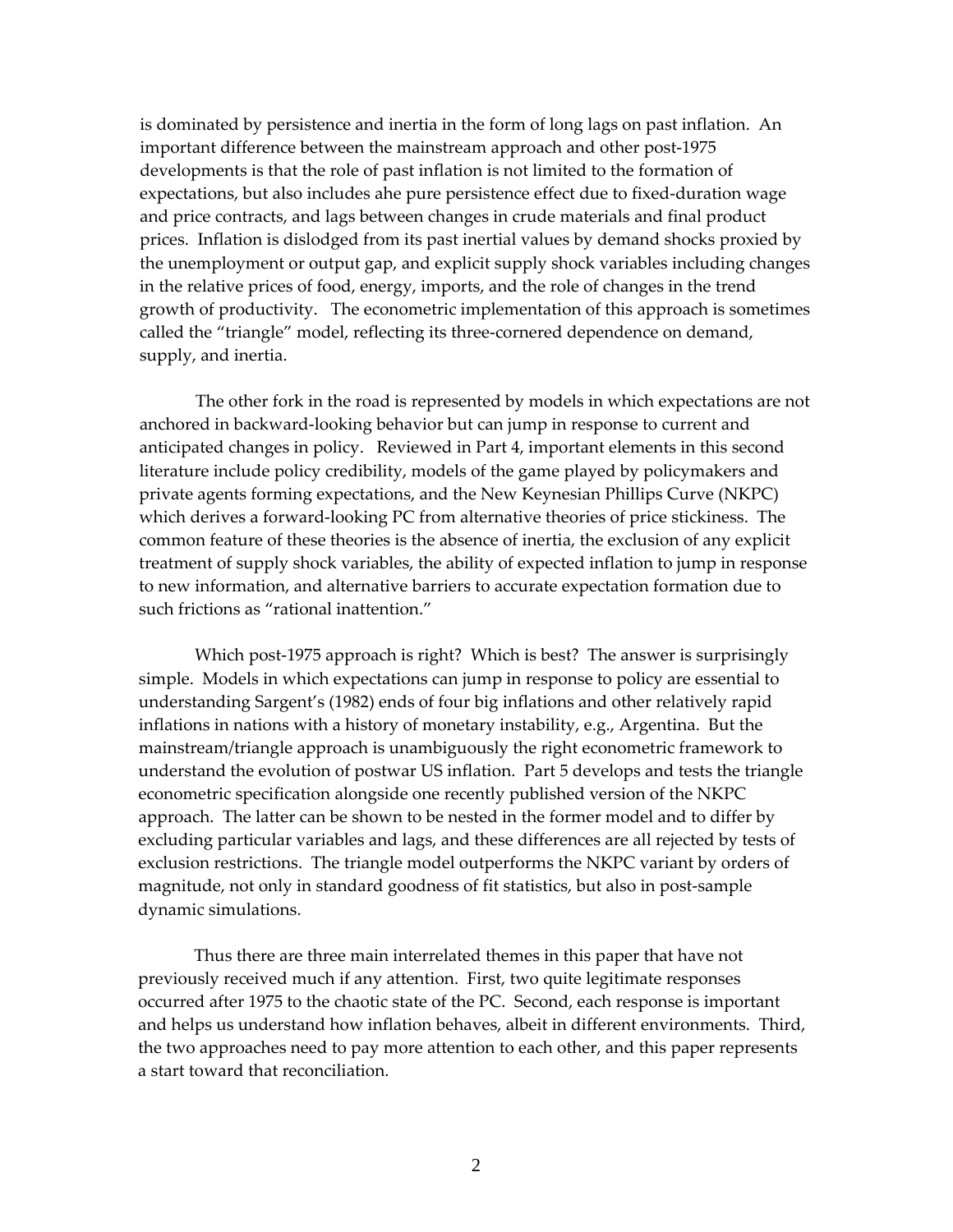#### **2. Changing Interpretations of the Phillips Curve, 1958‐75**

This part of the paper reviews the evolution of the PC from Phillips' 1958 article through the development of the Friedman and Phelps natural rate hypothesis and Lucas' introduction of rational expectations. Post‐1975 developments are then discussed in Parts 3 and 4. Beyond the scope of this paper are developments before 1958, in particular the many references ably surveyed by Humphrey (1991) dating back to Hume in the mid‐eighteenth century regarding the long‐run neutrality and short‐run non‐ neutrality of money. The only exception to the 1958 starting cut-off in this paper is that we take note of Fisher's 1926 article which anticipates Phillips' relation albeit interprets it with the reverse direction of causation.

#### **2.1 The Phillips Curve is Born: Phillips and Samuelson‐Solow**

The acceptance of new ideas and doctrines is often facilitated if they help to elucidate an outstanding empirical puzzle. Thus the acceptance in the late 1960s of Friedman's natural rate hypothesis occurred faster than otherwise, because it helped to explain the ongoing acceleration of the US inflation rate far beyond the rate forecast by the previous research that assumed a permanent negative tradeoff between inflation and unemployment. Likewise, the acceptance of the negative Phillips Curve (PC) a decade earlier was almost immediate since it appeared to resolve an ongoing puzzle about the interpretation of American inflation in the 1950s. These are two examples of the adage that cycles in the acceptance of doctrines often follow the timing of economic events. Two other examples include the role of the Great Depression in helping to explain the rapid spread of Keynesian doctrine after 1935, and the role of food and oil price shocks in facilitating the acceptance after 1975 of a dynamic inflation model which incorporated supply and demand shocks symmetrically (the subject of Part 3 below).

Implicit in pre‐Phillips views of US inflation was a "reverse L" aggregate supply curve, with the joint of the reverse "L" at a level of economic activity often called "full employment." Sustained increases of "demand‐pull" inflation would occur when the economy was operating at a higher level of activity than full employment. But below full employment the price level should be stable and the inflation rate should be near zero or, at very low levels of activity, should even be negative as occurred between 1929 and 1933. The early history of the postwar era was reassuring, in that inflation between 1946 and 1948 could be blamed on the pull of demand caused by the accumulation of liquid assets during the war and the complementary build up of the demand for goods of all kinds after the production of civilian goods had been largely shut down by fiat during the war. During the recession of 1949 the inflation rate was reassuringly negative (‐2.0 percent at an annual rate for the GDP deflator between 1948:Q4 and 1950:Q1). Then inflation returned during the low-unemployment Korean war years 1950‐53 to an extent that had to be suppressed by price controls.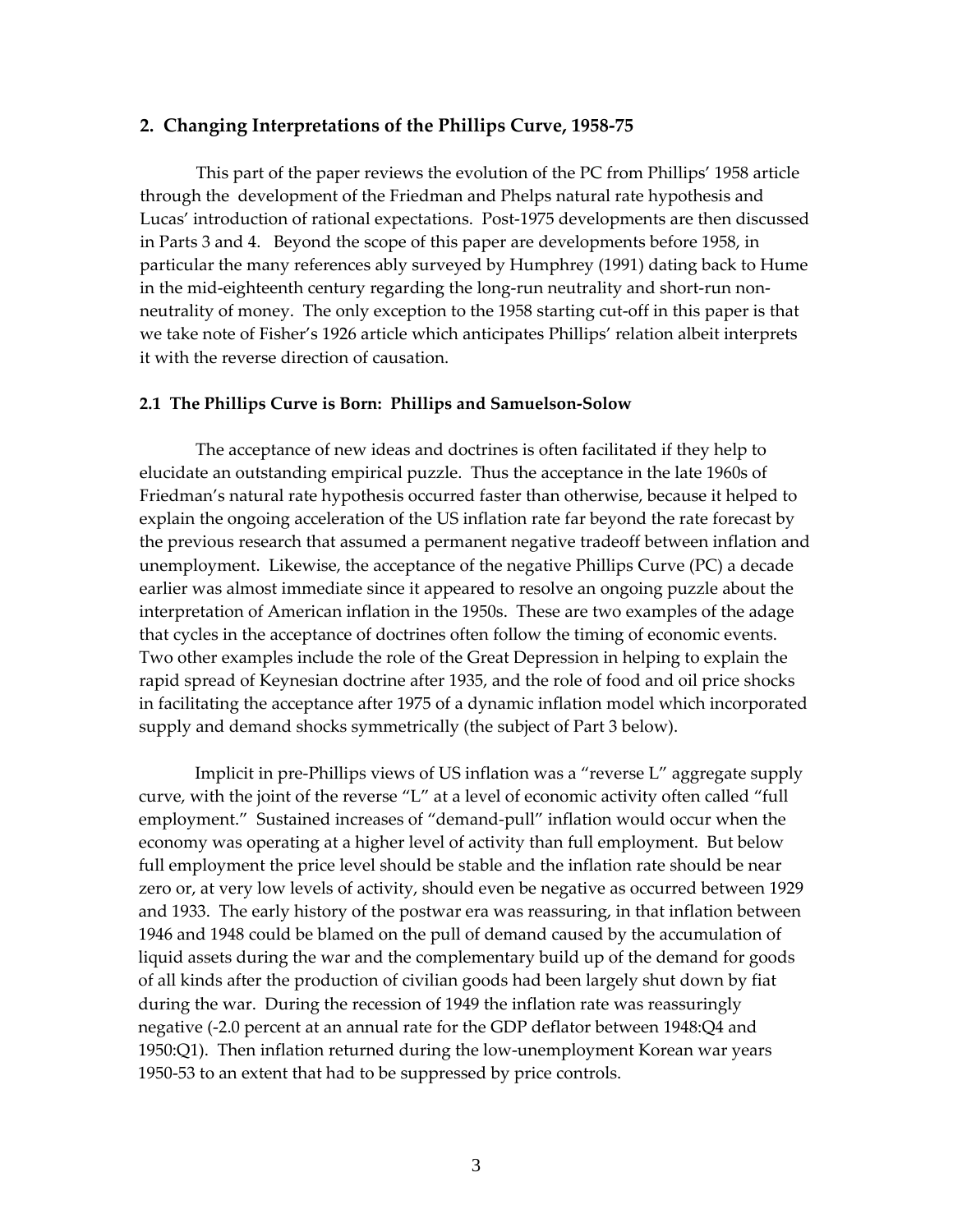Doubts emerged beginning with the failure of the inflation rate to decline for a single quarter during the 1953‐54 recession, followed by its inexorable rise during 1955‐ 57, "despite growing overcapacity, slack labor markets, slow real growth, and no apparent great buoyancy in over‐all demand" (Samuelson‐Solow, 1960, p. 177). No consensus emerged on the right combination of demand‐pull with alternative explanations of the coexistence of inflation with perceived economic slack, theories variously named "cost-push," "wage-push," and "demand-shift." Into this fractured intellectual atmosphere the remarkable Phillips (1958) article replaced discontinuous and qualitative descriptions by a solid quantitative hypothesis based on an extraordinarily long history of evidence. Since 1861 there had been a regular negative relationship in Britain between the unemployment rate and the growth rate of the nominal wage rate. By implication, since the inflation rate would be expected to equal the growth rate of wages minus the long‐term growth rate of productivity, there was a regular negative relationship between the unemployment rate and the inflation rate.

Before examining the data, Phillips made two important theoretical observations. First, the negative relationship between the unemployment rate and the rate of nominal wage change should be "highly non-linear," due to downward wage rigidity that reflects in turn the reluctance of workers "to offer their services at less than the prevailing rates when the demand for labour is low and unemployment is high" (1958, p. 283). Second, the rate of change of wages may depend not just on the level of unemployment but its rate of change, and subsequently we will discuss the role of this "rate of change" effect that is incorporated in some empirical PC models but not others.

However, Phillips surprisingly debunked a third possible correlation, that between the rate of wage change and the retail inflation rate ("working through cost of living adjustments"). He was thinking of a world in which wage rates represented four‐ fifths of factor costs and import prices the other one‐fifth, and normally wage rates and import prices would rise at the same rate. Only when import prices rose five times as fast as productivity growth would retail prices influence wage rates. An interesting note, which we pick up below, is that Phillips was already thinking of a world in which both demand shocks (the level and change of unemployment) and supply shocks (the rate of change of import prices relative to final goods prices) both mattered in determining wage and price changes. However, the role of supply shocks was not fully integrated into PC analysis until the late 1970s.

Most of Phillips' article consists of a set of 11 graphs displaying the rate of change of the nominal wage on the vertical axis and the unemployment rate on the horizontal axis. Graphs are shown for the major subperiods (1861-1913, 1913-48, and 1948‐57) and for each business cycle within the first subperiod. The accompanying text provides an explanation for each point that lies off the fitted regression line, which for 1861‐1913 is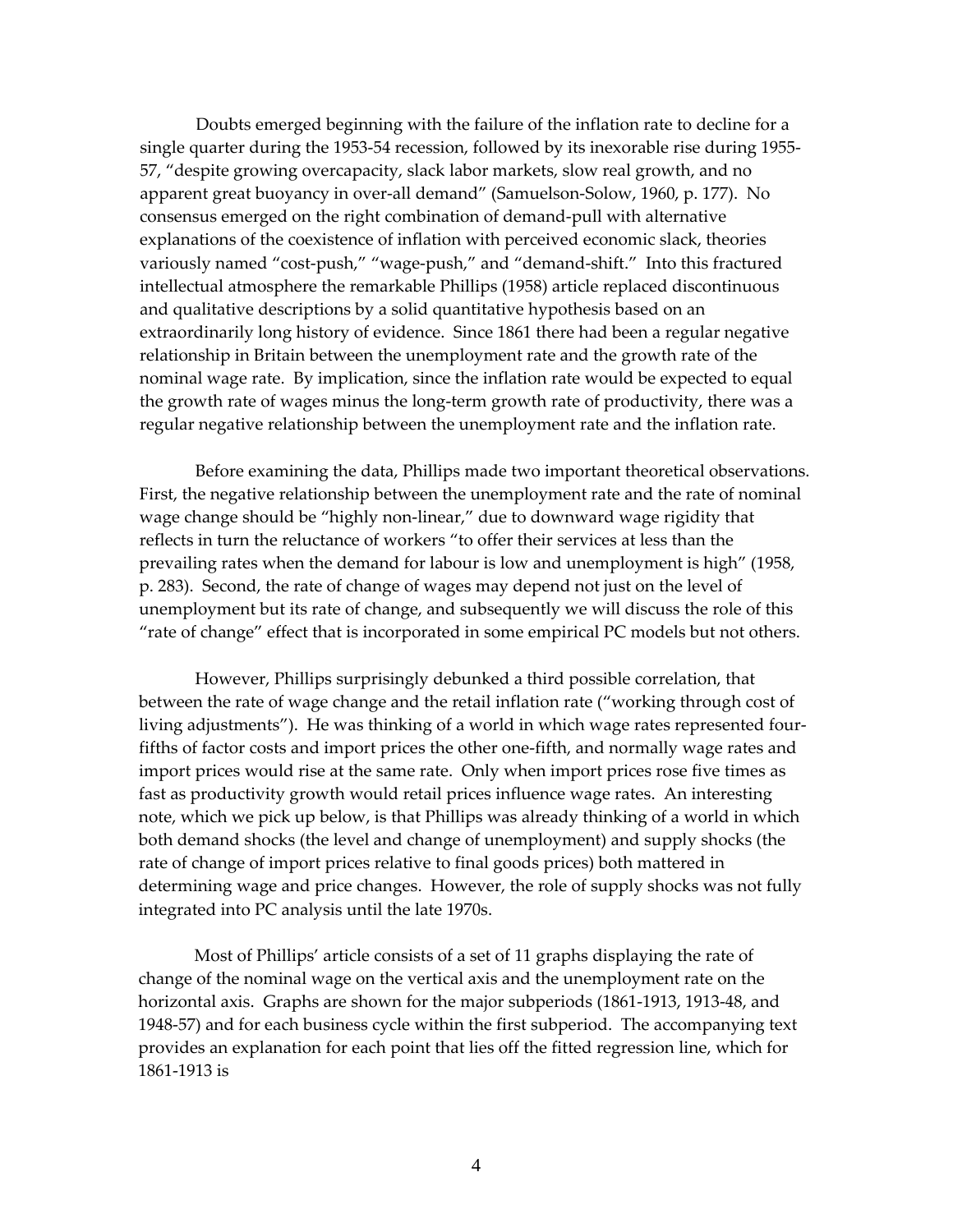where, as in the rest of this paper, upper-case letters are levels, lower-case letters are rates of change,  $w_t$  is the rate of change of the nominal wage rate and  $U_t$  is the unemployment rate. Points above the line are identified as years of declining unemployment or rapidly rising import prices, and vice-versa. Note the nonlinear formulation and the fact that neither the rate of change effect nor the import price effect are explicitly incorporated into the equation. An econometric representation that included both the level and rate of change effect was soon provided by Lipsey (1960), who showed that the rate of wage change was indeed faster for any given unemployment rate when unemployment was falling than when unemployment was rising, implying counterclockwise loops around the basic Phillips relationship of equation (1).

The second major subperiod 1913-48 provides solid support for the negative Phillips relationship. Very low unemployment in World War I was accompanied by rates of wage increase ranging from 8 percent in 1915 to 28 percent in 1919, with a Friedman‐like acceleration in each year. High unemployment in the 1920s and 1930s was accompanied by low wage changes ranging from -2 to +4 percent. Extreme outlier observations occur in 1921 and 1922, with rates of wage change of ‐22 and ‐18 percent, respectively, and in Phillips' typical style, he provides anecdotal links to the negative change of unemployment and negative rate of retail inflation during this episode.

Only in discussing the final period 1948‐57 does Phillips use the language that was then familiar, "demand‐pull" and "cost‐push". The demand‐pull component of wage change is identified from the prediction of the curve fitted to 1861‐1913 data, while the cost‐push component depends (but not 1‐to‐1) on retail price inflation. The change in wage rates is remarkably close to the prediction of the 1861‐1913 curve except for the two years 1951‐52 which were influenced by rapid increases in import prices in 1950‐51 resulting from the 1949 devaluation of sterling.

Phillips' conclusion briefly translates the fitted curve into an unemploymentinflation relationship by subtracting long‐term productivity growth and concludes that stable prices require an unemployment rate of roughly 2.5 percent. Notably, Phillips does not conjecture about circumstances in which the apparently stable 1861‐1913 curve might shift up or down in the long‐run. Also, Phillips does not mention policy implications at all, and this provides the setting in which Samuelson‐Solow (1960) christen the relationship as the "Phillips' Curve" and explore the policy implications.

So widely read and discussed was the Samuelson‐Solow article that the term "PC" entered the language of macroeconomics almost immediately and soon became a lynchpin of the large‐scale macroeconometric models which were the focus of so much research activity in the 1960s that took advantage of the widespread availability of

5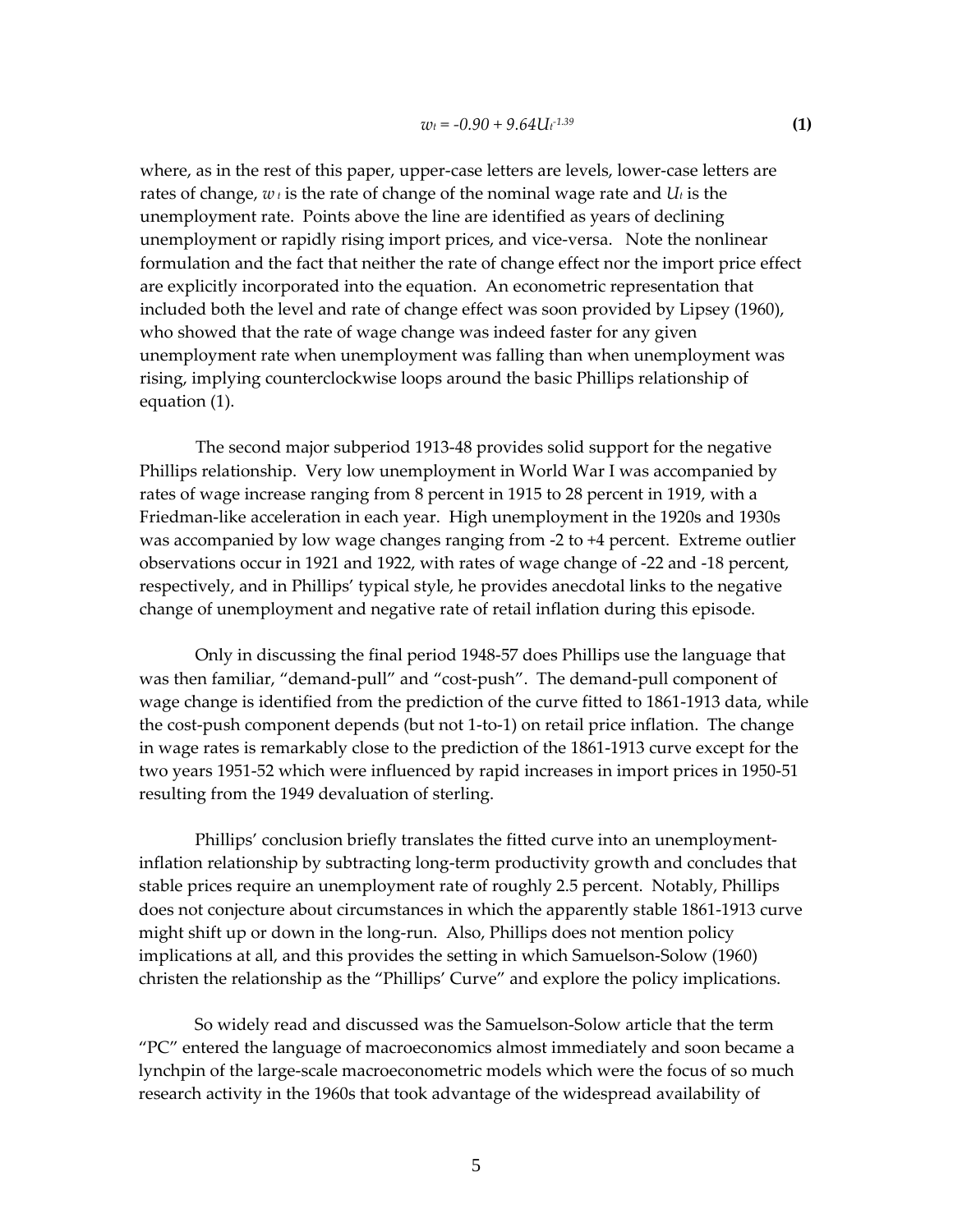relatively powerful electronic computers. Much of the Samuelson‐Solow article provides a critique of the pre‐Phillips hypotheses and the difficulty of identifying them.

Then, turning to the Phillips evidence, Samuelson‐Solow lament the absence of a similar study for the US and extract some observations from a scatter plot of US data. First, the US relationship does not work for the 1930s and the two World Wars. Second, the implied zero‐inflation rate of unemployment is about 3 percent for the remaining prewar years, similar to Phillips' estimate of 2.5 percent. Third, there was a clear upward shift in the relationship from the prewar years to the 1950s, and the zero‐ inflation unemployment rate for the 1950s had risen from 3 percent to "5 to 6 percent."

Their conjectures to explain the postwar upward shift include powerful trade unions that are less "responsible" than their UK counterparts, and/or the expectation of permanent full employment in the US. Another conjecture is that the compact size of the UK compared to the US makes labor markets in the former more flexible. A policy conclusion is that anything that makes US labor markets more flexible will help to shift the PC downwards.

Samuelson‐Solow have rightly been criticized for posing a tradeoff available to policymakers to choose between low inflation together with high unemployment as contrasted with high inflation together with low unemployment. In classes where I taught the pre‐1968 tradeoff view, I referred to these alternative outcomes as the "Republican" vs. the "Democratic" choices. As the authors conclude: "We rather expect that the tug of war of politics will end us up in the next few years somewhere in between their selected points. We shall probably have some price rise and some excess unemployment" (Samuelson‐Solow, 1960, p. 193).

While Samuelson-Solow conclude by warning that the PC relationship could shift over the longer run, their example involves a "low-pressure" (i.e., highunemployment) economy in which expectations of low inflation could shift the PC down or could aggravate structural unemployment, thus shifting the PC up. They regard either outcome as possible, and they notably fail to reason through the long-run implications of a high-pressure economy with its implications of a steady increase in inflation expectations and an associated steady upward shift in the PC. That inference had to wait another eight years for the contributions of Friedman and Phelps.

An interesting side‐issue is the antecedent of Phillips' article published by Irving Fisher in an obscure journal in [1](#page-8-0)926, reprinted and brought to a wider audience in 1973.<sup>1</sup> Recall that Samuelson‐Solow lamented the availability of a detailed statistical study of the US analogous to Phillips' UK research, yet Fisher had already provided such

 $\overline{a}$ 

<span id="page-8-0"></span><sup>1.</sup> The article was unearthed by Jacob Mincer, and as Co‐Editor of the *JPE* during 1971‐73, I was responsible for the decision to reprint it and give it the dramatic title listed in the reference list of this paper.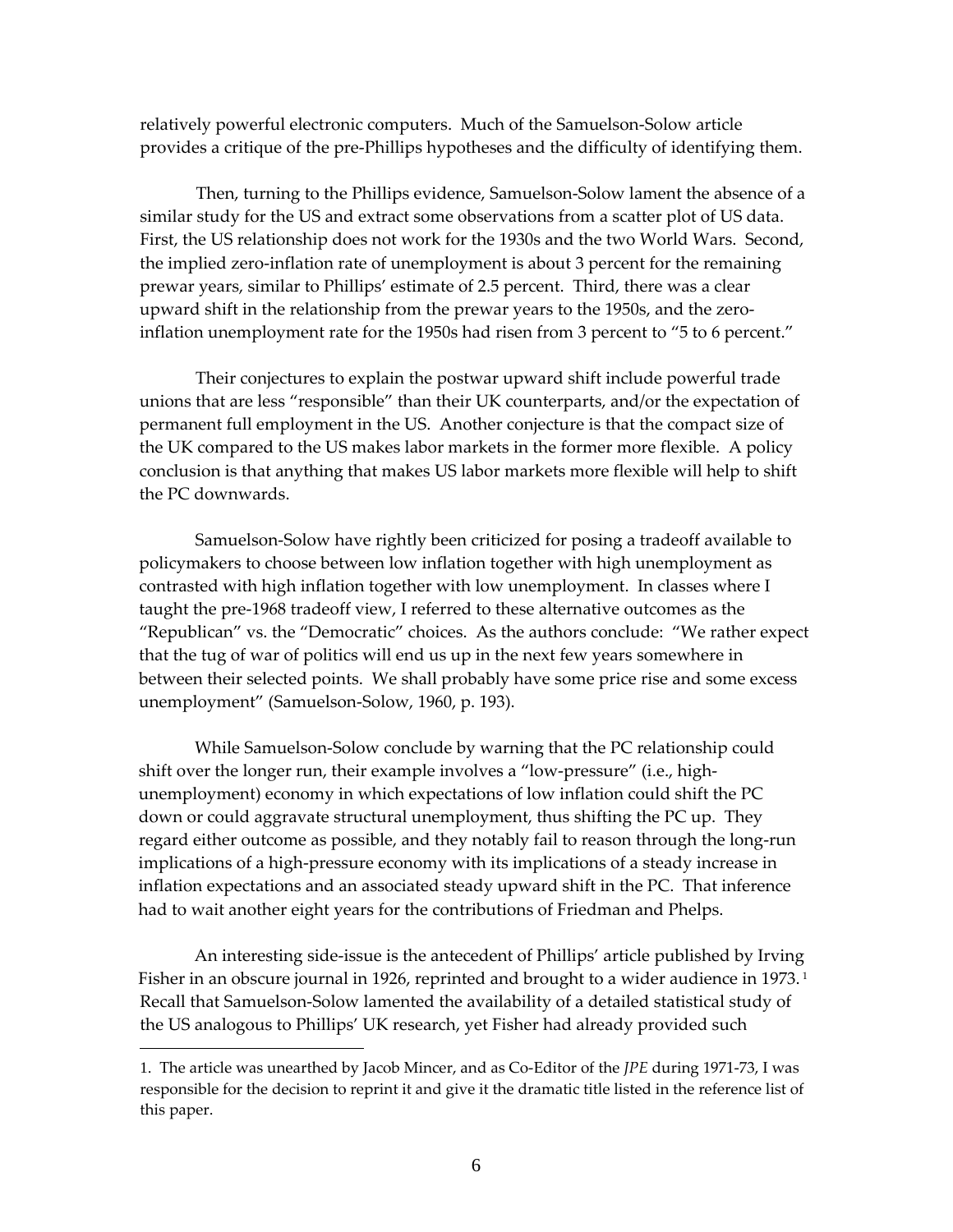research more than 30 years earlier.<sup>[2](#page-9-0)</sup> A notable difference with Phillips is that Fisher reversed the direction of causation, with the changes in the rate of inflation causing the changes in the level of the unemployment rate. Fisher explained the mechanism in textbook terms ‐‐ because costs of production (including interest, rent, salaries, and wages) are fixed in the short run "by contract or by custom," a faster rate of inflation raises business profits and provides an incentive to raise output. "Employment is then stimulated – for a time at least" (1973 reprint, p. 498). Because of the lag of costs behind prices, Fisher emphasizes that the relationship is between unemployment and the inflation rate, not the price level, and that the price level has "nothing to do with employment." He uses the analogy of driving, in which it takes more gasoline per mile to climb a hill than descend it, but exactly the same amount to navigate a "high plateau as on the lowlands."

Fisher's statistical study is limited to the years 1915‐25 but is based on monthly data. When the influence of inflation is represented by a short distributed lag over five months, the correlation coefficient is 90 percent between the unemployment rate and the short distributed lag of inflation. An important weakness of the Fisher study is evident in his Chart II but is not discussed by the author. The 90 percent correlation applies to 1915‐25 but his chart extends back to 1903. During the period 1903‐15 unemployment is almost as volatile as during 1915‐25 but the variance of inflation is much lower, implying that the relationship is not stable and that Fisher's main result may be picking up the special features of World War I and its aftermath (just as Phillips' UK correlation is strong during World War I and most of the 1920s).

#### **2.2 Aspects of Phillips Curve Economics in the 1960s**

 $\overline{a}$ 

During the early to mid 1960s at least three aspects of the PC emerged that would have subsequent consequences. First, the PC tradeoff was taken seriously as providing policymakers with a menu of options. The policy advisors of the Kennedy and Johnson Administrations, led by Walter Heller with support roles by Robert Solow and James Tobin, argued that the previous Republican Administration had chosen a point too far southeast along the PC tradeoff, and that it was time to "get the country moving again" by moving to the northwest. Heller's group convinced President Kennedy to recommend major cuts in Federal income taxes, and these were implemented after his death by the Johnson Administration in two phases during 1964 and 1965. However, in late 1963 the economy was already operating at an unemployment rate of 5.5 percent that Samuelson‐Solow had calculated was consistent with zero inflation, and so the expansionary Kennedy‐Johnson fiscal policy would have implied an acceleration of

<span id="page-9-0"></span><sup>2.</sup> An amusing commentary on the research technology of the 1920s is Fisher's comment that "During the last three years in particular I have had at least one computer in my office almost constantly at work on this problem (1926, p. 786).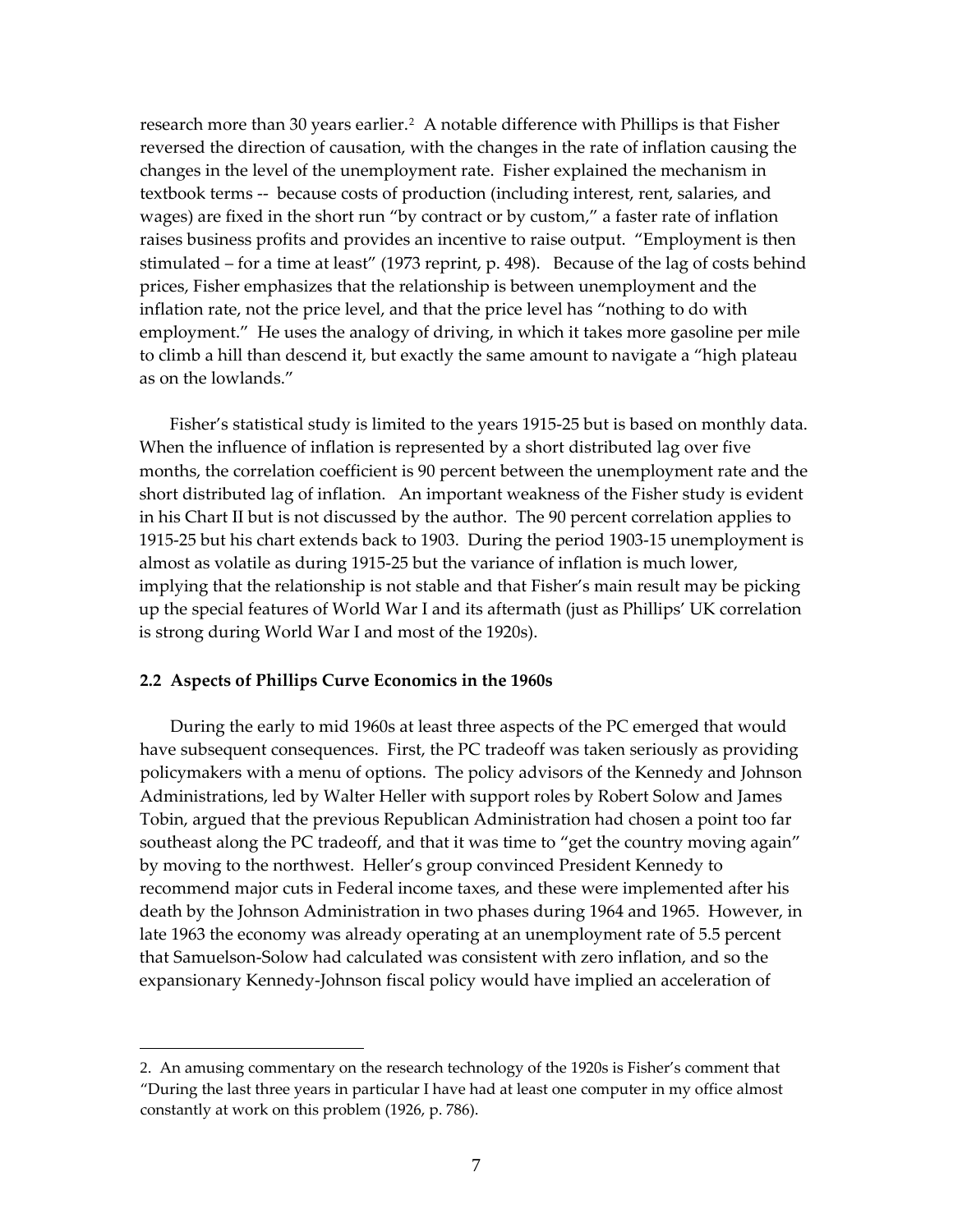inflation even without the loosening of the fiscal floodgates with Vietnam war spending in 1965‐66.

Figure 1 plots the US inflation and unemployment rates in quarterly data since 1960, and we shall refer to it here to examine the period 1960‐71 and then below to link the evolution of PC debates to the post-1971 behavior of inflation and unemployment.<sup>[3](#page-10-0)</sup> The unemployment rate fell below 5.5 percent in 1964 and remained below 4 percent between 1966 and 1970. The sharp acceleration of inflation from less than 2 percent in 1963 to 5.5 percent in 1970, consistent with current econometric estimates of the 1963 natural rate of unemployment (the rate that is consistent with steady inflation rather than zero inflation) in the range of 5.5 to 6.0 percent (Dew‐Becker and Gordon, 2005, Table 5, p. 89).

A second aspect of this period was the development of mainframe electronic computers that made it practical for the first time to specify and estimate large-scale econometric models (a book‐length policy analysis using the Brookings model is contained in Fromm‐Taubman, 1968). The specification of the inflation process in these models always consisted of at least two equations. The PC was embodied in an equation for the rate of change of the nominal wage in which the main explanatory variables were the unemployment rate, sometimes its rate of change, some measure of expected inflation based on a backward‐looking set of lags, and perhaps various tax rates, especially the social security tax rate that would be expected to be positively correlated with changes in a wage measure that included employer payroll tax contributions.

Then the estimated change in wages was typically translated into the inflation rate in an equation that related the price *level* to the wage *level* adjusted for the level in actual and/or trend productivity, so-called "standard unit labor cost." The price-labor cost ratio or "markup" was allowed to respond to a measure of demand, usually not the unemployment rate but rather a measure more directly related to the product market, such as the ratio of unfilled orders to shipments or capacity. The reduced form of this approach, which was embodied in numerous large‐scale models as well as articles looking only at the partial‐equilibrium properties of the inflation process, implied that the inflation rate depended on the level and rate of change of unemployment, perhaps other measures of demand, and lagged inflation. We return below to the problems encountered by these models in confronting the data of the late 1960s and in dealing with the challenge of the Friedman-Phelps natural rate hypothesis.

A third and perhaps peripheral feature of this era was the rivalry between the economics departments at the University of Chicago and MIT in general, and between Milton Friedman and Franco Modigliani in particular. In 1965 more than 100 pages in

 $\overline{a}$ 

<span id="page-10-0"></span><sup>3.</sup> In Figure 1 the inflation rate is the four‐quarter change in the deflator for personal consumption expenditures.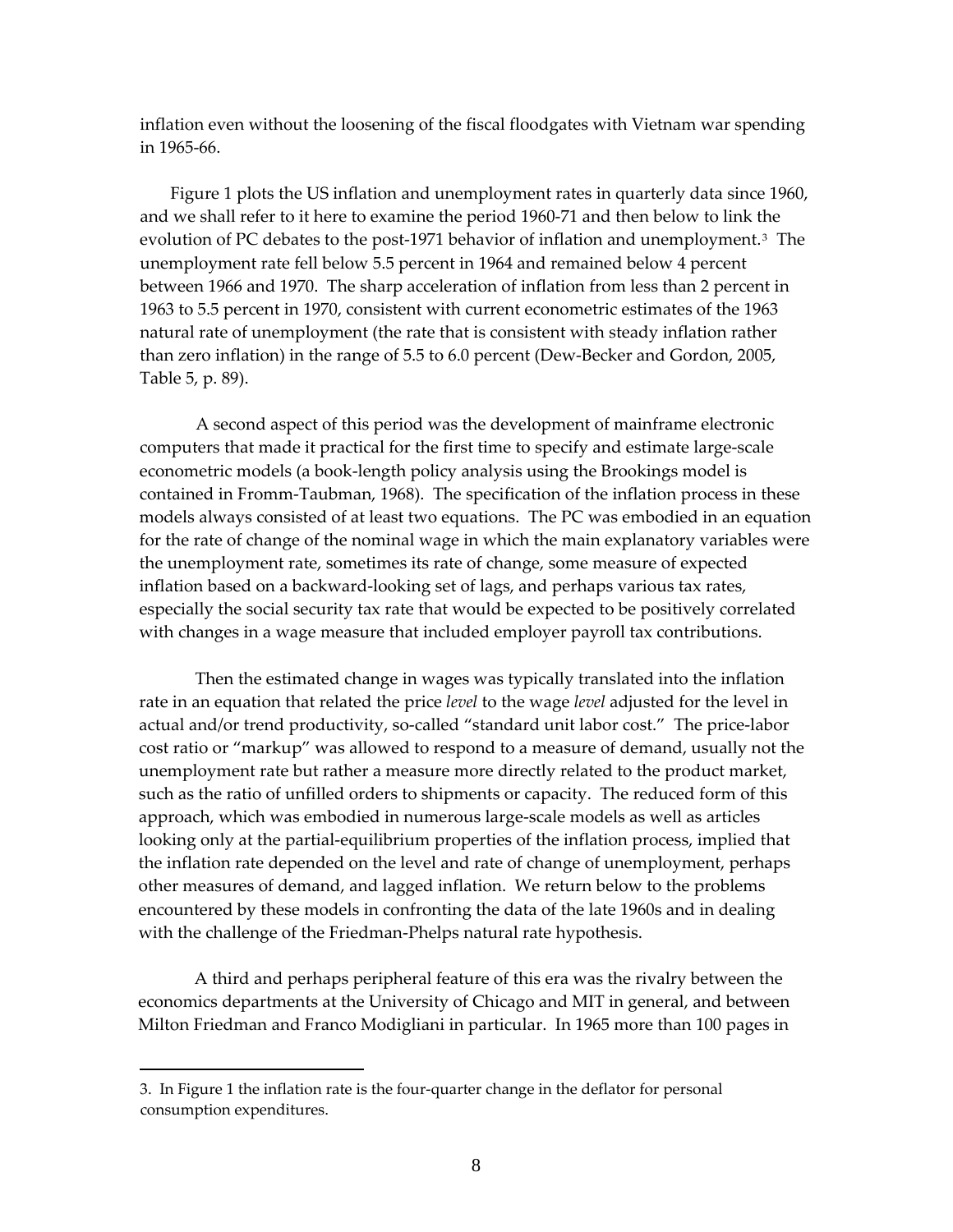the *American Economic Review* were devoted to a debate between them and their co‐ authors over the issue of whether "only monetary policy mattered" or "only fiscal policy mattered," a debate that seemed bizarre to the mainstream consensus that taught the IS-LM model in which both monetary and fiscal policy mattered except in certain extreme cases.[4](#page-11-0) The rivalry between Friedman and Modigliani (and also Tobin) set the stage for the dramatic impact of Friedman's (1968) Presidential Address and the futile effort of the large‐scale econometric modelers to deny or overturn its implications.

### **2.3 The Natural Rate Revolution**

 $\overline{a}$ 

Prior to the publication of the Friedman and Phelps articles, theoretical questions had been raised about the PC framework. Why did the nominal wage adjust slowly, particularly in a downward direction, and what determined the speed with which it responded to inadequate demand? Why did the PC lie so far to the right, that is, why did nominal wages rise so fast at a low unemployment rate and why was such a high unemployment rate required to maintain zero inflation? Perhaps most relevant in anticipation of Friedman and Phelps, how could the PC be so stable over history when there were so many episodes of hyperinflations fueled by permissive monetary and fiscal policy? I have always thought that the development of the natural rate hypothesis at Chicago, rather than at Harvard or MIT, reflected the deep involvement of several Chicago economists as advisers to several countries in Latin America, where the lack of correlation between inflation and unemployment was obvious.

Friedman's (1968) Presidential Address contained two sections that each had a main point, closely interrelated. First, the central bank could not control the nominal interest rate if that implied faster inflation, because the implied reduction in the real interest rate would add fuel to the inflationary fire. The second section was most important for the PC debate, his then‐startling conclusion that policymakers had no ability to choose any unemployment rate in the long‐run other than the natural rate of unemployment, the rate which would be "ground out" by the microeconomic structure of labor and product markets. A more practical interpretation of the natural rate was the unemployment rate consistent with accurate inflation expectations, which implied a steady rate of inflation.

Conventional analysis based on a policy tradeoff ignored the adjustment of expectations. Consider an economy operating at the natural rate of unemployment and with an initial inflation rate of one percent that was accurately anticipated. Any policymaker attempting to reduce the actual unemployment rate below the natural rate would move the economy northwest along the short-run PC, pushing the unemployment rate lower but the actual inflation rate higher. Once agents notice that

<span id="page-11-0"></span><sup>4.</sup> Spectators at the time called the *AER* debate the "battle of the radio stations," after the AM‐FM initials of the protagonists, Ando‐Modigliani vs. Friedman‐Meiselman.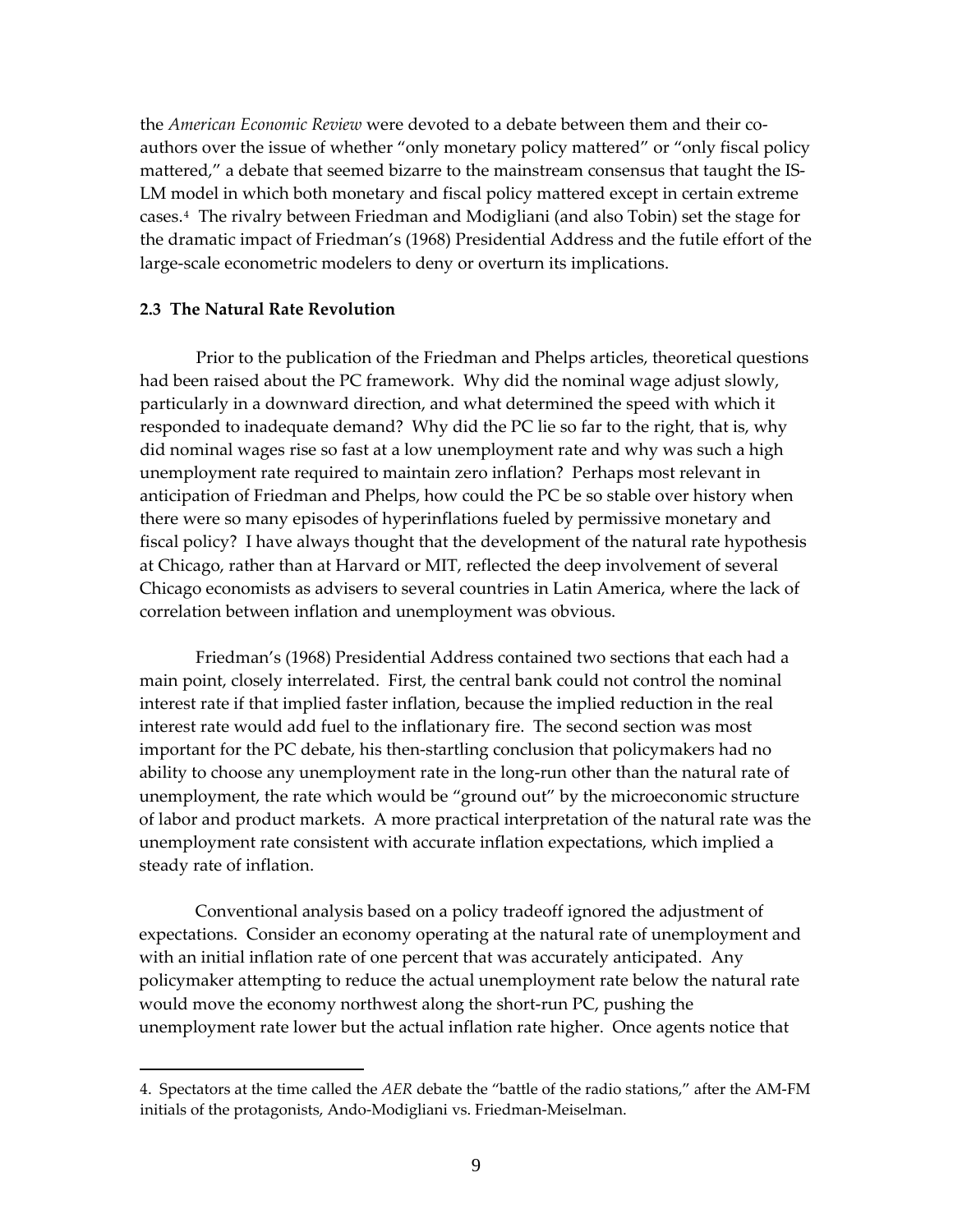the actual inflation rate is higher than the initially anticipated rate of one percent, then expectations will adjust upward and shift the entire short-run PC higher. This process will continue until the unemployment rate rises back to the initial natural rate of unemployment.

The timing of Friedman's address was impeccable and even uncanny. The Kennedy‐Johnson fiscal expansion, including both the tax cuts and Vietnam war spending, had pushed the unemployment rate down from 5.5 percent to 3.5 percent, and each year between 1963 and 1969 the inflation rate accelerated, just as Friedman's verbal model would have predicted. The acceleration of inflation bewildered the large‐scale and partial equilibrium econometricians, who had previously estimated a rate of "full employment" of 4 percent and whose forecasts of inflation had been exceeded by the actual outcome in every year of the late 1960s.

Well aware of their own failure to forecast the late 1960s acceleration of US inflation, Friedman's detractors attacked the verbal model that Friedman used to motivate the natural rate hypothesis. In what later became known as the "fooling" model, Friedman postulated employers with expectations of the price level that were always accurate, but workers with an expected price level that did not respond until after a substantial lag to a higher actual price level. In a business expansion, firms would raise the wage but raise the price level by more, implying the reduction in real wage that employers needed to offset the diminishing marginal product of the additional workers. But workers would see the higher nominal wage and interpret it as a higher actual real wage, because they had failed to adjust their expectation of the price level to match the increase in the actual price level. Friedman's model was attacked as grossly implausible, because workers have access to monthly announcements of the CPI and indeed shop every week or every day and would know about any price increases almost as soon as they occur. In Friedman's world, there could be no business cycle.

Phelps (1967, 1968) is credited with co-discovering the natural rate hypothesis. In contrast to Friedman's distinction between smart firms and dumb workers, in Phelps's world everyone is dumb, i.e., equally fooled. Both firms and workers see the price rise in their industry and produce more, not realizing that the general price level has risen in the rest of the economy. Phelps developed one model in which firms are fooled while the workers are not. In another model, workers are isolated from information about the rest of the economy. Normally there is frictional unemployment, as workers regularly quit one firm to go look for more highly paid work at other firms. But in a situation in which their own firm raises the wage, they stay with that firm instead of quitting. Thus the unemployment rate decreases even though, without their knowledge, all other firms in the economy have raised the wage by the same amount at the same time. The workers are fooled into a reduction in frictional unemployment, and the macroeconomic data register a decline in the unemployment rate. Hence there is a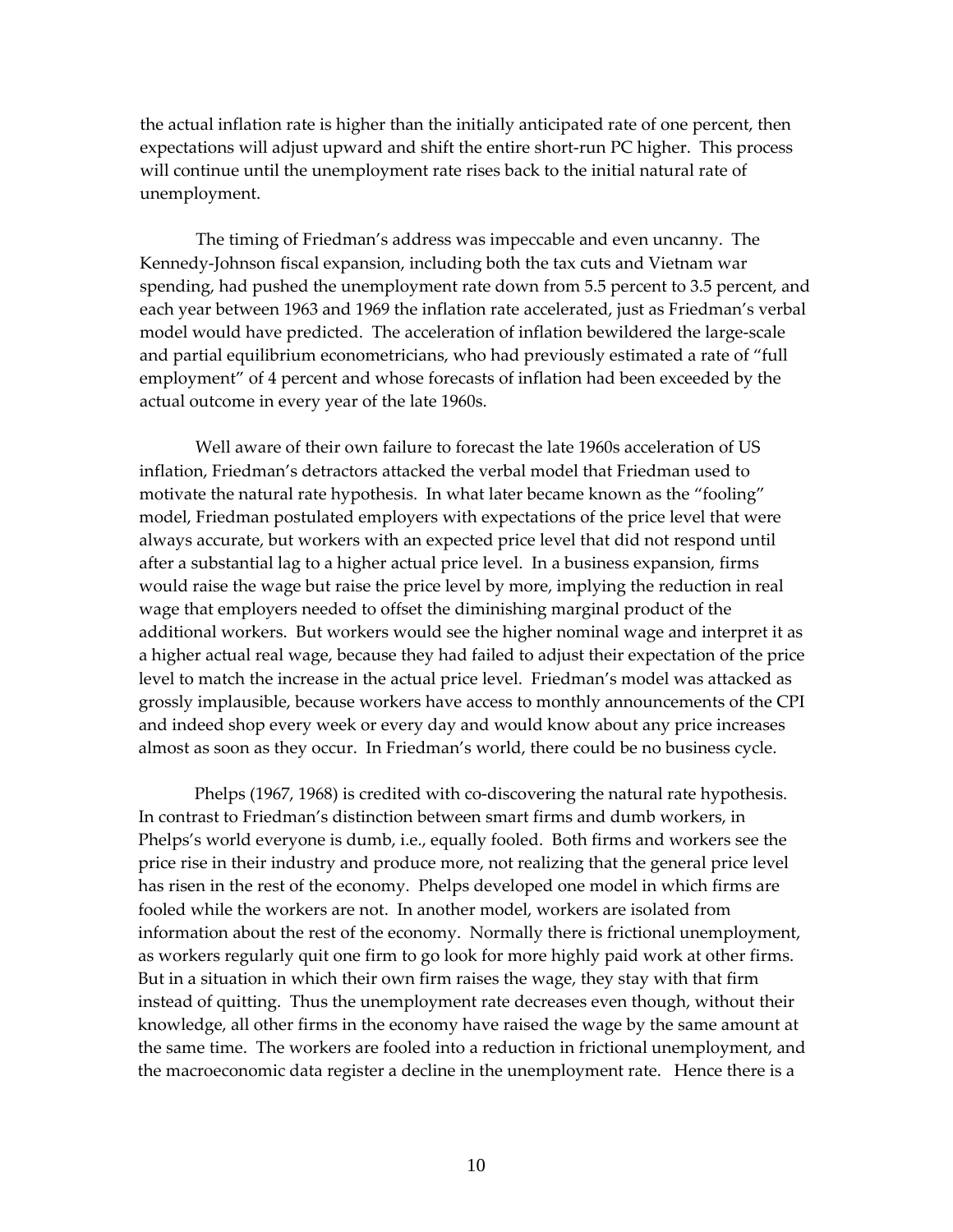short-term correlation between the rate of wage change and the unemployment rate, but this lasts only as long as expectations are incorrect.

Whether firms or workers or both are fooled, the criticisms directed against the Friedman fooling model apply to Phelps as well. Workers and their employers buy many goods on a weekly or even daily basis; they obtain news on the CPI every month; and perhaps most important if periods of high real GDP and low unemployment had always been accompanied by an increase in the aggregate price level, workers and firms would learn from these past episodes and use their experience to form expectations accurately.

#### **2.4 Rational Expectations and the "Policy Ineffectiveness Proposition"**

Both the Friedman and Phelps models were based on the twin assumptions of continuous market clearing and imperfect information. Soon thereafter Lucas extended their model by adding a third component, that of rational expectations. In several influential articles (1972, 1973) Lucas advocated replacing slowly‐adjusting adaptive expectations with rational expectations. Thus workers and firms would use their knowledge of past history to work out the implications of an observed fall or rise in wages on the overall wage level. Rational expectations implied that workers would not make the same expectational errors repeatedly.

Lucas collapsed the distinction between firms and workers and treated all economic agents as alike, "yeoman farmers" who face both idiosyncratic shocks to their own *relative* price and macro shocks caused by fluctuations in monetary growth and other factors. The agents use rational expectations to deduce from past history how much of an observed change in the local price represents an idiosyncratic shock to that particular agent and how much represents the influence of macro shocks. When local price shocks have a high correlation with macro shocks, agents will not adjust production, knowing that no change in relative prices has occurred, and Lucas used this insight to explain why the PC in a country like Argentina with high macro volatility would be much steeper than in a country like the US with low macro volatility.

The concept of rational expectations led Lucas and his followers to make a startling prediction. He argued that *anticipated monetary policy cannot change real GDP in a regular or predictable way,* a result soon known as the "policy ineffectiveness proposition*.*" In common with Friedman and Phelps, the Lucas approach implied that movements of output away from the natural level require a price surprise, so that the central bank cannot alter output by carrying out a predictable change in monetary policy, only by creating a surprise (the formal development of the proposition was carried out in Sargent‐Wallace 1975.)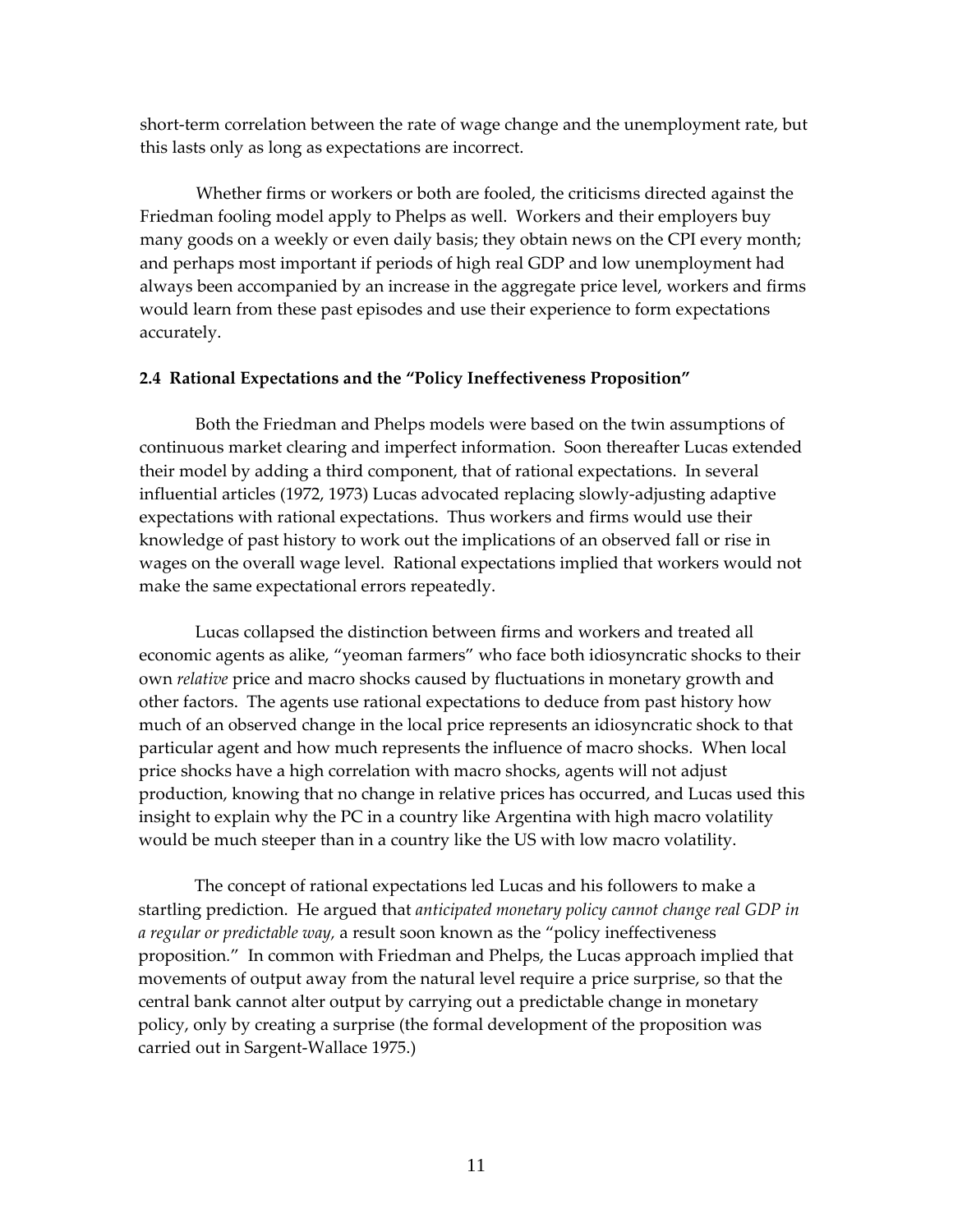By the end of the 1970s the Lucas approach was widely criticized. The problem was not Lucas' introduction of rational expectations, but rather the twin assumptions inherited from Friedman and Phelps, namely continuous market clearing and imperfect information. Deviations of the current actual price level from the expected price were the *only* allowable source of business cycle movements in real GDP. The assumption of imperfect information implied that business cycles would be eliminated if we had accurate current information about the aggregate price level, and such information was available every month when the latest CPI data were released.

Thus, despite the widespread appeal of the Friedman‐Phelps‐Lucas approach, it ran aground on the shoals of an inadequate theory of business cycles. With monthly information available on the aggregate price level, the business cycle could last no more than one month.<sup>[5](#page-14-0)</sup> In the recent evaluation of Sims  $(2008, p. 4)$ , the microeconomic underpinnings of the Lucas supply curve were "highly abstract and unrealistic – for example models of `island economies' in which people had to infer the value of the economy-wide interest rate or money stock from the price level on their own island."

#### **2.5 The Demise of the Empirical Case Against Monetary Neutrality**

Whatever the model used to explain the business cycle, the natural rate hypothesis and long‐run monetary neutrality are intact if empirical coefficients imply that a reduction of the unemployment rate below a certain level (whether it is called the natural rate or the full employment rate) leads to continuously accelerating inflation. In the first few years after the Friedman‐Phelps articles, those who had developed econometric models denying a permanent long‐run tradeoff claimed that the validity of long-run neutrality could be tested by estimating whether the sum of coefficients on the lagged dependent variable in an inflation equation was equal to unity or was significantly below unity. Here we ignore the distinction between wage and price changes and examine the relationship between the inflation rate *(pt)*, its lagged value *(pt‐ 1)*, and the unemployment rate *(Ut)*:

$$
p_t = \alpha p_{t-1} + \beta U_t + e_t \tag{2}
$$

Here the response of inflation to unemployment  $(\beta)$  is negative. If the sum of coefficients on lagged inflation is significantly below unity, then in the long run when *pt*  $= p_{t-1}$  there is a long-run tradeoff between inflation and unemployment:

$$
p_t = \beta U_t/(1-\alpha) \tag{3}
$$

 $\overline{a}$ 

<span id="page-14-0"></span><sup>5.</sup> Lucas (1973, equation (3), p. 327) created a serially correlated business cycle by introducing a lagged value of cyclical output into the equation explaining cyclical output by the price surprise. This lagged term is gratuitous and neither called for by the theory not consistent with it.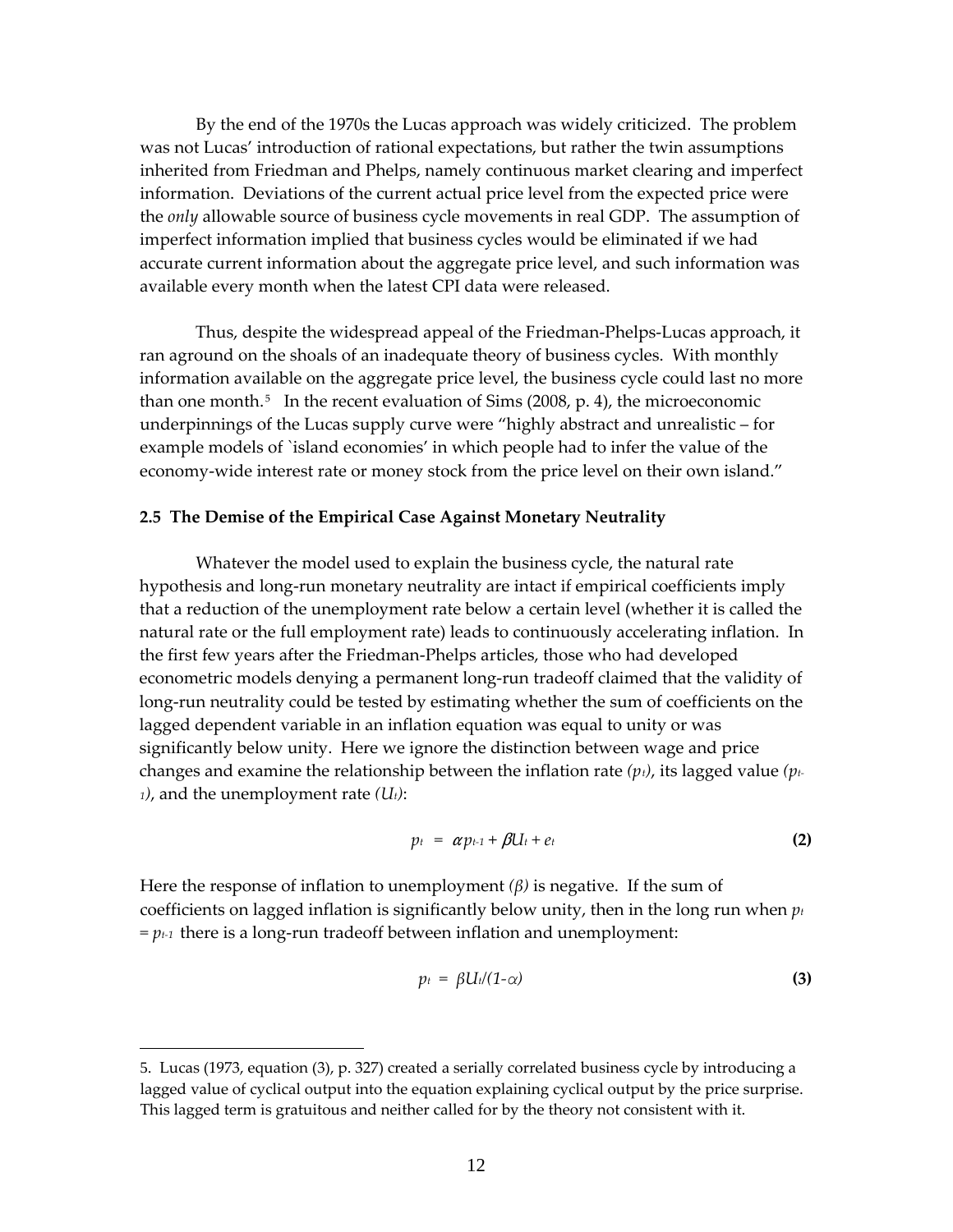Numerous research papers written in the late 1960s and early 1970s placed major emphasis on the finding that the *α* coefficient was significantly below unity, implying a permanent tradeoff as in equation (3). However, these results were ephemeral and quickly abandoned for two reasons. First, as the sample period extended over more of the period of accelerating wage and price change in the late 1960s, the *α* coefficient kept creeping up and by 1972 had reached unity in several papers, particularly when the coefficient was allowed to vary over time.<sup>[6](#page-15-0)</sup>

The second and more important reason to abandon this attempt to defend the long-run tradeoff was Sargent's simple but devastating econometric point. Here we simplify Sargent's exposition by suppressing the difference between wages and prices, and by making expected inflation depend only on a single lag of inflation rather than a distributed lag. The original specification is not (2) but rather

$$
p_t = \alpha Ep_t + \beta U_t + e_t \tag{4}
$$

where  $E_{pt}$  is the expected rate of inflation. An observable proxy for expected inflation must be obtained, and almost always this requirement is satisfied by backward‐looking or adaptive expectations :

$$
Ep_t = v p_{t-1} \tag{5}
$$

When we substitute (5) into (4), we obtain:

 $\overline{a}$ 

$$
p_t = \alpha v p_{t-1} + \beta U_t + e_t \tag{6}
$$

Now Sargent's point becomes clear ; the single equation (6) cannot be used to estimate both  $\alpha$  and  $\upsilon$ . The only way that  $\alpha$  can be interpreted as the coefficient on expected inflation is for an extraneous assumption to be introduced, in particular that  $v = 1$ .

Yet, Sargent argues, there is no reason for *v* to be unity, and rather if the inflation rate can be approximated as a covariance-stationary stochastic process, *v* must be less than unity. For *v* to be unity, the inflation rate would display extremely strong serial correlation or « drift », but during most of US history the inflation rate has displayed relatively little serial correlation. Thus it is quite possible that  $\alpha$  was equal to unity throughout the postwar era but that *v* gradually increased with the higher serial correlation of inflation in the 1960s than in the 1940s and 1950s. In short, Sargent made a convincing case that the previous econometric estimates of  $\alpha$  in the context of equation

<span id="page-15-0"></span><sup>6.</sup> Eckstein and Brinner (1972) produced the first paper to emerge with a specification in which the *α* coefficient was unity. Gordon (1972) concurred, based on a different parameterization of a time-varying coefficient and provided comparisons of his approach with those of Eckstein-Brinner and Perry (1970).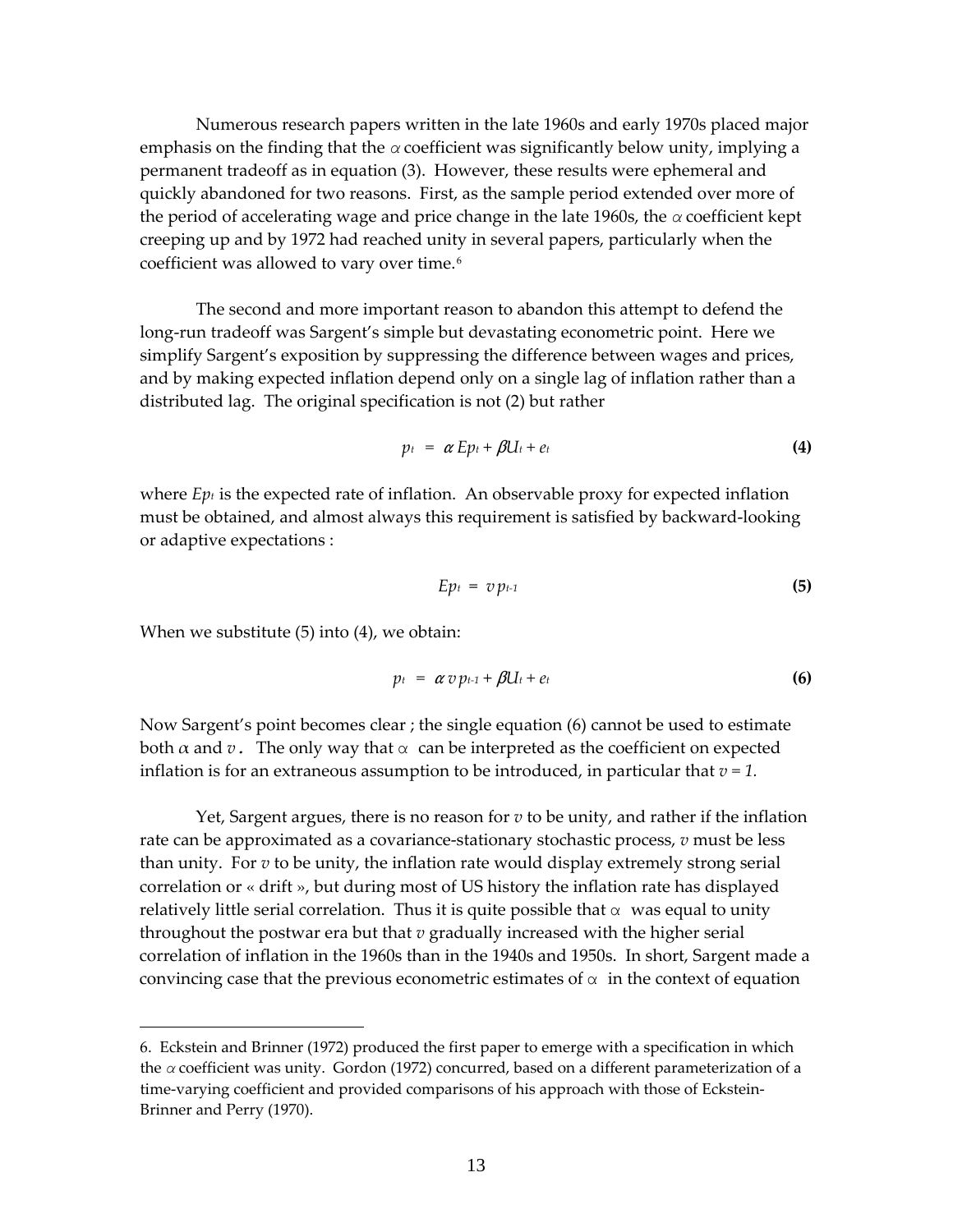(2) had absolutely no relevance to the validity of the natural rate hypothesis. Not surprisingly, such econometric exercises ceased quite abruptly after 1972.

#### **3. Post‐1975 Mark I: The Dynamic Demand‐Demand Model with Inertia**

The 1960s were the glory years of the PC interpreted as a negative correlation between inflation and unemployment, initially interpreted as incorporating a permanent negative tradeoff, and subsequently interpreted as a significant negative slope in the expectational PC in which the natural rate hypothesis was embedded. But almost from the beginning, the decade of the 1970s seemed to overturn any thought that the negative PC tradeoff was intact or stable. The nature of the problem is evident when we look again at Figure 1, which plots the inflation and unemployment rates in quarterly data since 1960. For the 1970s as a whole, the inflation-unemployment correlation is strongly positive, not negative, and in Figure 1, sharp changes in the inflation rate appear to lead by about one year sharp changes in the same direction of the unemployment rate..

When plotted in Figure 2 on a scatter diagram from 1960 to 1980 the inflation and unemployment rates appeared to be uncorrelated, with a combination of negative and positive correlations that seem to range all over the map. The negative PC tradeoff appeared to be completely sabotaged. In flowery language that amounted to a simultaneous declaration of war and announcement of victory, Lucas and Sargent (1978, pp. 49‐50) described "the task which faces contemporary students of the business cycle [is] that of sorting through the wreckage . . . of that remarkable intellectual event called the Keynesian Revolution."

The year 1975 marks a breakpoint in the history of the PC. Viewed in retrospect, a clear consensus has emerged regarding the pre‐1975 evolution of PC doctrine from Samuelson‐Solow through Friedman‐Phelps‐Lucas. Nobody defends a permanent negative tradeoff. Everyone accepts that the position of the PC evolves in response to actual events. However, since 1975 the development of PC doctrine has followed two divergent paths with no sign of convergence, and indeed little sign that the two sides are paying attention to each other.

On one side, treated in Part 3 of this paper, we have the resurrection of Keynesian economics in the form of a what I call the "mainstream" PC model that incorporates long‐run neutrality, that incorporates explicitly the role of supply shocks in shifting the PC up or down, and that interprets the influence of past inflation as reflecting not just changes in expectations but rather a generalized inertia. The dependence of current inflation on lagged inflation, the generalized inertia effect, results not just from expectation formation but also the role of slowly changing wage and price contracts and long lags in the transmission of changes in crude and intermediate goods prices to final goods prices. This approach is Keynesian because the role of inertia is to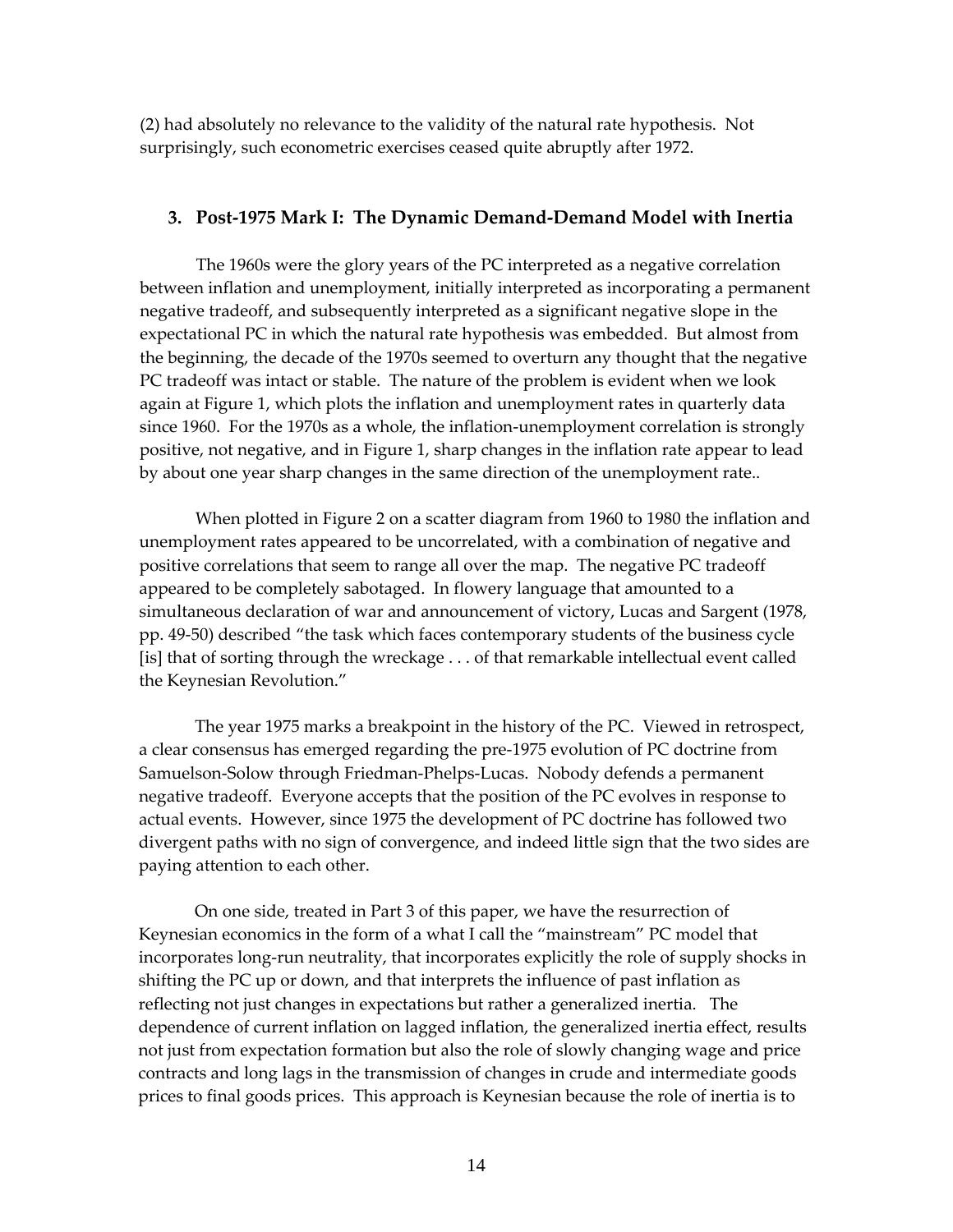make the inflation rate slow to adjust to changes in nominal demand, and as a result real GDP changes emerge as a residual, not as an object of choice as in Friedman-Phelps-Lucas. A vast theoretical literature under the rubric of "New Keynesian Economics" starting in the late 1970s provided numerous models to motivate the inertia mechanism by explaining real and nominal rigidity of wages and/or prices, and many of these explicitly incorporated rational expectations.

The other side of the post-1975 evolution, examined in Part 4 below, features an approach developed by Kydland, Prescott, and Sargent. As summarized below, inflation depends on expectations, and expectations respond rationally to actual and expected changes in monetary and fiscal policy. This two-way game between policy and expectation formation leaves no room for supply shocks or inertia. The idea that expectations respond directly to policy changes, without any inertial role of past actual inflation, is crucial in understanding the remarkable ends of hyperinflations and other rapid inflation episodes as chronicled by Sargent (1982). A descendant of the policy‐ based expectations approach is the more recent New‐Keynesian Phillips Curve (NKPC) developed over the past decade.

We return below to the difficult question posed by the two forks in the road after 1975 and the fact that two incompatible models have emerged. The view taken below is that the Keynesian mainstream approach is the right model to apply to the United States with its inertia-bound inflation process, and that the policy-based expectations approach is the right model for rapid inflations in unstable macroeconomic policy environments such as those documented by Sargent  $(1982)$ .<sup>[7](#page-17-0)</sup> The choice between the two models is closely related to Lucas' (1973) result showing that the slope of the PC is steeper in countries where the variance of macro shocks is high relative to the variance of idiosyncratic shocks faced by individual agents, while the slope of the PC is flatter in countries with relatively low variance of macro shocks. This may help to explain why the mainstream approach is more appropriate for the postwar US and the policy‐based expectations approach is more appropriate to discuss hyperinflations and other high‐ inflation episodes.

## **3.1 The Demise of New Classical Macro and the Resurrection of the PC**

 $\overline{a}$ 

The year 1975 marks a clear break in the history of the Phillips Curve. Surveys written at that time focus on the demise of the short-run tradeoff and the emergence of the consensus expectational natural‐rate PC (see for instance Laidler and Parkin, 1975). Two complementary reasons lead us to mark 1975 as the transition year for PC doctrine.

<span id="page-17-0"></span><sup>7.</sup> As an example of the lack of recognition of the Keynesian mainstream approach, a recent survey by Lacker and Weinberg jumps directly from Kydland‐Prescott‐Sargent in the late 1970s to the NKPC model in the late 1990s without any recognition that anything had happened in between to explain the positive correlation of inflation and unemployment in the 1970s (and 1990s).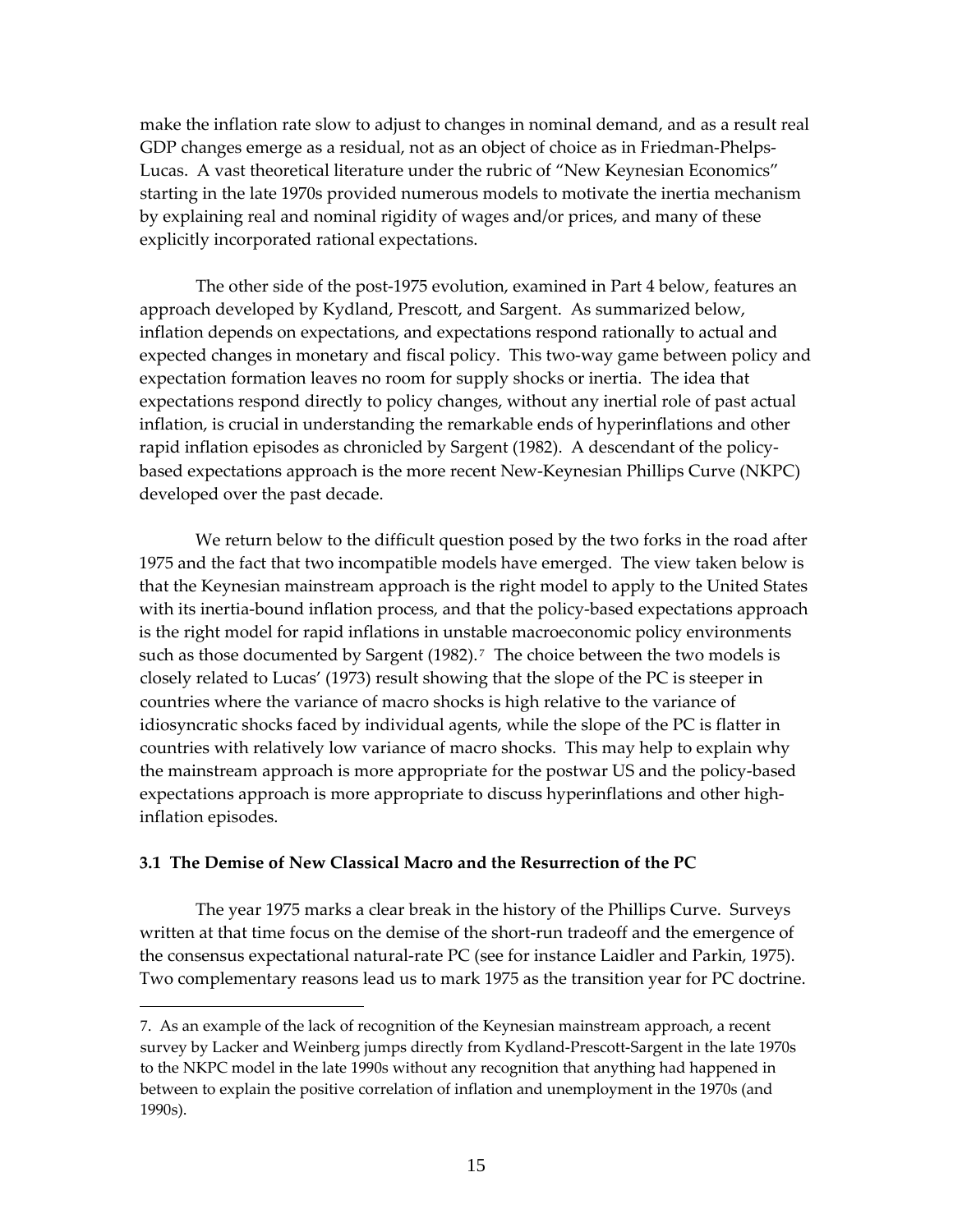First, it was the year of the publication of the policy-ineffectiveness proposition summarized above, which was the beginning of the end of business cycle theory based on expectational errors. Second, 1975 was a year in which both the US inflation and unemployment rates experienced the maximum impact of supply shocks, calling for a revised PC theory that explicitly incorporated supply shocks.

The term "New Classical Macroeconomics" (NCM) describes two different sets of contributions that share the assumption of continuous market clearing. The first set, sometimes called NCM "Mark I," includes the Friedman-Phelps-Lucas model that makes business cycles depend on imperfect information, as well as the associated policy ineffectiveness proposition. NCM "Mark II" is the real business-cycle theory, and this is beyond the scope of this paper since its basic contributions are expressed entirely in real terms, with no demand side, monetary sector, nor price level. The demise of NCM Mark I occurred in two stages. First, as a theory it was flawed by its inability to reconcile multi‐year business cycles with one‐month lags faced by agents in obtaining complete information about the aggregate price level. Second, the attempt to develop an empirical counterpart of the policy-ineffectiveness proposition was a research failure. It floundered on the inability to develop a symmetric explanation of output and price behavior. Barro (1977) showed that output was not related to anticipated monetary changes but could not demonstrate the required corollary – the full and prompt responsiveness of price changes to anticipated nominal disturbances. This failure was not a matter of arcane methodological debates.

Several years before the famous "wreckage" pronouncement by Lucas and Sargent, the resurrection of the PC began. The first and perhaps most important element was the new theory of policy responses to supply shocks, developed independently by Gordon (1975) and Phelps (1978) in two slightly different models that were later merged by Gordon (1984). These models start from the proposition that the price elasticity of demand of the commodity experiencing the adverse supply shock, e.g. oil, is less than unity, so that following an increase in the relative price of oil, the expenditure share of that commodity must increase and the expenditure share of all other components of spending must decrease. For instance, energy's share of nominal US GDP tripled between 1972 and 1981.

The required condition for continued full employment is that a gap open up between the growth rate of nominal GDP and the growth rate of the nominal wage (Gordon, 1984, p. 40) to make room for the increased nominal spending on oil. If nominal wages are flexible, one option is for the growth rate of wages to become negative, allowing the growth rate of nominal GDP to remain fixed. At the alternative extreme with rigid wages, an accommodating monetary policy must boost nominal GDP growth by the amount needed to "pay for" the extra spending on oil, but this will lead to an inflationary spiral if expectations respond to the observed increase in the inflation rate. A third alternative, and the one that actually occurred in the 1970s, was a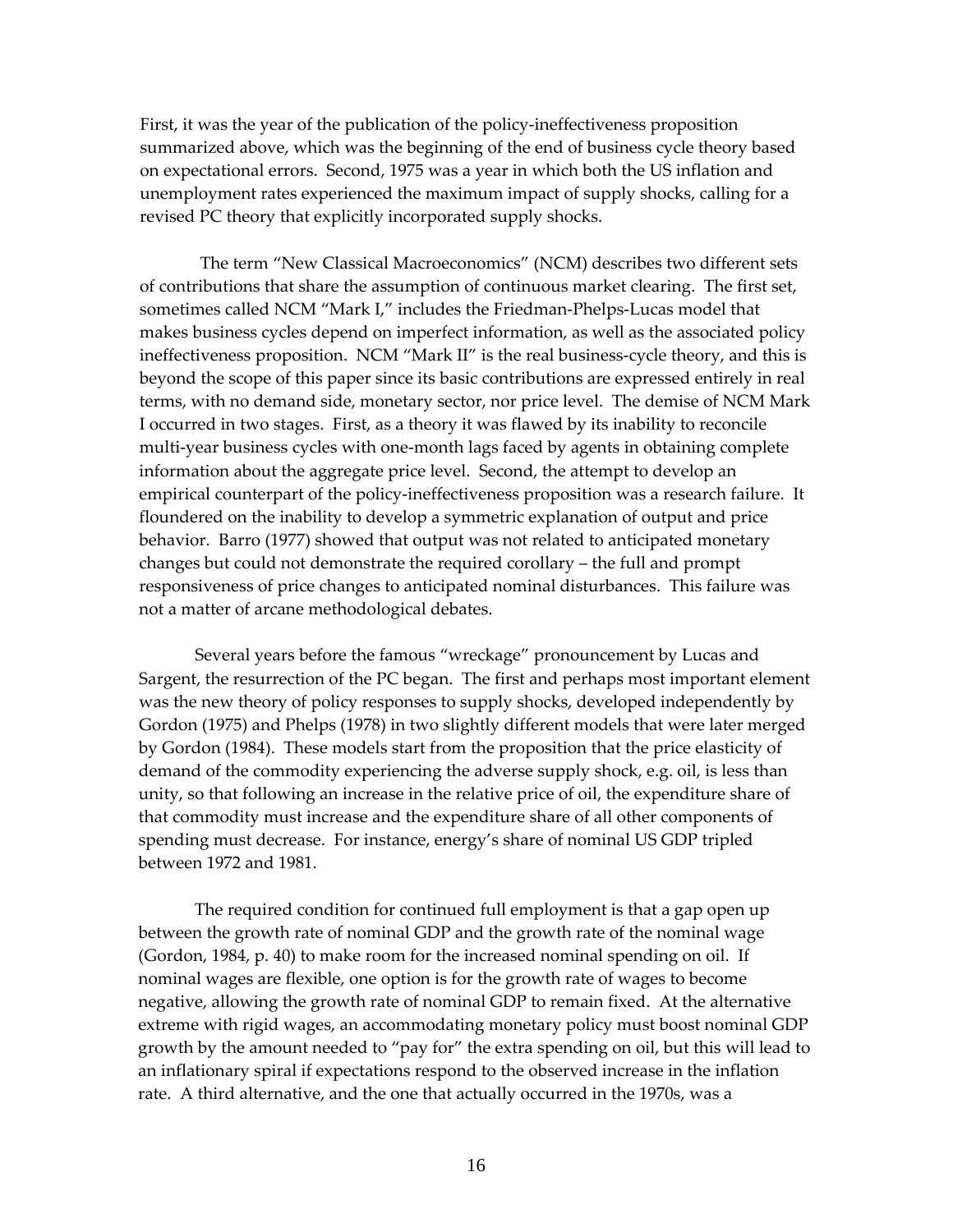combination of wage rigidity with a partial response of nominal GDP growth, pushing down real non‐oil spending and employment.

By 1976 this model had made its way into the popular press when a *New York Times* headline announced, "A New Theory: Inflation Creates Recession." Indeed, we can see in Figure 1 that throughout the period 1974‐81, there was a clear lead of roughly one year of inflation relative to unemployment. This real‐world result, that an adverse supply shock can depress real output and employment, had been christened by Okun in 1974 discussions as a "macroeconomic externality."

By 1977 supply shocks had been incorporated into the natural-rate expectational Phillips Curve. This theoretical formulation (Gordon, 1977, equation 13), except for the absence of explicit lagged terms, is identical to the econometric "mainstream" model developed subsequently and described below:

$$
p_t = Ep_t + b(U_t-U_{t}) + z_t, \qquad (7)
$$

where the notation is the same as above with the addition of  $U_{N_t}$  to represent the natural rate of unemployment and  $z_t$  to represent « cost-push pressure by unions, oil sheiks, or bauxite barons » (Gordon, 1977, p. 133). Other types of supply shocks include the imposition and termination of price controls (as in the US in 1971‐74), changes in the relative price of imports, and changes in the trend growth of productivity. Episodes in which political events cause sharp changes in wages, such as the French general strike of 1968, also qualify as adverse supply shocks.

 The process of integrating supply shocks into macroeconomics took place simultaneously during 1975‐78 on three fronts, theoretical as described above, empirical as described below, and in an unusual development, through a new generation of intermediate macroeconomic textbooks. An explanation was needed to reconcile the dominant role of demand shocks as the explanation of the Great Contraction of 1929‐33 in the same model as would explain the positive correlation of inflation and unemployment in 1974‐75. Once recognized, it became obvious, especially to those who regularly taught a course in elementary principles of economics. Just as the output and price of corn or wheat could be positively or negatively correlated depending on the importance of microeconomic demand or supply shocks, so the aggregate level of output and unemployment and the rate of inflation could be positively or negatively correlated, depending on the relative importance of aggregate demand or supply shocks.

 The textbooks appeared simultaneously in 1978 and both used alternative versions of a simple diagram that can be traced back to a classroom handout that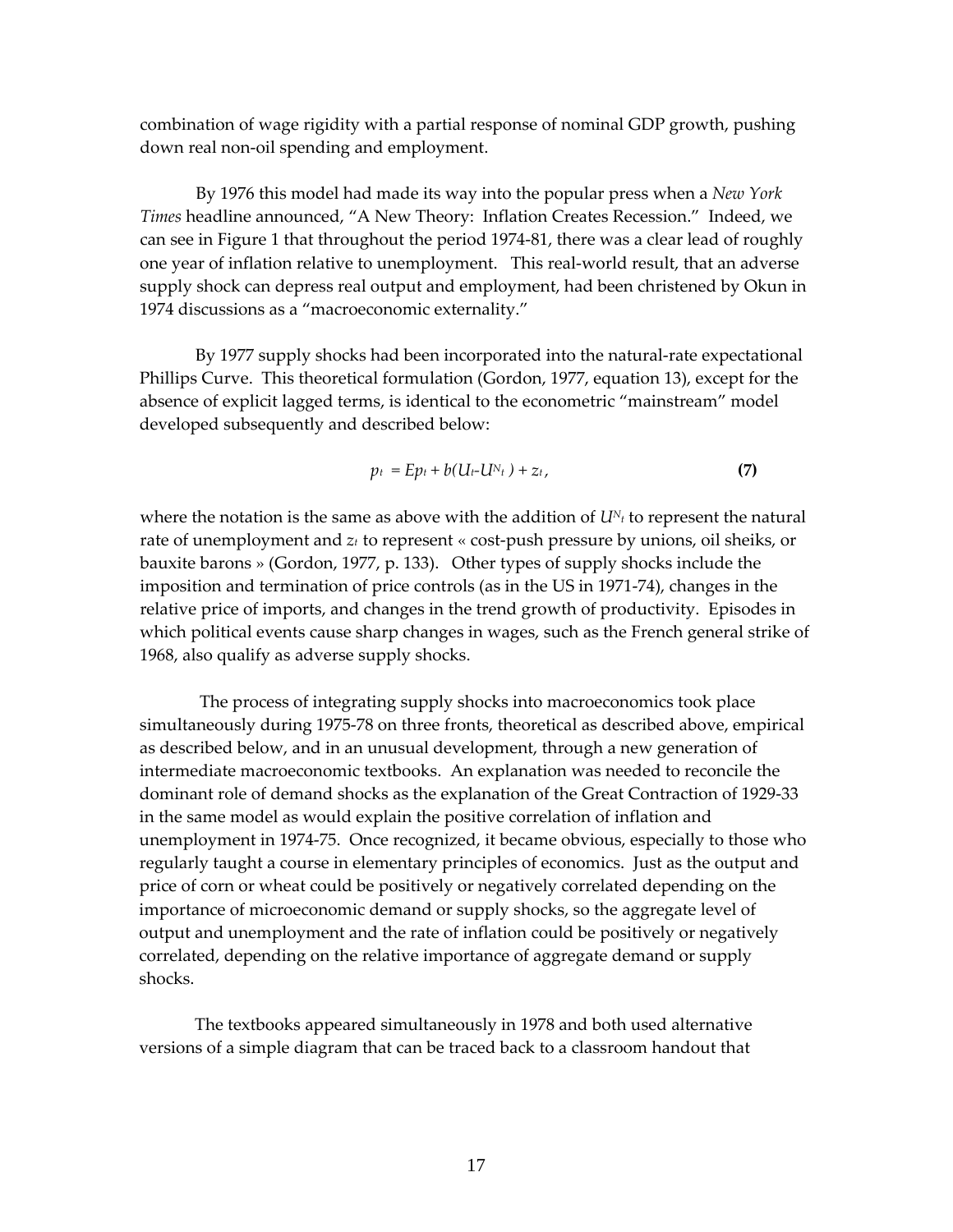Dornbusch had used at the Chicago Business School in early 1975.<sup>[8](#page-20-0)</sup> The diagram, which had the inflation rate on the vertical axis and either the unemployment rate or the output gap on the horizontal axis, combined three elements – the expectational Phillips curve of Friedman‐Phelps, an identity that decomposed nominal GDP growth into inflation and output growth, and Okun's insight that supply shocks can have macroeconomic externalities. The textbook version includes an algebraic appendix showing that the dynamic aggregate demand‐supply model has as its reduced form a simple first-order difference equation. Following a permanent upward or downward shift in nominal GDP growth, any lags in the formation of expected inflation cause the economy to cycle through loops to its new long‐run equilibrium at the same level of output or unemployment and a permanently higher or lower rate of inflation.<sup>[9](#page-20-1)</sup>

#### **3.2 Econometric Implementation of the Mainstream Model**

 $\overline{a}$ 

We defer to Part 5 below a discussion of the detailed specification of the "mainstream" econometric model and its contrast with econometric versions of the New‐Keynesian Phillips Curve (NKPC). In this section our focus is on general issues in the development of the empirical mainstream PC since the late 1970s.

As in equation (7) above, the mainstream specification of the inflation process contains three sets of explanatory variables, leading me to call this the "triangle" model. Replacing the expected inflation term is a set of long lags on past inflation, reflecting the view that the influence of past inflation reflects generalized inertia, not just the formation of expectations. Important sources of inertia include the set of explicit and implicit contracts that dampen short‐term changes in prices and wages (as recognized explicitly by Fisher, 1926), and the input-output supply chain that creates thousands of links of unknown magnitude and duration between changes in crude and intermediate

<span id="page-20-0"></span><sup>8.</sup> The 1978 rival textbooks were by Dornbusch and Fischer and by myself. The dynamic version of the demand‐supply model in the form of a first‐order difference equation was confined to intermediate level textbooks, with many imitators published soon after. Elementary macro principles textbooks limited themselves to the display of static aggregate demand and aggregate supply curves, starting with Baumol and Blinder in 1979.

<span id="page-20-1"></span><sup>9.</sup> The algebra remains intact in the eleventh edition of my textbook, copyright 2009. In the long run the inflation rate is determined by the growth rate of nominal GDP minus the growth rate of natural (or potential) real GDP. The simplest version of the model plots the inflation rate versus the output gap (log ratio of actual to natural real GDP), as this eliminates an extra equation to translate the output gap into the unemployment rate. Two schedules interact to determine the inflation rate and the output ratio. The dynamic supply equation is the short-run PC dependent on the output gap and on lagged inflation. The dynamic demand equation is a negative 45 degree line that shifts in response to nominal GDP growth and the lagged level of the output gap. In the output gap version, loops following a increase in nominal GDP growth are counter‐ clockwise. Loops following a supply shock depend on the response of monetary policy and the extent to which expectations treat the supply shock as temporary or permanent.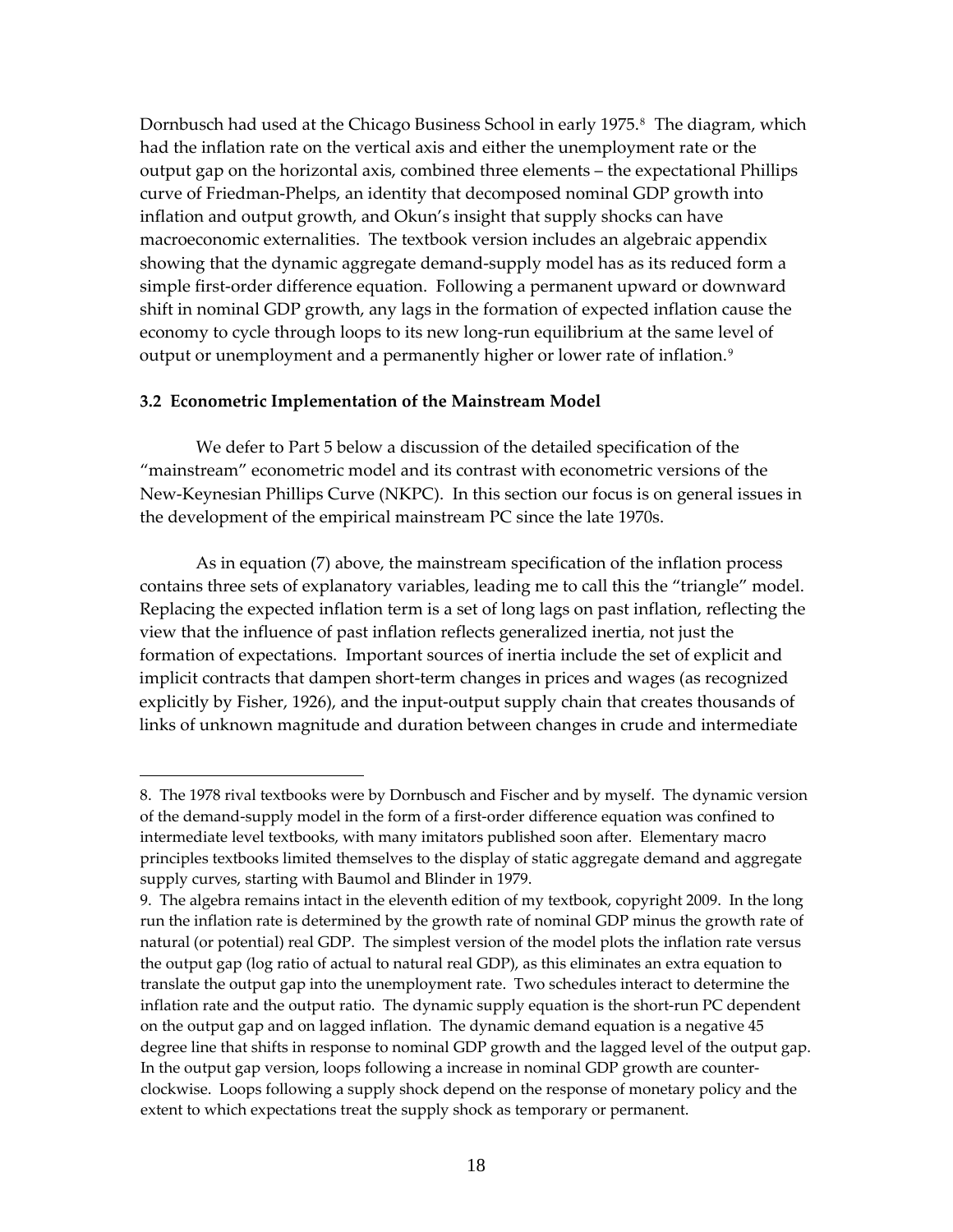goods prices and the prices of final goods, as emphasized by Blanchard (1987). All of these channels interact to create the "inertia" effect, the first leg of the triangle.

Because firms have no way to estimate in advance how much and when the prices of their inputs will change, they act like the man from Missouri (where the state motto is "show me"), waiting by the mailbox for news of input price increases. Sometimes such news may arrive almost instantaneously, as in the case of airlines that observe daily changes in the price of fuel. Sometimes news may arrive with a long delay, as increases in the price of oil in the spring of 2008 led DuPont to increase its products by an average of 20 percent, leaving producers of final goods to guess which of their intermediate goods suppliers would be influenced by the DuPont price increase, by how much, and when.

The second set of explanatory variables is represented by the level and change of the output gap or alternatively the unemployment gap. As we have seen above, both Fisher and Phillips recognized the role of the "rate of change" effect that at any given unemployment rate makes the inflation rate higher when the unemployment rate is falling than when it was rising. Because the unemployment gap is always entered in the triangle model not just as the current value but with additional lags, the zig‐zag of the estimated lagged coefficients between negative and positive incorporates the rate of change effect. The third is a set of explicit supply shock variables, establishing a contrast between the mainstream approach and other recent empirical models that hide the supply shock variables in the error term. As we shall see below, in econometric estimation the explicit supply shock variables are all defined so that the absence of supply shocks is represented in (7) as  $z = 0$ . Such variables, for instance, would include changes in the *relative* price of oil or changes in the *relative* price of non‐oil imports; then these relative prices exhibit zero change, there is no upward or downward pressure on the inflation rate from supply shocks.

In contrast to the pre-1975 PC, the triangle model incorporates two differences in addition to the explicit inclusion of supply shocks, the absence of an explicit reference to expectations and the absence of a separate wage equation. New Keynesian theory (as contrasted with the later NKPC) developed first in the late 1970s by Fischer (1977), Taylor (1980), and then by many others after them, showed that price and wage inertia is fully compatible with rational expectations. Any model in which the inflation rate depends on backward‐looking inertia, with no room for jumps in expectations in response to perceived changes in government policy, is resolutely Keynesian, hence the label "New Keynesian economics." Prices are prevented from mimicking changes in nominal GDP growth both by inertia – long lags on the influence of past inflation – and by the finite Phillips curve adjustment coefficient. With excess nominal GDP growth (that is, in excess of natural output growth) treated as exogenous, the output gap is determined as a residual rather than as a choice variable as in New Classical Macro.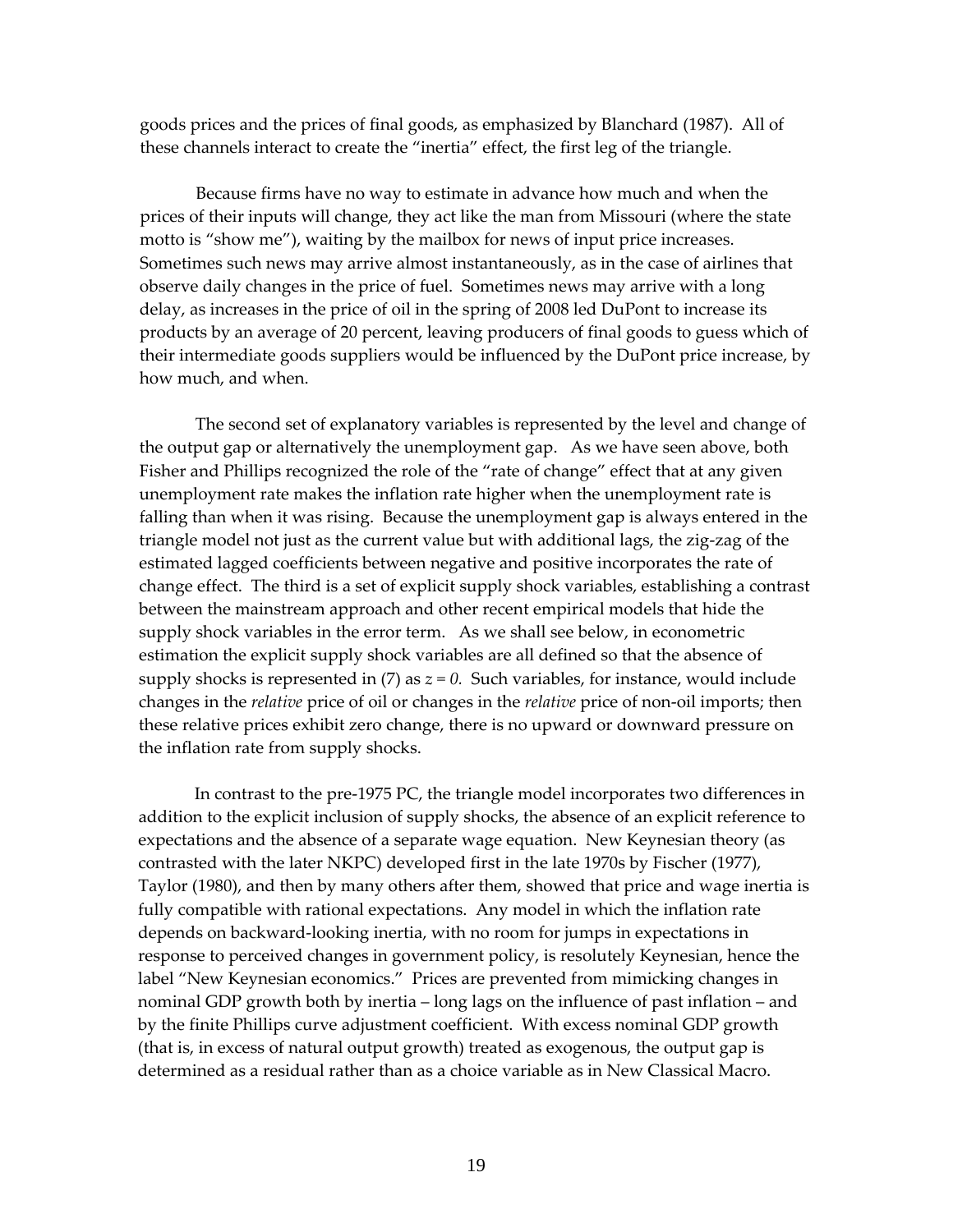The work on inflation determination as a game between policymakers and private expectations ignores the fact that the speed of price adjustment and the speed of expectation formation are two totally different issues. Price adjustment can be delayed by wage and price contracts, and by the time needed for cost increases to percolate through the input‐output table, and yet everyone can form expectations promptly and rationally based on full information about the historical response of prices to its own lagged values, to demand shocks, and to supply shocks.

Since the original Phillips (1958) article was about wage changes, not price changes, it is noteworthy that the triangle model is a single reduced form equation for the inflation rate, with no mention of wage changes. The usual assumption that inflation is equal to nominal wage changes minus productivity growth assumes a fixed value of labor's share in national income. But labor's share rose sharply in the late 1960s and has drifted down since then. The goal of the central bank is to control inflation, not wage changes, so changes in labor's income share across business cycles imply a loose relation between inflation and wage changes that is fruitfully ignored. It appears in retrospect that large increases in wages in 1966‐71, which undermined the attempt to defend previous econometric PC equations from the Friedman‐Phelps neutrality proposition, reflected in substantial part the secular upswing in labor's share. An important contribution to the demise of the wage equation was made by Sims (1987), who argued that wage and price equations have no separate structural interpretations, and that a price equation is a wage equation stood on its head, and vice‐versa.

#### **3.3 Empirical Results: Strengths and Weaknesses**

The current econometric version of the mainstream or triangle model was originally developed in the late 1970s and first published in Gordon (1982). It has been maintained essentially intact since then, with the same set of explanatory variables and lags, in order to allow post‐sample simulations to identify forecasting errors that may call for rethinking the specification. The first challenge to the model arrived almost immediately in the form of the Volcker disinflation of 1979‐86. As shown in Figure 1, the inflation rate collapsed from nearly 10 percent in 1981 to only 3 percent in 1983‐84, much faster than had been forecast by commentators using an expectational PC with heavy emphasis on wage rigidity.

The "sacrifice ratio" is a convenient summary measure of the speed of inflation adjustment in response to high unemployment. This ratio is defined as the cumulative years of output gap during the disinflation divided by the permanent reduction of inflation expressed as an absolute value. Some *ex‐ante* forecasts of the sacrifice ratio made in 1980‐81 were as high as 10, but the actual sacrifice ratio in retrospect turned out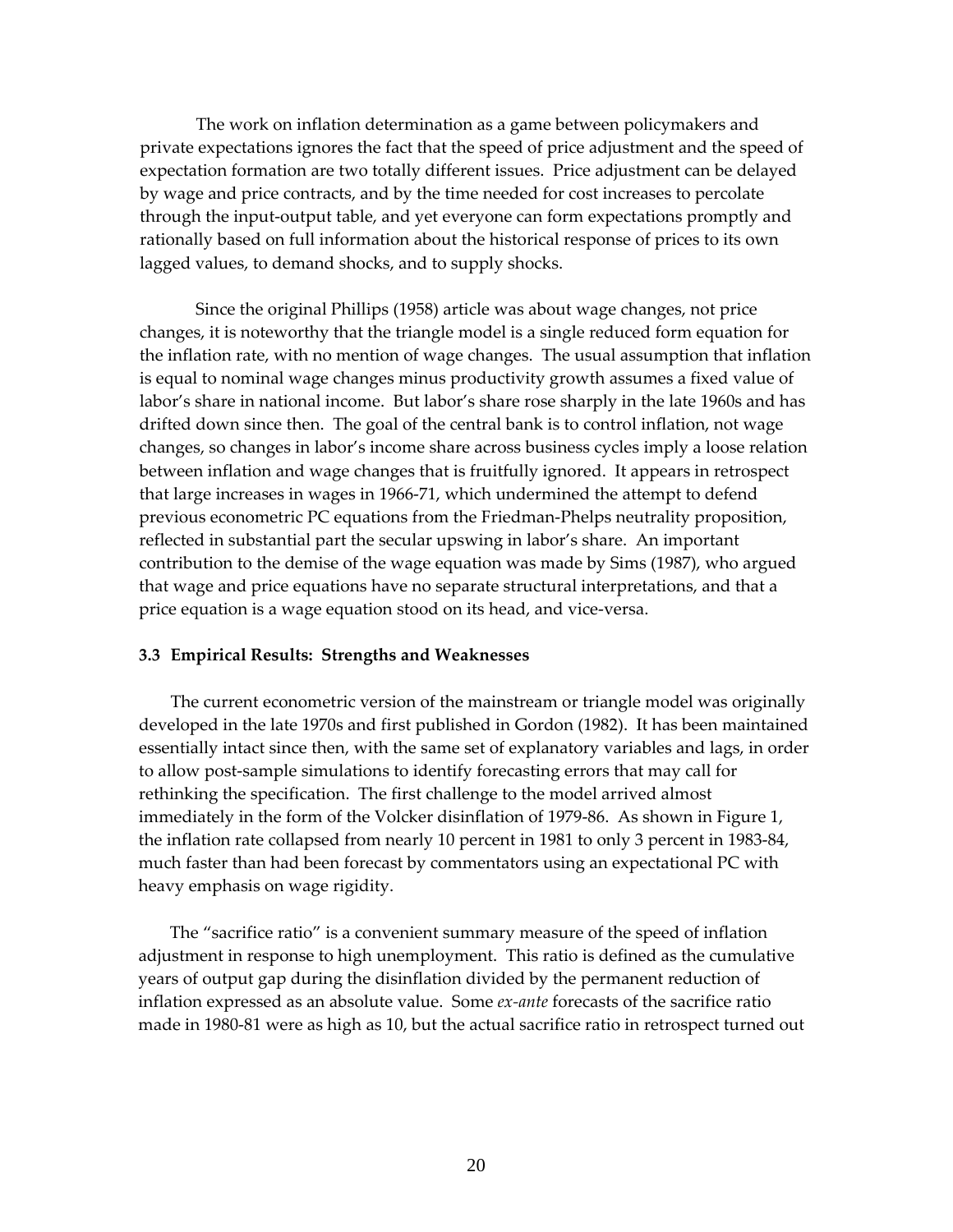to be between 3.5 and  $4.5<sup>10</sup>$  $4.5<sup>10</sup>$  $4.5<sup>10</sup>$  The key to the surprisingly low value of the output ratio turned out to be the role of supply shocks, and in particular the 1981‐86 decline in the relative price of energy, and the 1980‐85 appreciation of the dollar which reduced the relative price of imports. In a remarkable forecasting success achieved in the middle of the disinflation, Gordon‐King (1982) estimated a six‐equation VAR model that combined the triangle inflation equation with equations that allowed monetary policy to influence endogenous oil prices and the exchange rate, and their main result was a sacrifice ratio in the range of 3.0 to 3.5, much below the prevailing wisdom of the time.

The Gordon‐King result is consistent with the Kydland‐Prescott‐Sargent interpretation reviewed in the next section that make no mention of supply shocks but rather emphasize the interplay between the credibility of the central bank and the expectations of the public. No doubt a major role in the speed of the disinflation, and the resulting relatively small sacrifice ratio, was the widespread perception that the Fed's monetary policy changed after 1979 and its anti-inflation stance became much more credible than before. The advantage of the Gordon‐King method is that the channels of monetary policy are explicitly traced, not just through high unemployment but also through the effect of the monetary‐fiscal policy mix in causing an appreciation of the dollar in 1980‐85, with an accompanying decline in the relative price of imports and of oil.

Returning now to Figure 1, we see that the Volcker disinflation was followed in the late 1980s by a repeat of the negative inflation-unemployment tradeoff already experienced in the 1960s, albeit with a smaller acceleration of inflation and a higher level of unemployment. Similarly, the negative tradeoff is evident in the slowdown of inflation in 1990‐93 in response to a marked increase in the unemployment rate during the same period.

At first glance, the behavior of the PC in the 1990s appears to be puzzling. Unemployment in the late 1990s fell to the lowest rate since the 1960s, but there was no parallel acceleration of inflation. Instead, inflation was lower in 2000 than in 1993. As shown by Gordon (1998) and Dew‐Becker and Gordon (2005), low inflation in the late 1990s can be explained by beneficial supply shocks that pushed the PC down in contrast to the adverse supply shocks of the 1970s. As shown in Figure 1, the "twin peaks" of inflation and unemployment were followed by the "valley" of inflation and unemployment during 1997‐2000.

Despite these research successes, the evolution of the data required one change in the 1982 specification of the triangle model. In 1994‐95 post‐sample simulations revealed that the model's predictions had started to drift in the direction of predicting

 $\overline{a}$ 

<span id="page-23-0"></span><sup>10.</sup> My current series for the output gap (log difference between actual and natural real GDP) over 1980‐86 cumulates to a negative 28.2 percentage points, which in absolute value divided by a 6 percent permanent decline of inflation yields a sacrifice ratio of 4.7.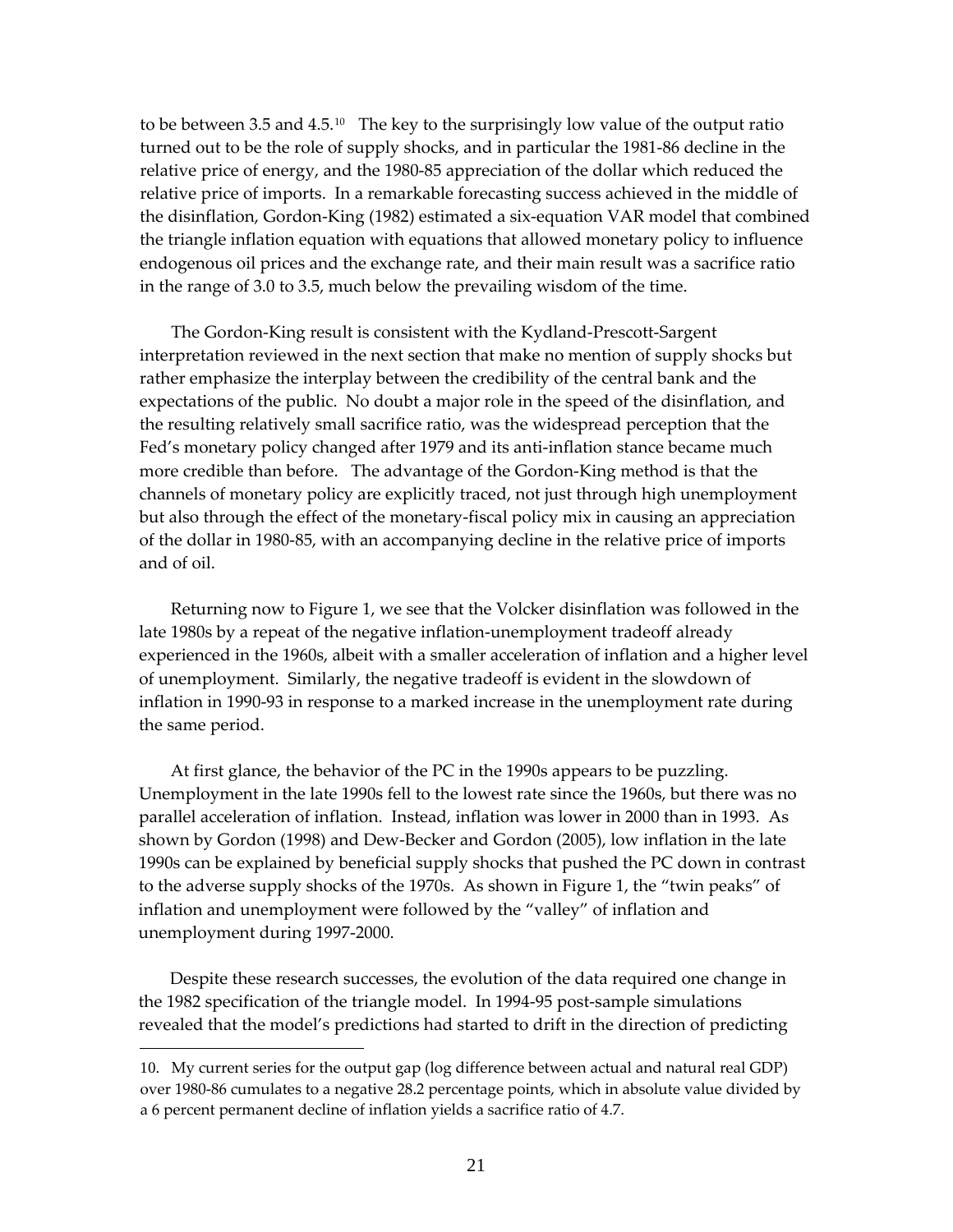too high a level of inflation, given actual values of the unemployment gap. These errors turned out to be due not to a flaw in the model but to a data choice, that is, the false assumption that the natural rate of unemployment was fixed, allowed to change only in response to the demographic composition of the unemployment rate.<sup>[11](#page-24-0)</sup>

For several decades the natural rate of unemployment had been called by its nickname, the "NAIRU," standing for "Non‐Accelerating Inflation Rate of Unemployment," and in 1997 two papers appeared simultaneously that allowed the NAIRU to vary over time. This improvement in the specification of the mainstream model to incorporate a time‐varying NAIRU (or TV‐NAIRU) combined an econometric method introduced by Staiger, Stock, and Watson (1997) that was applied to a version of my mainstream model, and simultaneously I published a paper which used their method applied to my model (Gordon, 1997). The estimated TV‐NAIRU exhibited a pronounced downward drift after 1990 that explained in a mechanical way why the inflation rate was lower in the 1990s than had previously been predicted with a fixed NAIRU. An initial set of explanations of the decline in the NAIRU was provided by Katz and Krueger (1999).

# **4. The Game between Policymakers and Private Expectations in a World of Policy‐Dependent Expectations**

We now turn to the alternative post-1975 research approach that emphasizes jumps in expectations in response to policy actions. As we have seen, this idea that expected inflation can jump in response to actual or anticipated policy changes is crucial to understanding the ends of hyperinflations (Sargent, 1982). It begins with the unarguable proposition, embedded in the Friedman‐Phelps natural rate hypothesis, that the choice by a policymaker of a particular short‐run combination of inflation and unemployment rates can alter expectations, causing the tradeoff to change.

## **4.1 The Policy Game**

 $\overline{a}$ 

Kydland‐Prescott (1977) distinguished between policy discretion and rules, where discretionary policymakers reassess the desired response to alternative inflation rates in each successive time period, in contrast to a rule which is fixed for all future time periods. They show, not surprisingly, that the long‐run inflation rate is higher under a discretionary policy than a rules‐based policy. How does this approach explain the positive correlation of inflation and unemployment in the 1970s without mention of supply shocks? Papers written by Sargent (1999), Cogley and Sargent (2005), and

<span id="page-24-0"></span><sup>11.</sup> The pre‐1994 estimate of the NAIRU incorporated changes in the difference between the official unemployment rate and the demographically‐adjusted unemployment rate, originally introduced by Perry (1970).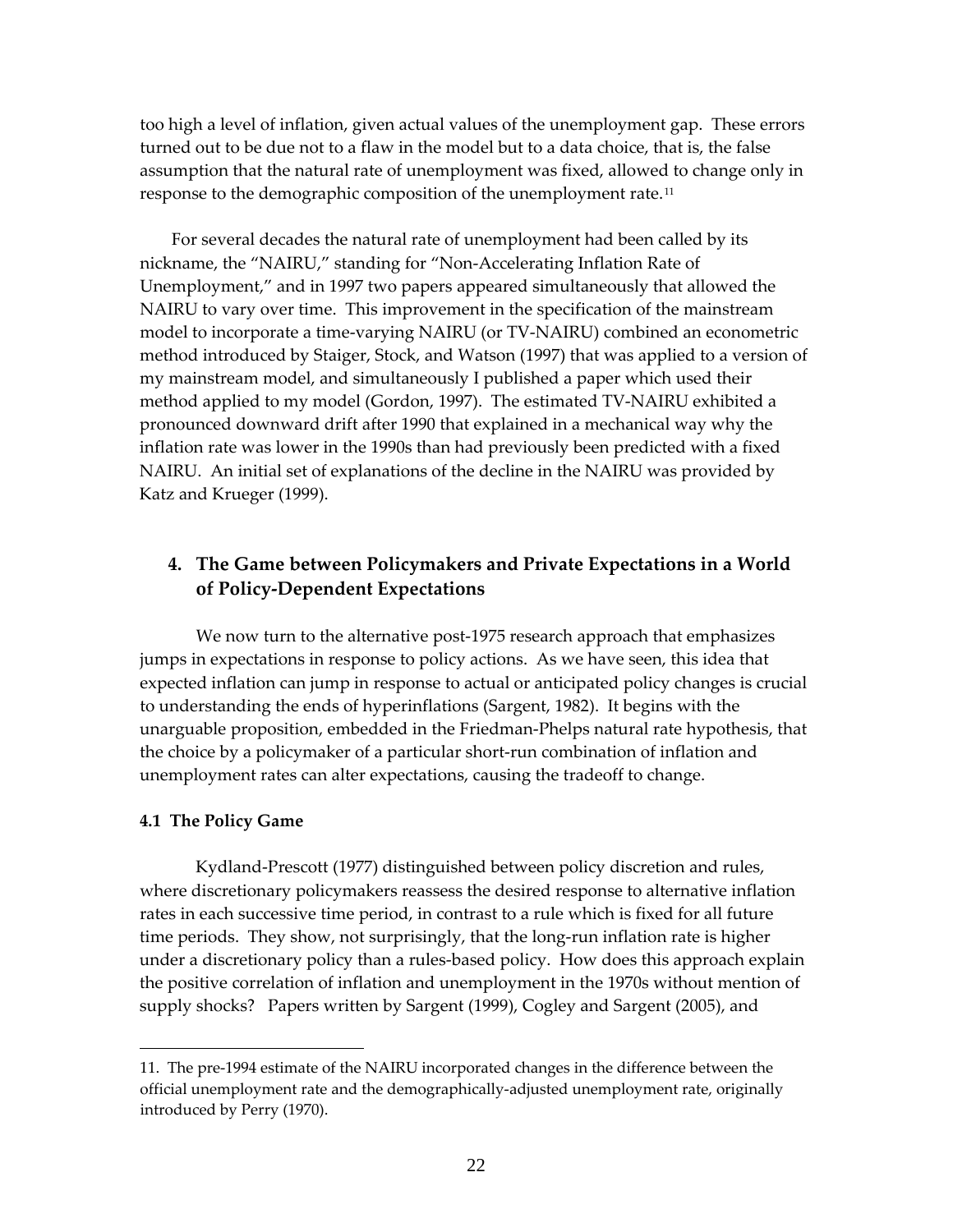Sargent *et al.* (2006), begin with the standard presumption that choices by discretionary policymakers will cause the PC to shift and policy options to change.[12](#page-25-0) The attempt to conduct policy without knowledge of the current position of the Phillips curve can lead a policymaker to make choices that yield persistently high inflation outcomes.

"Credibility" is an important concept in the game involving policymakers and private agents setting inflation expectations. Because expectations can jump in response to changes in policymakers'actions and perceived intentions, the outcome of actual inflation will be higher if agents infer that the policymaker is trying to manipulate unemployment along the short‐run PC tradeoff. A credible policy is one which promises to maintain a low inflation rate in the long run; agents are convinced that a policy is credible if the policymakers pursues an inflation target and regularly raises the interest rate when inflation exceeds its target but does not lower interest rates in response to an increase in unemployment. Doubts by agents that the policymaker is committed to low inflation in the long‐run can raise the unemployment cost of reducing inflation.

One problem with this line of research is that ignores additional information available to policymakers – that oil or farm prices have risen, that the dollar has been devalued, that price controls have been imposed or ended, or that trend productivity growth has slowed. Indeed it is striking that Sargent *et al.* (2006) claim to be able to explain the entire upsurge of inflation in the 1970s and early 1980s without any mention of supply shocks, despite the fact that the word "shocks" appears in the title of their paper: ". . . allow the model to reverse engineer a sequence of government beliefs about the Phillips curve which, through the intermediation of the Phelps problem, capture both the acceleration of U. S. inflation in the 1970s and its rapid decline in the early 1980s."

An equally fundamental problem is that this approach ignores the policymaker's fundamental dilemma in the face of an adverse supply shock. As shown in Gordon (1975, 1984) and Phelps (1978), unless wages are perfectly flexible, the policymaker cannot escape a choice between holding inflation constant at the cost of substantial extra unemployment, or a holding constant at a cost of higher and accelerating inflation, or something in between.

Related work by Primiceri (2006) includes the government's underestimate of the natural unemployment rate in the 1970s as a cause of high inflation, but he does not provide any explicit analysis of supply shocks as the cause of this underestimate. Sims (2008) has suggested that Primiceri is guilty of an asymmetry, because he allows only for uncertainty about coefficient values in a model that policymakers assume is correct, instead of allowing for the fact that the model may be wrong. In fact, the discussion

 $\overline{a}$ 

<span id="page-25-0"></span><sup>12.</sup> See also Cogley and Sargent (2005) and Sargent, Williams, and Zha (2006).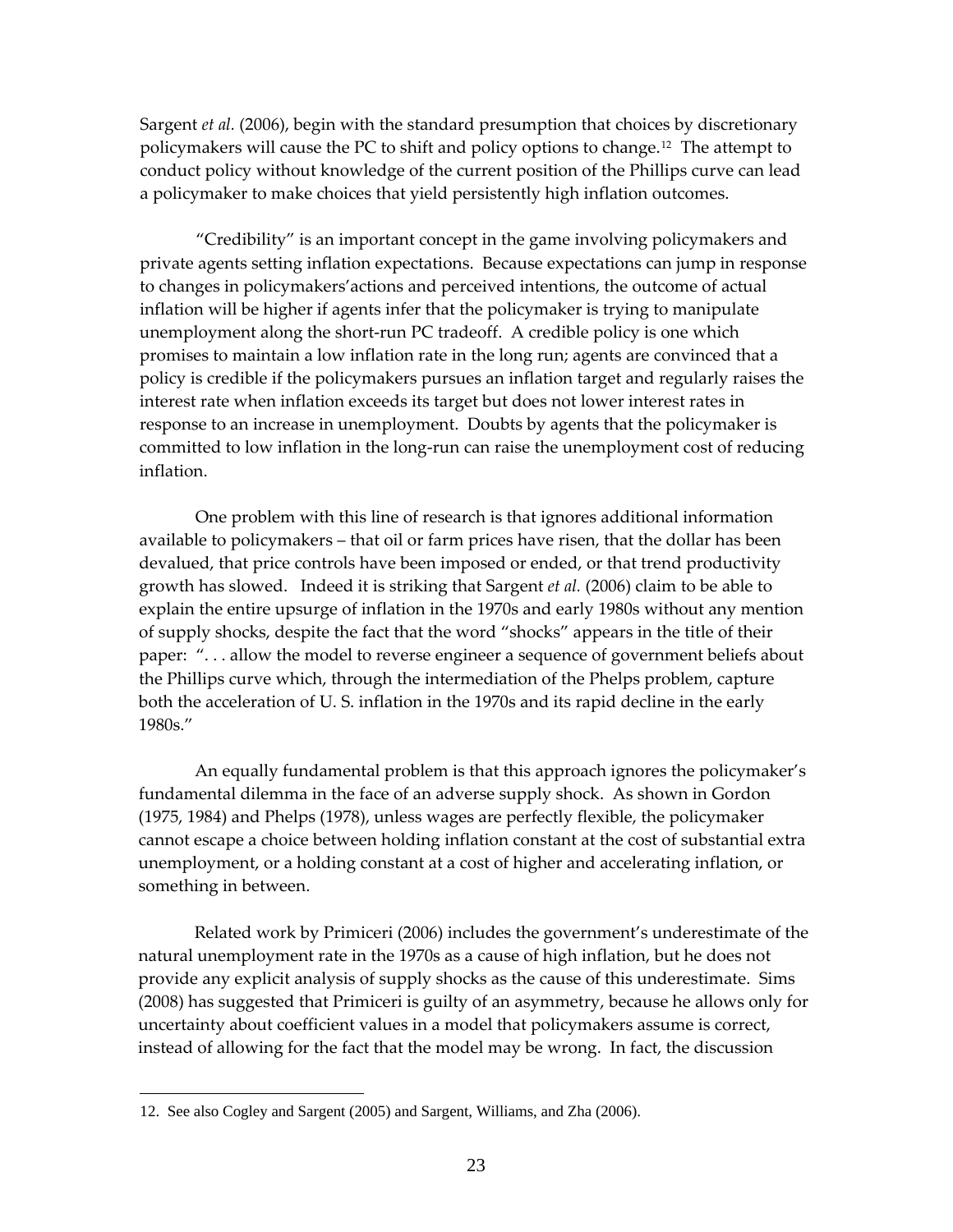above of the mainstream model suggests that Primiceri and others working on policy‐ expectations interactions may indeed have chosen the wrong model, at least for the US, by assuming that expectations can jump in response to policy announcements and ignoring the role of backward‐looking inertia and supply shocks.

## **4.2 The New‐Keynesian Phillips Curve (NKPC)**

The NKPC model has emerged in the past decade as the centerpiece of macro conference and journal discussions of inflation dynamics and as the "workhorse" of the evaluation of monetary policy. The point of the NKPC is to derive an empirical description of inflation dynamics that is "derived from first principles in an environment of dynamically optimizing agentsʺ (Bårdsen *et al.* 2002).

The theoretical background is that monopolistically competitive firms have control over their own prices due to product differentiation. They are constrained by a friction in the setting of prices, of which there are many possible justifications that are inherited from the theoretical NK literature. For instance, we have already cited Taylor's (1980) model which merges rational expectations with fixed‐duration contracts. More frequently cited, as in Mankiw's (2001) exposition, is Calvo's (1983) model of random price adjustment, in which prices are fixed for random periods. The firmʹs desired price depends on the overall price level and the unemployment gap. Firms change their price only infrequently, but when they do, they set their price equal to the average desired price until the next price adjustment. The actual price level, in turn, is equal to a weighted average of all prices that firms have set in the past. The first-order conditions for optimization then imply that expected future market conditions matter for todayʹs pricing decision. The model can be solved to yield the standard NKPC specification that makes the inflation rate  $(p_t)$  depend on expected future inflation  $(E_t p_{t+1})$ *)* and the unemployment (or output) gap:

$$
p_t = \alpha E_t p_{t+1} + \beta (U_t - U^* t) + e_t, \qquad (8)
$$

where *U* is the unemployment rate. The constant term is suppressed, and so the NKPC has the interpretation that if  $\alpha=1$ , then  $U^*$ <sub>t</sub> represents the NAIRU.

Notice that the NKPC in equation (8) is identical to the post‐1975 PC written in (7) above, with two differences. First, there is no explicit treatment of supply shocks; these are suppressed into the error term. Second, expectations are explicitly forwardlooking in equation (8), whereas in (7) expectations could be either forward‐looking or backward‐looking, or both. Because of frictions of the Taylor or Calvo type, policy changes that raise or lower the inflation rate have short‐run effects on the unemployment or output gap. The Taylor NK framework assumes fixed contract lengths of pricing intervals, while the Calvo model makes price changes dependent on a fixed gap between the actual and desired price levels. But Sims (2008) points out that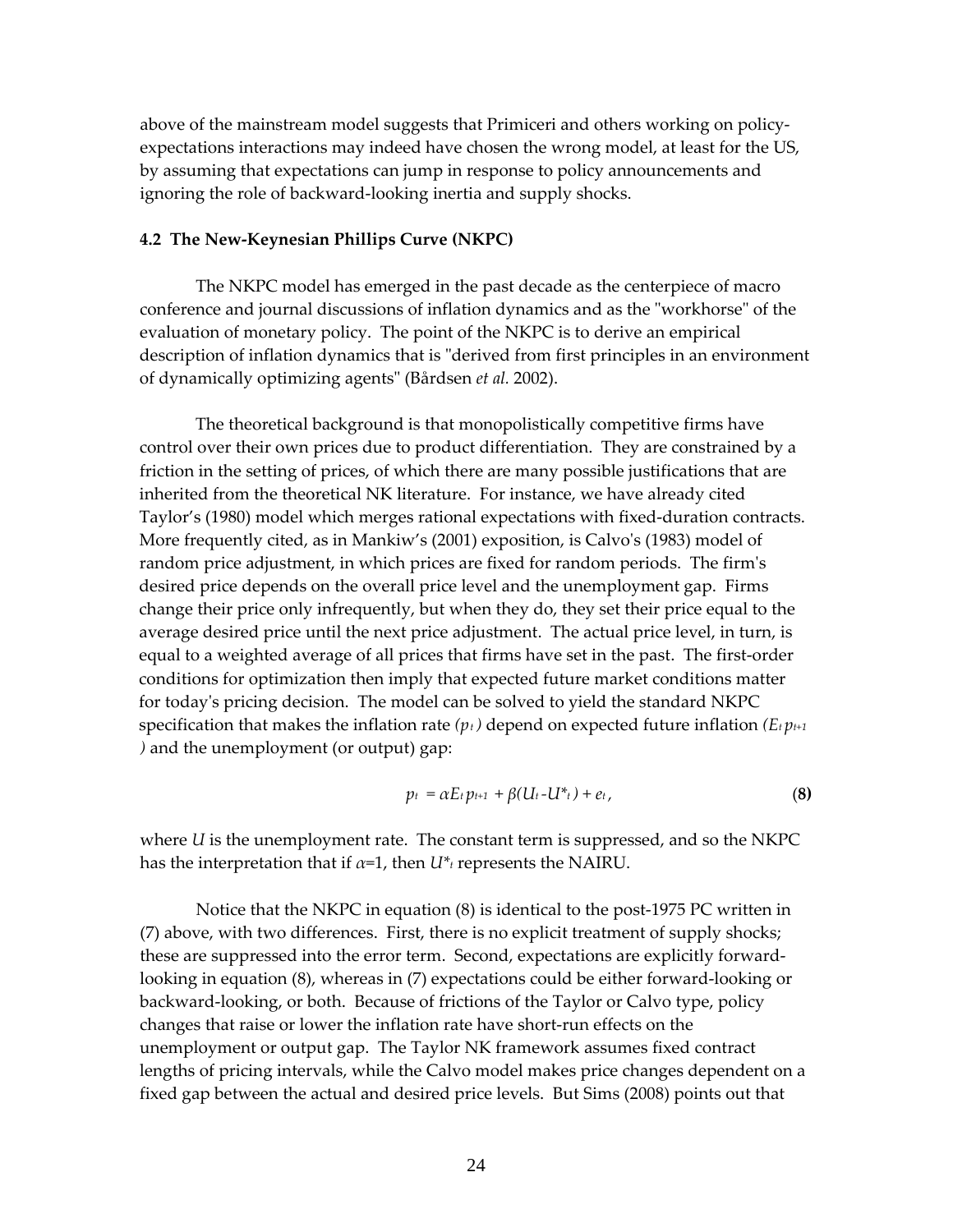this "theory has simply moved the non‐neutrality from agent behavior itself into the constraints the agent faces, the frictions." In real-world situations in which macro shocks create Argentina‐like instability, contract lengths would surely change in response to the expected inflation rate.

NKPC models vary in their inclusion of the single variable that supplements future expected inflation. Sometimes this is modeled as the unemployment gap, as in (8), and sometimes as the closely related output gap. Most NKPC papers focus on the output gap, but the high negative correlation between the output and unemployment gaps allows them to be used interchangeably. Mankiwʹs (2001) exposition followed here uses the unemployment gap. Another version of the NKPC replaces either gap with the change in marginal cost, that is, the real wage divided by productivity. Some papers in the NKPC literature treat changes in marginal cost as exogenous, which is unacceptable as the change in marginal cost, e.g., the real wage divided by productivity, is inherently endogenous and requires separate equations for wage change, productivity change, and price change. Thus far empirical implementation of the marginal cost version of the NKPC has not undertaken this complex task; in contrast Dew‐Becker and Gordon (2005) have examined joint feedback between prices and wages in the context of examining changes in labor's share in national income.

#### **4.3 The Challenge of Persistence**

As we shall see below in comparing empirical results for the triangle and NKPC models, inflation persistence in the form of very long lags on past inflation rates is a central feature of postwar US inflation behavior. As a result, in the US environment expectations are unlikely to jump except in response to widely recognized supply shocks, such as the surge of oil prices in 2007‐08. The recognition that, in the absence of supply shocks, the inflation rate is dominated by persistence creates a challenge for policymakers to reduce inflation by altering public expectations *directly*, as contrasted with the indirect adjustment of expectations that will occur slowly in response to lower actual inflation caused by high unemployment. How can policymakers convince the public that inflation will spontaneously decrease, without any cost of higher unemployment or lost output, when the public knows that inflation behavior is dominated by persistence?

As we show in section 5.1 below, in practice the NKPC is simply a regression of the inflation rate on a few lags of inflation and the unemployment gap. As pointed out by Fuhrer (1997), the only sense in which models including future expectations differ from purely backward‐looking models is that they place restrictions on the coefficients of the backward‐looking variables that are used as proxies for the unobservable future expectations. We illustrate the form of these restrictions below. In Fuhrer's words:

ʺOf course, some restrictions are necessary in order to separately identify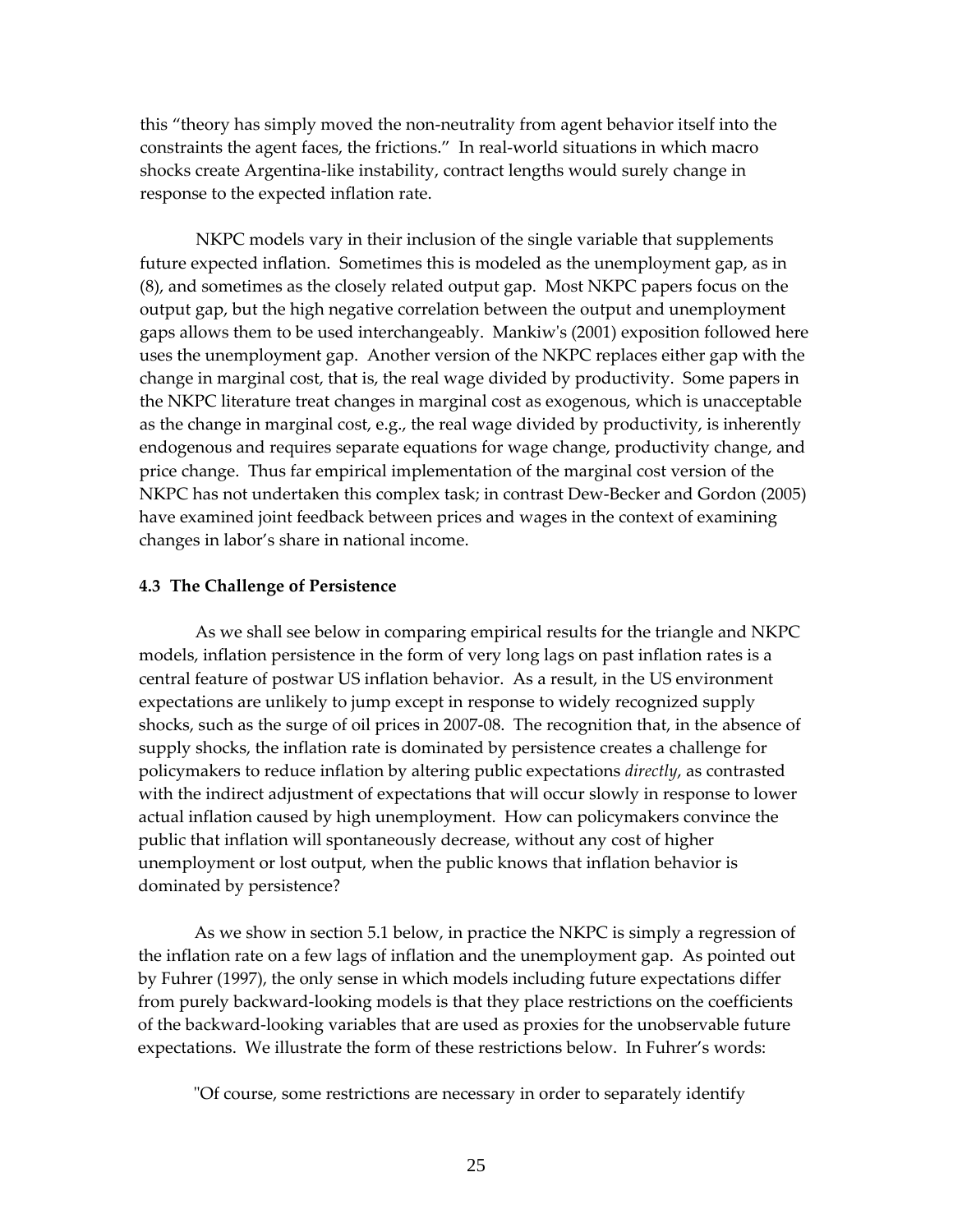the effects of expected future variables. If the model is specified with unconstrained leads and lags, it will be difficult for the data to distinguish between the leads, which solve out as restricted combinations of lag variables, and unrestricted lags." (p. 338)

Galí and Gertler (1999), two of the inventors of the NKPC approach, have introduced a "hybrid" NKPC model in which the public consists both of forward‐ looking and backward‐looking agents, and in their empirical version current inflation depends on both expected future inflation and past inflation. However, since future inflation is always proxied by some transformation of past inflation, there is little difference in practice between the "pure" forward‐looking NKPC and the hybrid version, except for the form of the restrictions that emerge. Further, if there are enough backward‐looking members of the population, then forward‐looking members cannot ignore the persistence introduced by backward‐looking agents. This dependence of future contract outcomes on the inheritance of ongoing contracts with staggered expiration dates has been explicit in the theoretical NK literature since its introduction by Taylor (1980).

#### **4.4 Constraints on the Formation of Expectations**

Recent research has revived the discussion of barriers to the formation of expectations. As we have seen, the original formulations of Friedman, Phelps, and Lucas were based on information barriers that prevented one set of agents (Friedman's workers) or all agents (Phelps' desert island residents) from having access to government data on income, output, money, and prices that are released frequently at zero cost to all agents in the economy. This entire literature was flawed because it placed the information barriers in the wrong place, in an inability to perceive costless macro information instead of where the information barriers really exist, at the micro level of costs and supplier‐producer relationships.

Producers of final goods are unable to perceive cost increases of crude and intermediate materials that may be in the pipeline, and they have no choice but to wait until they receive notification of actual cost changes. This approach based on supplier‐ producer arrangements was introduced in Blanchard (1987) and was christened the "input‐output" approach in Gordon (1990), who identifies a four‐cell matrix of information barriers of supply and demand shocks at both the macro and micro level. A fundamental source of persistence is not just explicit wage contracts as analyzed by Taylor, but also explicit or implicit price contracts between suppliers and producers of final goods. Even without contracts, persistence and inertia are introduced by lags between price changes of crude materials, intermediate goods, and final goods, in a complex network involving for some final goods, e.g., cars or aircraft, literally thousands of separate parts.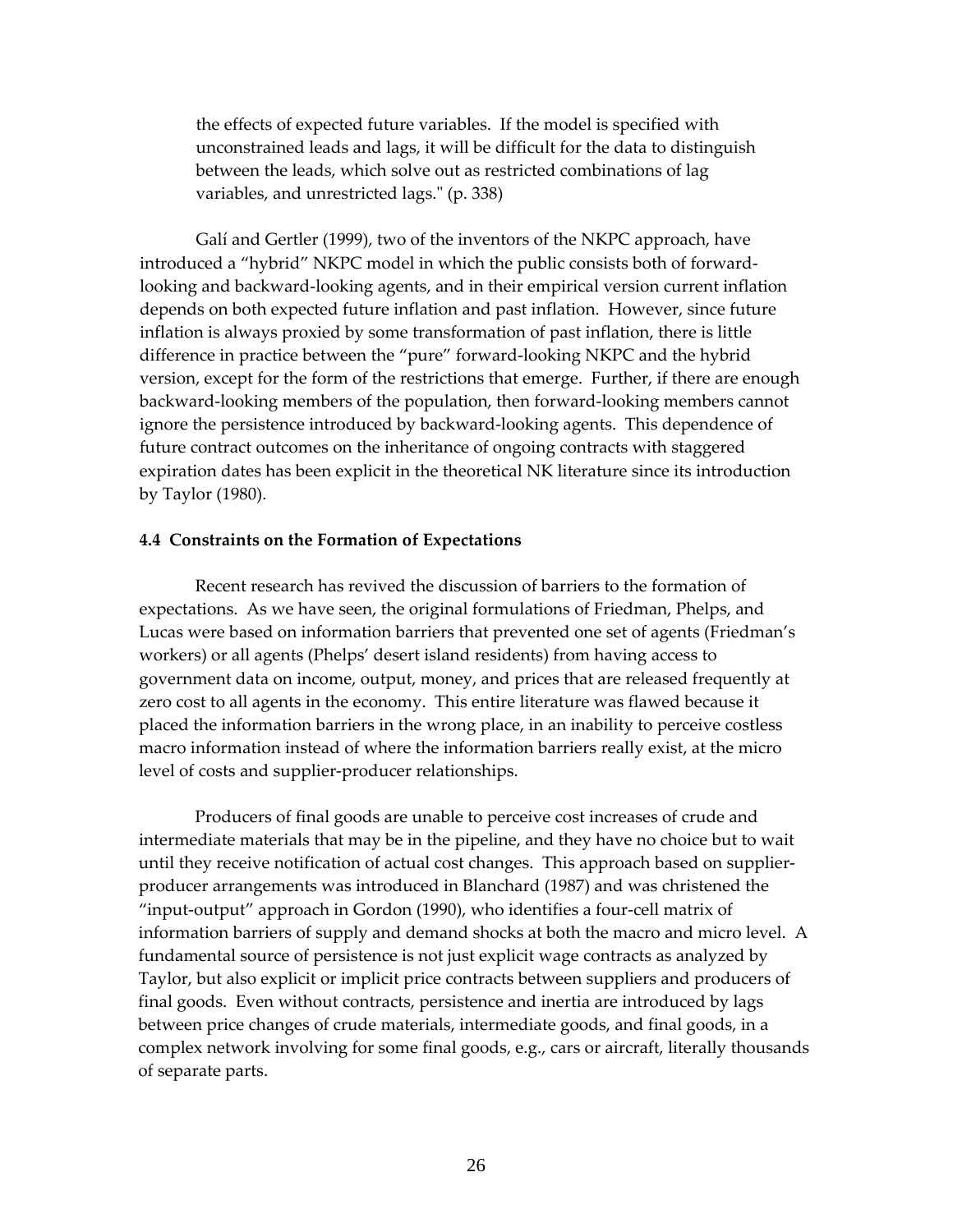The recent literature has by and large ignored the *micro* uncertainty embodied in the input‐output approach and instead has attempted to find credible explanations for imperfect *macro* information. One approach is that agents take time to learn about the structure of the economy (see Orphanides and Williams, 2007). This information barrier is consistent with the triangle approach, in which changes in the TV‐NAIRU are not observed in real time but only after the fact, as are changes in coefficients on the PC slope or the coefficients on such supply shocks as oil prices.

A second barrier may be imperfect information regarding the goals of the central bank (see, among others, Kiley, 2008). Clearly in the US context the Fed has changed goals several times, and this became evident only after the fact. The Volcker policy shift in 1979‐80 was widely noticed at the time, but there was no historical antecedent to allow predictions of its consequences. Likewise, studies of the Taylor Rule indicate that the Fed shifted around 1990 from a policy that mainly responded to inflation to a policy that mainly responded to the output gap, and no empirical Taylor rule can explain why the Federal Funds rate was so low in 2001‐04.

The third barrier consists of costs or constraints on information acquisition and processing. One version of this approach emphasizes costs of obtaining information that lead to infrequent adjustments in expectations (Reis, 2006). Another approach (see Sims, 2006) is called "rational inattention" and also emphasizes constraints on information processing capabilities. However, all of these barriers concern constraints on the ability of private agents to adjust their expectations accurately to reflect the current stance of monetary policy and anticipated future changes in policy, and none reflect any of the sources of persistence and inertia, particularly lack of information at the micro level of the input‐output table, that we have emphasized throughout parts 3 and 4 of this paper. Rational inattention makes sense at the micro level, when translated into the minimization of managerial cost by avoiding daily deliberations about price changes required by changes in supplier costs and instead making decisions infrequently.

#### **4.5 Which Model Applies to Which Episodes?**

This survey has contrasted the inertia‐bound triangle approach to explaining US inflation with alternative frameworks in which the expectations of private agents can jump in response to perceived changes in monetary policy. Which model best describes which historical situations? As indicated above, the mutual interplay between policy decisions and expectations formation is essential to understanding episodes of rapid inflation, including Sargent's (1982) ends of four big inflations. This approach is in fact essential to an understanding of the inflation process in any nation which has experienced high inflation volatility in the past due to shifts in policy (as contrasted with the influence of supply shocks). A prime example would be a country like Argentina in which private agents know that the government's ability to restrain monetary growth depends on fiscal decisions made at the level of states and localities.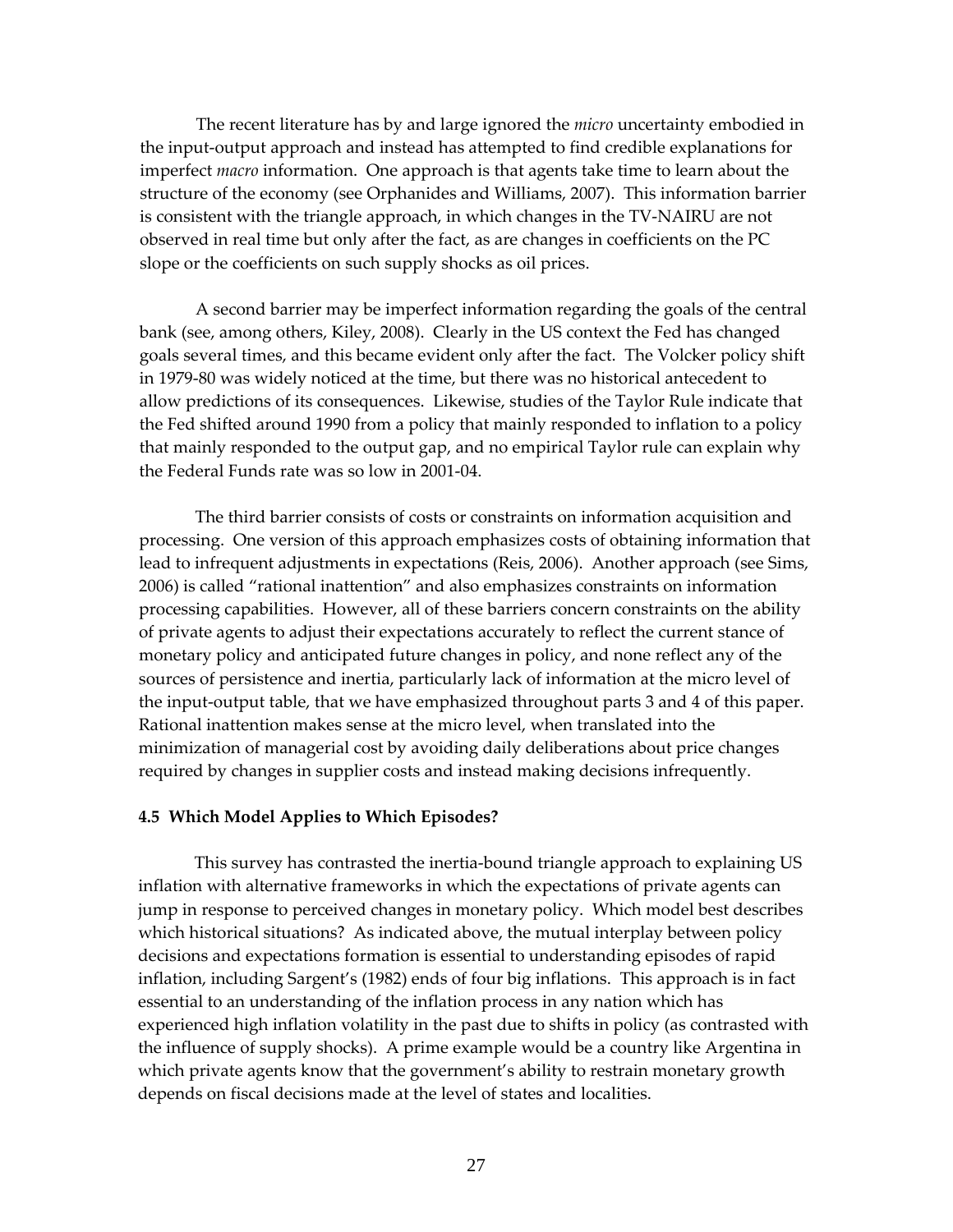Relatively little research has been done to establish a dividing line between situations suitable for analysis with the policy‐expectations game approach vs. the inertia‐bound triangle approach. The convergence of inflation rates within the European Monetary Union between 1980 and 1998 provides another example in which an inertia‐dominated PC is inadequate, as countries with similar unemployment rates experienced very different time paths of inflation. After experiencing inflation rates of over 20 to 25 percent in the mid 1970s, Italy and the UK converged to low single digits of inflation, and this could only have happened if private agents incorporated expectations of policy both within those countries and the fact that Europe‐wide monetary policy was dominated by the low‐inflation stance of the Bundesbank.

Another issue in extending the PC framework to fit the postwar European experience is the question of whether the standard PC relation between the inflation rate and the level of unemployment needs to be supplemented by a hysteresis mechanism between the inflation rate and the change of unemployment. Recently Ball (2008) has suggested that the hysteresis idea, after languishing since its invention by Blanchard and Summers (1986), should be revived. Some versions of hysteresis imply that inflation depends not on the level of unemployment but on its rate of change, that ancient idea supported in the results of both Fisher (1926) and Phillips (1958) and incorporated in the triangle model specification.

The empirical results presented in part 5 below suggest that the triangle model, which combines demand and supply shocks with inertia, does a much better job in explaining postwar US inflation than simpler NKPC variants that omit lags and supply shocks. However, how far back can the triangle‐type PC specification be pushed in US data? Samuelson and Solow (1960) had already noticed that the American PC relationship does not work in the Great Depression and during the two World Wars. A quantitative answer to this question was provided by Gordon (1982) in a unique set of interpolated quarterly data extending back to 1892. His results (Table 3) estimate PC equations for 1892‐1929, 1929‐53, and 1954‐80, in a framework which allows the inflation rate to depend not just on the level of the output gap, but on changes in expected and unexpected nominal GDP, lagged inflation, and a series of dummy variables.

Gordon's results suggest that prior to 1954 there were substantial shifts in the American PC process that are consistent with a role for an interplay between the expectations of private agents and perceived changes in policy and the macroeconomic environment more generally. The PC relation, in the form of the coefficient on the output gap, has roughly the same coefficient before 1929 as after 1954 but is zero during the middle period. In all three periods the anticipated and unanticipated change in nominal GDP is highly significant, and this "rate of change effect" dominates the explanation of inflation in the middle period when the PC relationship is absent (see also Romer 1999 for an analysis of price changes in the 1930s). Particularly interesting, and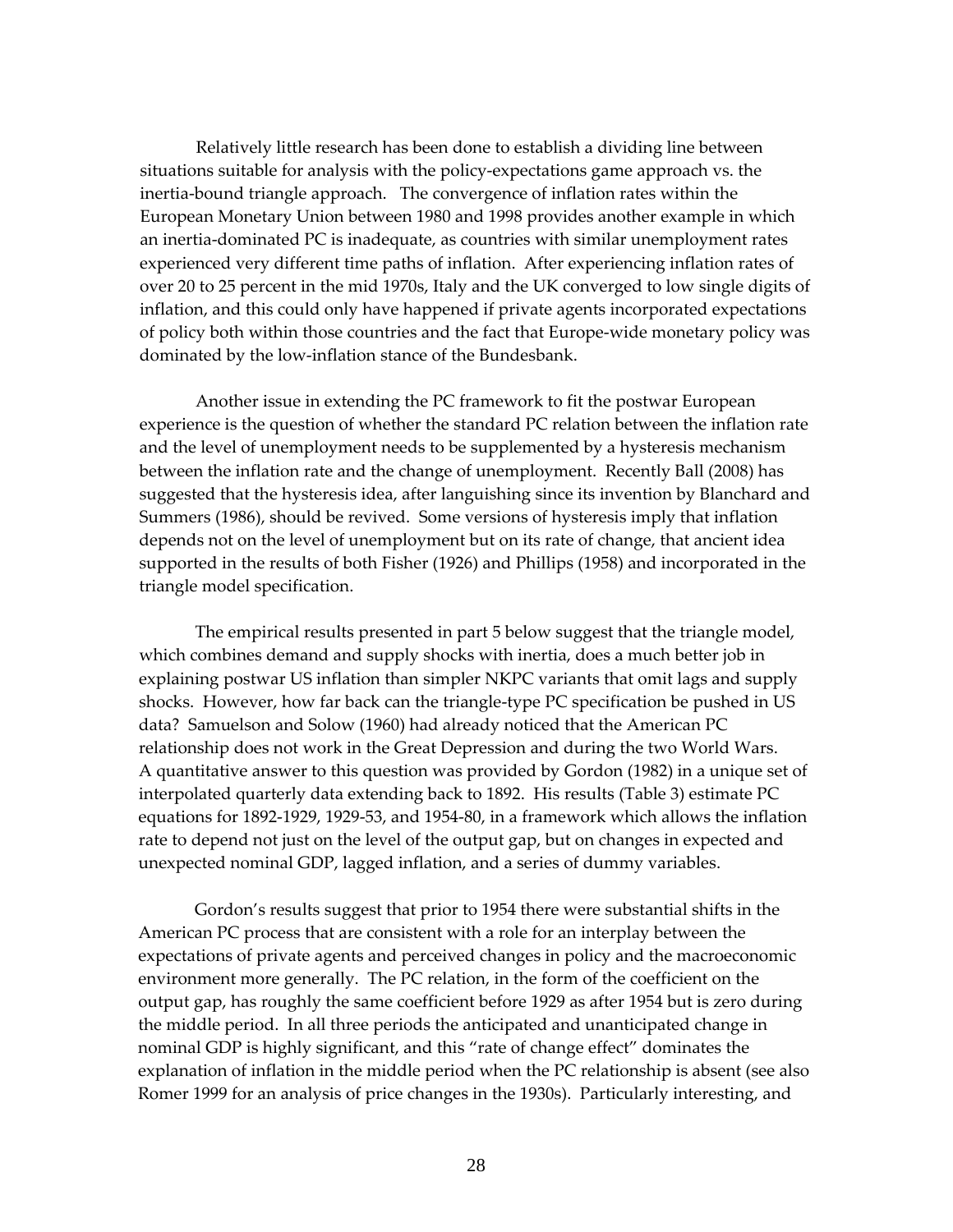consistent with Sargent's (1971) distinction between the coefficient of inflation on expected inflation, and the coefficient of expected inflation on lagged inflation, is that the coefficient on lagged inflation increased in each of the three periods, from 0.4 in the first, to 0.6 in the second, to 1.0 in the third.

The role of policy in shifting the inflation rate (whether this is perceived as working through expectations or not) is evident in very large positive dummy variables for World Wars I and II, the Korean War, and the New Deal's NRA, in addition to the Nixon control dummy that appears in postwar versions of the triangle model reviewed in section 5 below. [13](#page-31-0)

# **5. The New‐Keynesian and Triangle Specifications of the Phillips Curve: Specification and Results**

What difference does it make if we explain US inflation using the mainstream triangle model or the NKPC? We now turn to the detailed specification of the NKPC and triangle alternatives. Then we examine their performance in US data spanning 1962‐2007.

## **5.1 The NKPC Model**

 $\overline{a}$ 

A central challenge to the NKPC approach is to find a proxy for the forward‐ looking expectations term in equation (8) above  $(E_t p_{t+1})$ . Surprisingly, there is little discussion in the literature of this aspect, or the implications of the usual solution, which is to use instrumental variables or two-stage least squares (2SLS) to estimate (8). In particular, no paper in the NKPC that I have reviewed contains an explicit treatment of the two stages of the 2SLS estimation and an interpretation of the reduced‐form equation that results when the first stage is substituted into the second stage. The firststage equation to be included in the 2SLS estimation is:

$$
E_t p_{t+1} = \sum_{i=1}^4 \lambda_i p_{t-i} + \phi(U_t-U^*t). \tag{9}
$$

Substituting the first‐stage equation (9) into the second‐stage equation (8), we obtain the reduced‐form

$$
p_t = \alpha \sum_{i=1}^4 \lambda_i p_{t-i} + (\alpha \phi + \beta)(U_t - U^*_{t}) + e_t
$$
 (10)

<span id="page-31-0"></span><sup>13.</sup> Both the NRA and Nixon dummies are entered in the form of "on effects" summing to 1.0 followed by "off" effects summing to ‐1.0, implying no permanent impact. For more on the Nixon control effects, see section 5.4 and Table 1 below.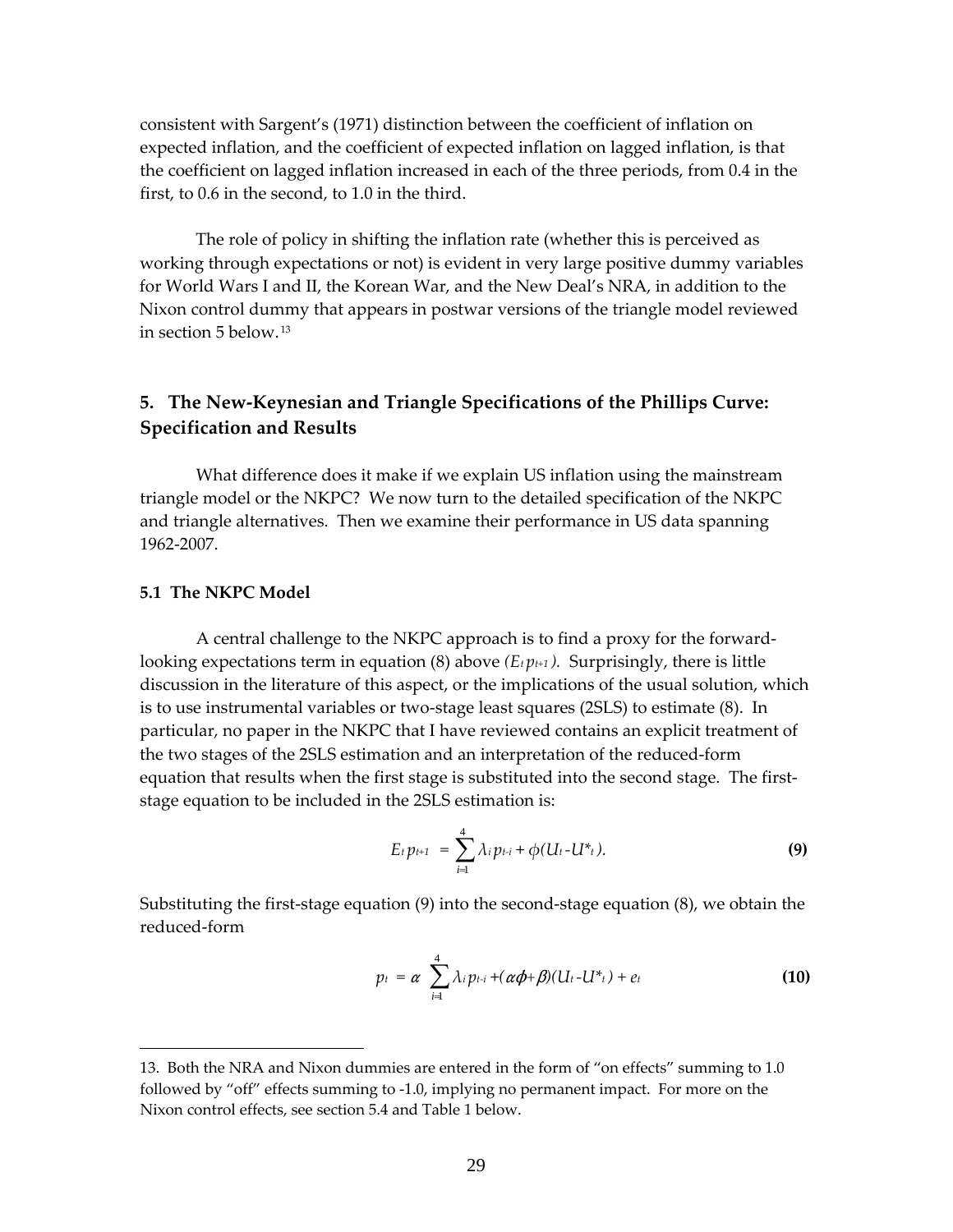Thus in practice the NKPC is simply a regression of the inflation rate on a few lags of inflation and the unemployment gap. We have already cited Fuhrer (1997) as pointing out that the only sense in which models including future expectations differ from purely backward‐looking models is that they place restrictions on the coefficients of the backward‐looking variables.

The Roberts (2006) version of the NKPC is of particular interest here, because of his finding that the slope of the PC has declined by more than half since the mid 1980s. Roberts describes his equation as a "reduced form" NKPC and indeed it is identical to equation (10) above with two differences, the NAIRU is assumed to be constant, and the sum of coefficients on lagged inflation is assumed to be unity. Thus the Roberts (2006, equation 2, p. 199) version of (10) is:

$$
p_t = \sum_{i=1}^4 \lambda_i p_{t-i} + \gamma + \beta U_t + e_t \qquad (11)
$$

where the implied constant NAIRU is  $-\gamma/\beta$ .

#### **5.2 The Triangle Model of Inflation and the Role of Demand and Supply Shocks**

The inflation equation used in this paper is almost identical to that developed 25 years ago (Gordon, 1982). It builds on earlier work (Gordon, 1975, 1977) that, as reviewed above in section 3.1, combined the Friedman‐Phelps natural rate hypothesis with the role of supply shocks in directly shifting the inflation rate and creating macroeconomic externalities in a world of nominal wage rigidity. The term "triangle" model refers to a Phillips Curve that depends on three elements, inertia, demand, and supply, and in which wages are implicitly solved out of the reduced form. This general framework can be written as:

$$
p_t = a(L)p_{t-1} + b(L)D_t + c(L)z_t + e_t.
$$
 (12)

As before lower‐case letters designate first differences of logarithms, upper‐case letters designate logarithms of levels, and *L* is a polynomial in the lag operator.

As in the NKPC and Roberts approaches, the dependent variable  $p_t$  is the inflation rate. Inertia is conveyed by a series of lags on the inflation rate  $(p_{t-1})$ .  $D_t$  is an index of excess demand (normalized so that  $D_f$ =0 indicates the absence of excess demand), *zt* is a vector of supply shock variables (normalized so that *zt=0* indicates an absence of supply shocks), and *et* is a serially uncorrelated error term. Distinguishing features in the implementation of this model include unusually long lags on the dependent variable, and a set of supply shock variables that are uniformly defined so that a zero value indicates no upward or downward pressure on inflation.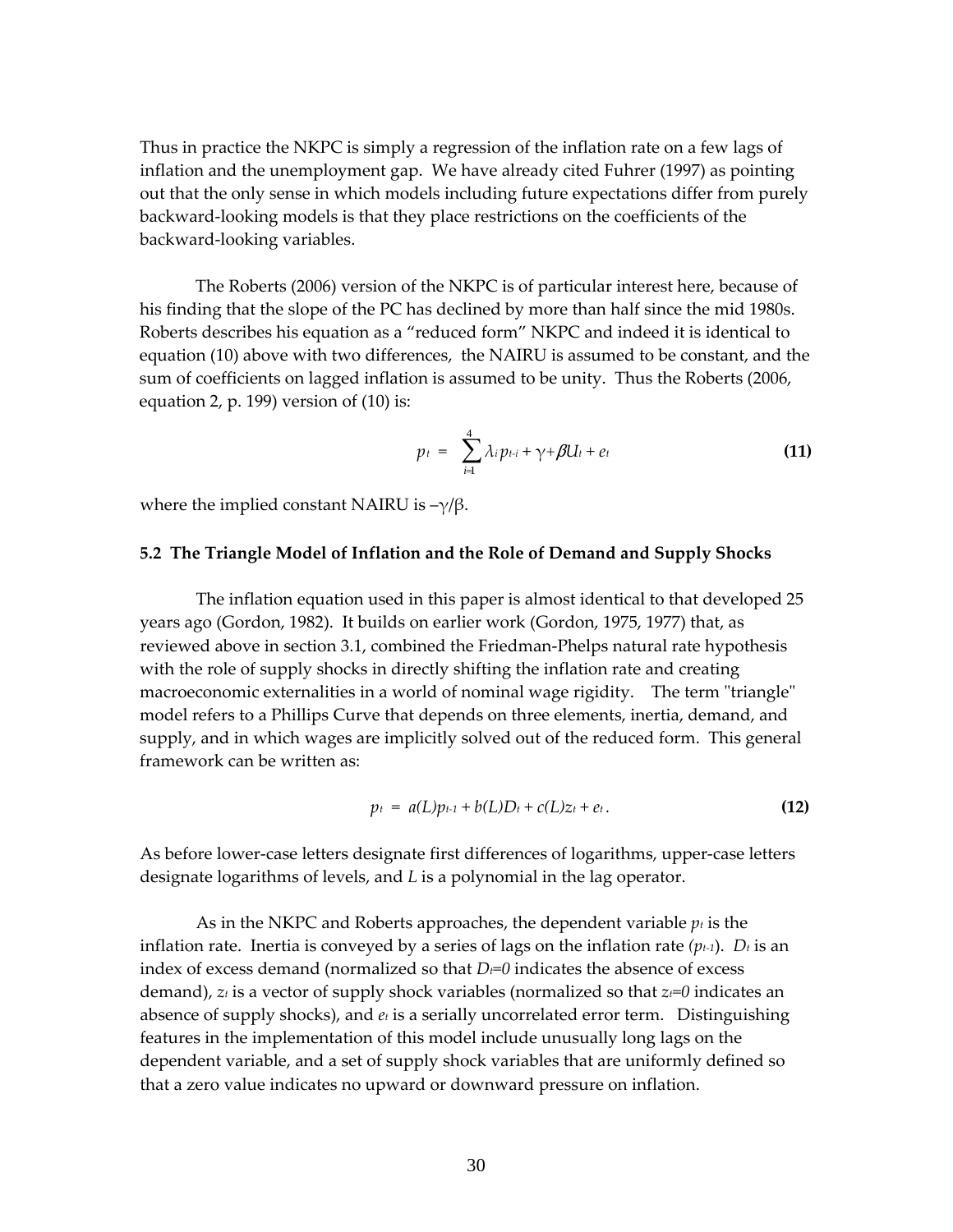The estimated version of equation (12) includes lags of past inflation rates, reflecting the influence of several past years of inflation behavior on current price setting, through some combination of expectation formation, overlapping wage and price contracts, and buyer‐supplier relations. If the sum of the coefficients on the lagged inflation values equals unity, then there is a "natural rate" of the demand variable  $(D<sup>N<sub>t</sub></sup>)$ consistent with a constant rate of inflation.<sup>[14](#page-33-0)</sup> The basic equations estimated in this paper use current and lagged values of the unemployment gap as a proxy for the e xcess demand parameter  $D_t$ , where the unemployment gap is defined as the difference between the actual rate of unemployment and the natural rate, and the natural rate (or NAIRU) is allowed to vary over time.

The estimation of the time‐varying NAIRU combines the above inflation equation, where the unemployment gap serves as the proxy for excess demand, with a second equation that explicitly allows the NAIRU to vary with time:

$$
p_t = a(L)p_{t-1} + b(L)(U_t-U_{t-1}) + c(L)z_t + e_t, \qquad (13)
$$

$$
U^{N_t} = U^{N_{t-1}} + \eta_t, E\eta_t = 0, var(\eta_t) = \tau^2
$$
 (14)

In this formulation, the disturbance term  $\eta_t$  in the second equation is serially uncorrelated and is uncorrelated with  $e_t$ . When this standard deviation  $\tau_\eta = 0$ , then the natural rate is constant, and when *τη* is positive, the model allows the NAIRU to vary by a limited amount each quarter. If no limit were placed on the ability of the NAIRU to vary each time period, then the time‐varying NAIRU (hereafter TV‐NAIRU) would jump up and down and soak up all the residual variation in the inflation equation (13).<sup>[15](#page-33-1)</sup>

The triangle approach differs from the NKPC and Roberts approaches by including long lags on the dependent variable, additional lags on the unemployment gap, and explicit variables to represent the supply shocks (the *zt* variables in (11) and (12) above), namely the change in the relative price of non‐food non‐oil imports, the effect on inflation of changes in the relative price of food and energy, the acceleration in the trend rate of productivity growth, and dummy variables for the effect of the 1971‐74 Nixon-era price controls.<sup>[16](#page-33-2)</sup> Lag lengths were originally specified in Gordon (1982) and

 $\overline{a}$ 

<span id="page-33-0"></span><sup>14.</sup> While the estimated sum of the coefficients on lagged inflation is usually roughly equal to unity, that sum must be constrained to be *exactly* unity for a meaningful "natural rate" of the demand variable to be calculated.

<span id="page-33-1"></span><sup>15.</sup> This method of estimating the TV‐NAIRU was introduced in simultaneous papers by Gordon (1997) and Staiger‐Stock‐Watson (1997). SSW developed the technique while adopting Gordon's previous triangle model, and so those two papers were a merger of technique and substance.

<span id="page-33-2"></span><sup>16.</sup> The relative import price variable is defined as the rate of change of the non‐food non‐oil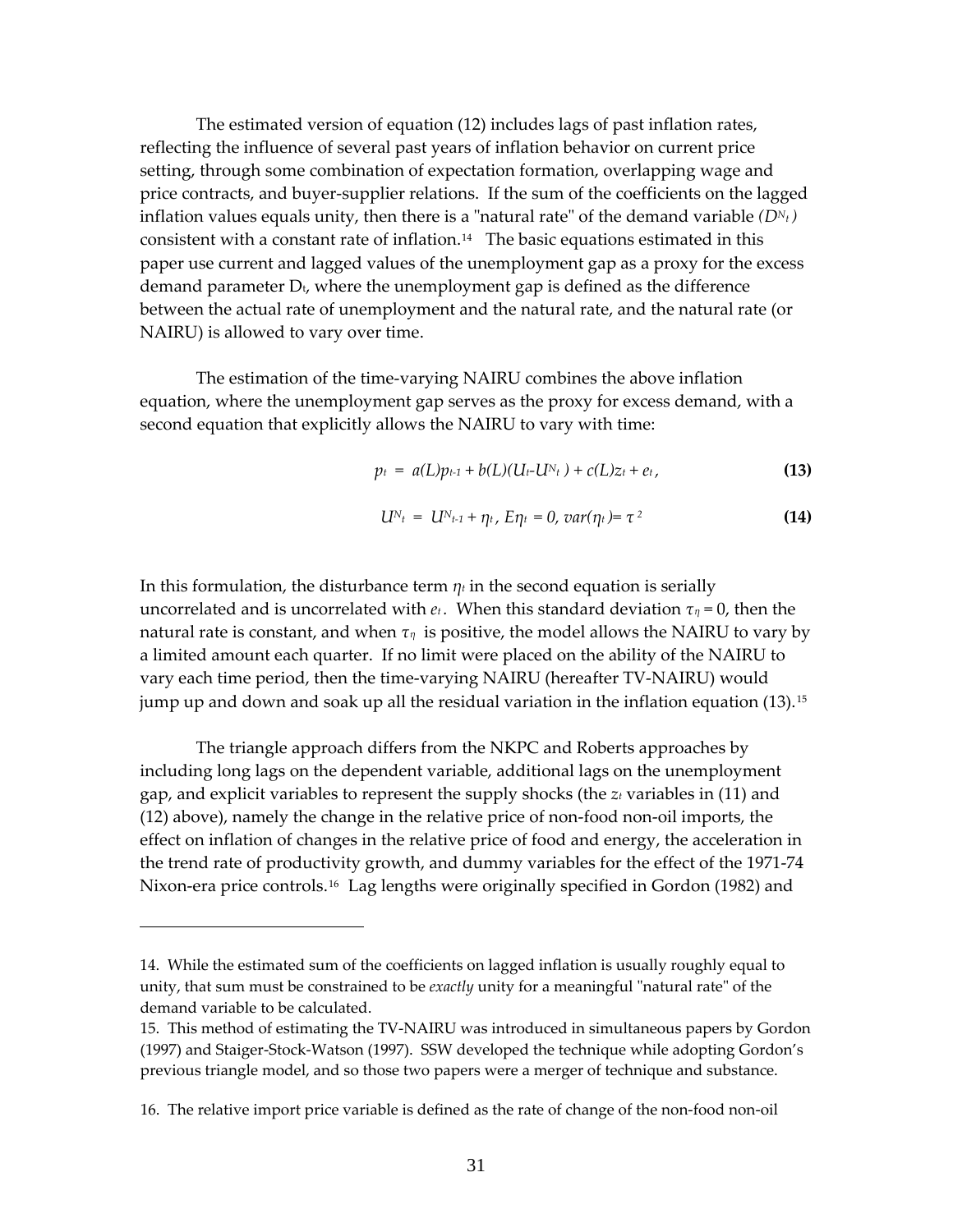have not been changed since then.

## **5.3 Estimating the TV‐NAIRU**

 $\overline{a}$ 

The time‐varying NAIRU is estimated simultaneously with the inflation equation (13) above. For each set of dependent variables and explanatory variables, there is a different TV‐NAIRU. For instance, when supply‐shock variables are omitted, the TV‐ NAIRU soars to 8 percent and above in the mid‐1970s, since this is the only way the inflation equation can "explain" why inflation was so high in the 1970s. However, when the full set of supply shocks is included in the inflation equation, the TV‐NAIRU is quite stable, shown by the dashed line plotted in Figure 3, remaining within the range of 5.7 and 6.5 percent over the period between 1962 and 1988.

However, beginning in the late 1980s, the TV‐NAIRU drifts downwards until it reaches 5.3 percent in 1998, and then it displays a further dip in 2004‐06 to 4.8 percent. One hypothesis to be explored below is that the Roberts NKPC implementation reaches the conclusion that the Phillips curve has flattened because the NAIRU is forced to be constant, and that a decline in the TV‐NAIRU is an alternative to a flatter PC in explaining why inflation has been relatively well-behaved in the past 20 years.<sup>[17](#page-34-0)</sup>

Some of the NKPC literature estimates the TV‐NAIRU by directly applying an H‐ P filter to the time series of the unemployment rate.<sup>[18](#page-34-1)</sup> As shown in Figure 3 using the traditional H‐P parameter of 1600, this "direct" approach to estimating the TV‐NAIRU results in an unexplained increase in the TV‐NAIRU from 3.9 percent in 1968 to 8.3 percent in 1985, whereas the triangle approach has no such unexplained increase because of its introduction of explicit supply shock variables.<sup>[19](#page-34-2)</sup> In contrast the Roberts implementation of the NKPC forces the NAIRU to be constant at an estimated 7.0

import deflator minus the rate of change of the dependent variable, e.g., PCE deflator. The relative food‐energy variable is defined as the difference between the rates of change of the overall PCE deflator and the "core" PCE deflator. The Nixon control variables remain the same as originally specified in Gordon (1982). Lag lengths remain as in 1982 and are shown explicitly in Table 2. The productivity trend is a Hodrick‐Prescott filter (using 6400 as the smoothness parameter) minus a six‐year moving average of the same H‐P trend. The only changes from the previous published paper on this approach (Gordon, 1998) is in the treatment of the productivity effect, see Dew‐Becker and Gordon (2005).

<span id="page-34-0"></span>17. As indicated above, Katz and Krueger (1999) suggest a set of explanations for the decline in the TV‐NAIRU during the 1990s.

<span id="page-34-1"></span>18. After developing the technique described above for estimating the TV‐NAIRU, the recent work of Stock and Watson has abandoned that approach in favor of using a direct Hodrick‐ Prescott filter to estimate the NAIRU in equations which omit explicit supply shock variables. See Staiger-Stock-Watson (2001) and Stock-Watson (2006).

<span id="page-34-2"></span>19. Basistha‐Nelson (2007) are among those authors who exclude explicit supply shock variables from their equations and derive estimates of the TV-NAIRU that are extremely high, e.g., 8 percent in 1975 and 10 percent in 1981 (2007, p. 509, Figure 6).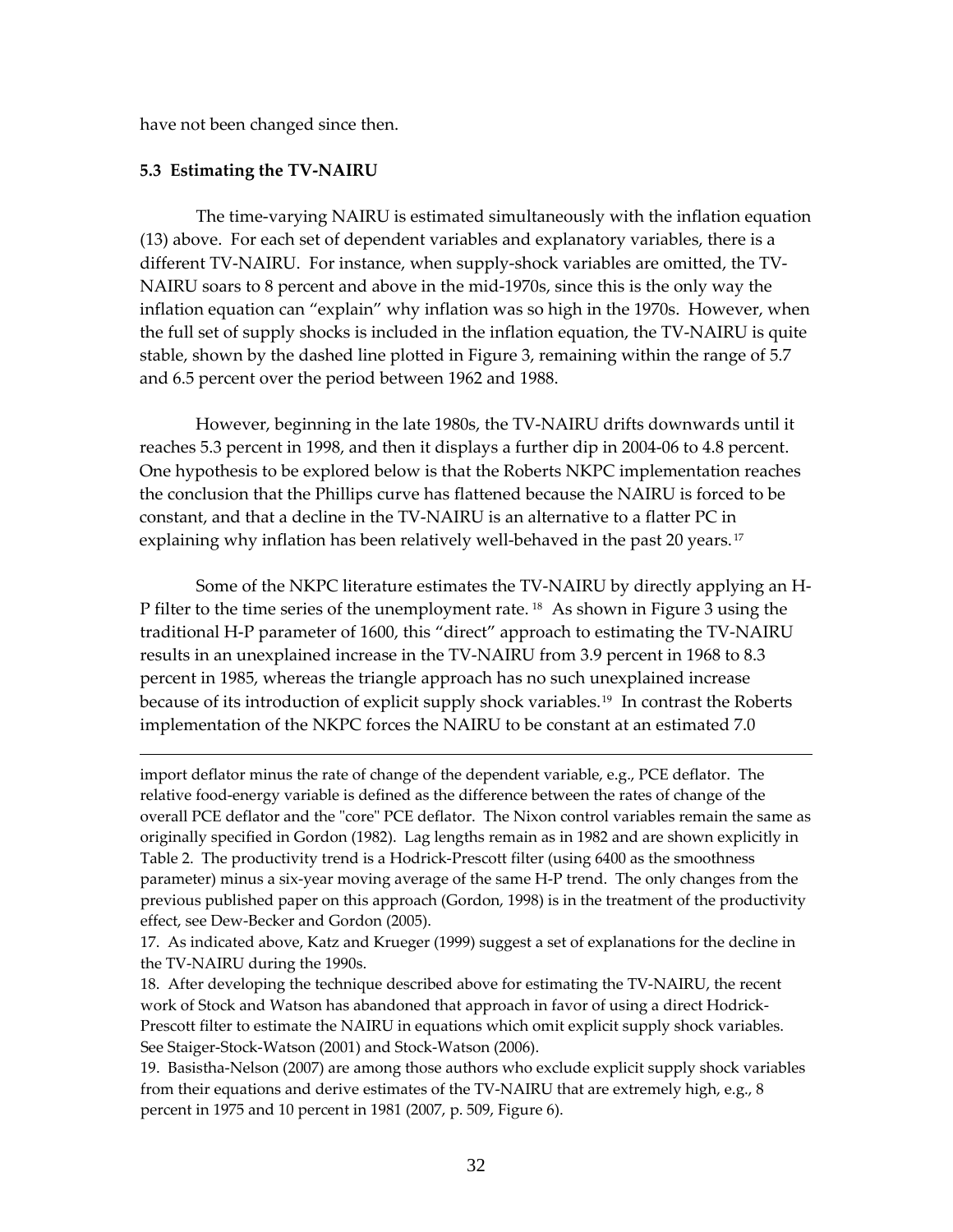percent.

 $\overline{a}$ 

How much difference do the explicit supply shock variables make in the predictions of the triangle specification? Figure 4 displays predictions made with the actual supply shock variables and with the supply shock variables zeroed out (but with the other variables, including the unemployment gap, taking their historical values and estimated coefficients. Evidently the supply shock variables explain *all* of the twin peaks of inflation in the 1973‐81 period, and in addition they explain more than half of the Volcker disinflation (with supply shocks predicted inflation drops by 7 percentage points between 1980:Q1 and 1985:Q1, but by only 3 percentage points without supply shocks). Notice also that without (beneficial) supply shocks, the influence of low unemployment would have caused inflation to rise by 1.3 percentage points between 1994 and 2001, whereas with supply shocks inflation is predicted to be roughly constant.

#### **5.4 Roberts NKPC vs. Triangle: Coefficients and Simulation Performance**

We next turn to the estimated coefficients, goodness of fit, and simulation performance of the Roberts NKPC and triangle PC specifications. Table 1 displays the estimated sums of coefficients and their significance levels for both the Roberts NKPC and triangle specifications for equations in which the dependent variable is the quarterly change in the PCE deflator. In both specifications the sum of coefficients on the lagged inflation terms is very close to unity, as in previous research.<sup>[20](#page-35-0)</sup> The sum of the unemployment gap variables in the triangle approach is around ‐0.6 for the PCE deflator, which is consistent with a stylized fact first noticed by Samuelson and Solow (1960) that the slope of the short-run Phillips curve is roughly minus one-half. An elementary textbook on specification bias would explain why the Roberts NKPC unemployment coefficient is lower than in the triangle specification. The excluded supply shock variables are positively correlated with inflation and negatively correlated with the unemployment gap, and so the omission of these supply shock variables causes the coefficient on the unemployment gap to be biased downward toward zero. We note that the sum of squared residuals (SSR) for the triangle model is barely one‐quarter that of the Roberts NKPC specification.

The explicit supply shock variables in the triangle model, missing from the Roberts NKPC specification (and indeed from *every* empirical NKPC research study), are all highly significant and have the correct signs; except for the productivity trend variable, all of these enter exactly as specified in 1982, and with the same lags, and thus their significance has not been diminished by an extra 25 years of data. The change in

<span id="page-35-0"></span><sup>20.</sup> The inclusion of lags 13‐24 (years four through six) is strongly significant in an exclusion test at the 0.0000 confidence level. As stated in the notes to Table 1, we conserve on degrees of freedom by including six successive four‐quarter moving averages of the lagged dependent variable at lags 1, 5, 9, 13, 17, and 21, rather than including all 24 lags separately.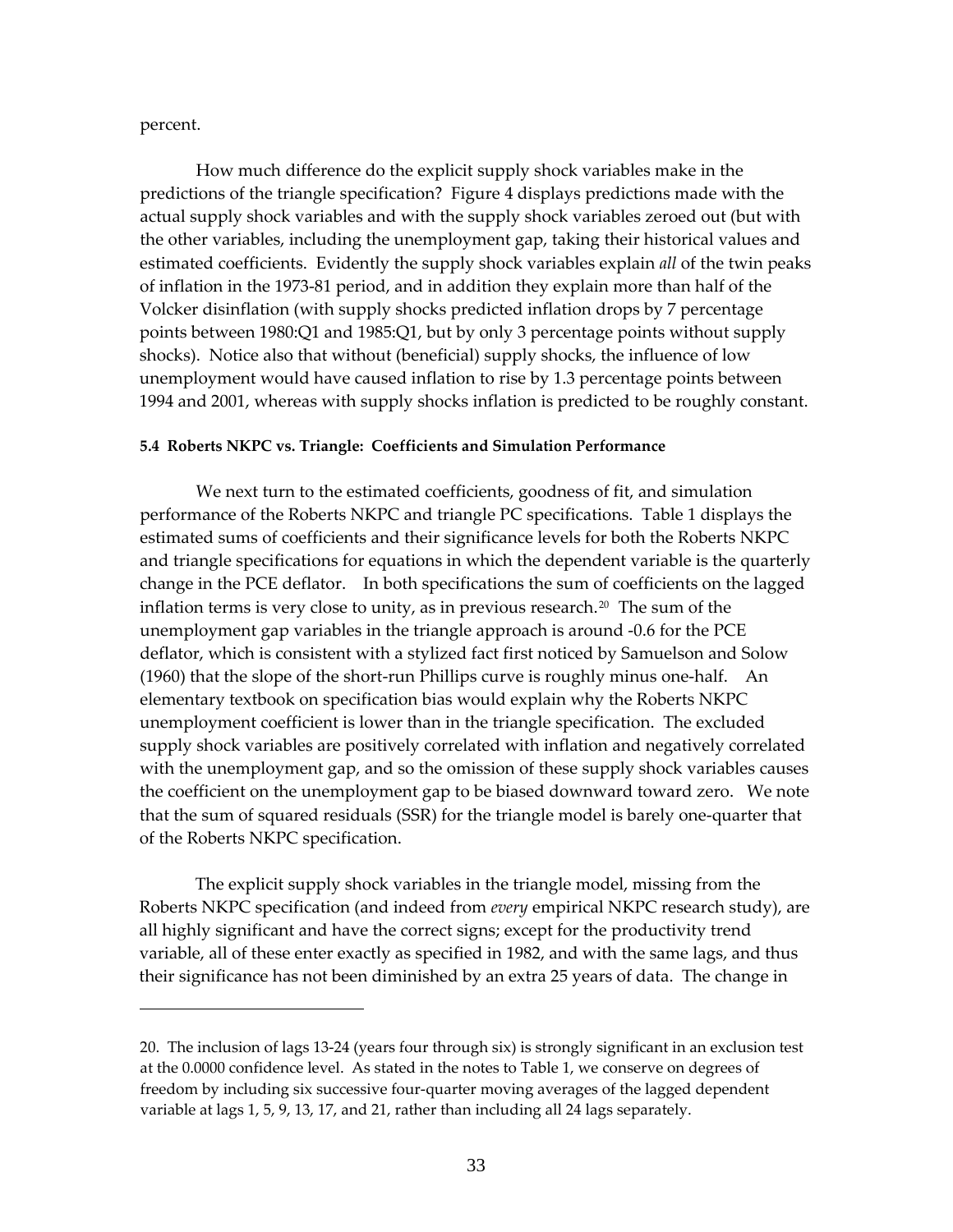the relative import price effect has a highly significant coefficient of  $0.06$ .<sup>[21](#page-36-0)</sup> The foodenergy effect has a coefficient of 0.89, close to the expected value of 1.0. The productivity trend variable has the expected negative coefficient and helps to explain why inflation accelerated in 1965‐80 and was so well‐behaved in 1995‐2000. The Nixon control coefficients as in previous research indicate a significant impact of the controls in holding down inflation by a cumulative -1.6 percent in 1971-72 and boosting inflation by 1.8 percent in 1974‐75.

Rather than relying on the usual statistical measures of goodness of fit, a dynamic model heavily dependent on the contribution of the lagged dependent variable is best tested by the technique of dynamic simulations. These generate the predictions of the equation with the lagged dependent variable generated endogenously rather than taking the actual values of lagged inflation. To run such simulations, the sample period is truncated ten years before the end of the data interval, and the estimated coefficients through 1997:Q4 are used to simulate the performance of the equation for 1998‐2007, generating the lagged dependent variables endogenously. Since the simulation has no information on the actual value of the inflation rate, there is nothing to keep the simulated inflation rate from drifting far away from the actual rate in a positive or negative direction. [22](#page-36-1)

The bottom section of Table 1 displays results of a dynamic simulation for 1998:Q1 to 2007:Q4 based on a sample period that ends in 1997:Q4. Two statistics on simulation errors are provided, the mean error (ME) and the root mean-squared error (RMSE). The simulated values of inflation in the triangle model are extremely close to the actual values, with a mean error over 40 quarters of only 0.29, meaning that over the forty quarters the actual inflation rate on average is 0.29 percentage points higher than the predicted value. However, the mean error for the Roberts NKPC model is a huge ‐2.75, and as displayed in Figure 5, this error reflects that model's wild overprediction that the inflation rate should have reached nearly 8 percent by late 2007. The RMSE of the triangle simulation is a bit above the SEE for the 1962‐1997 sample period, whereas for the Roberts NKPC model the RMSE is almost three times as large.

The Roberts NKPC and triangle results agree on only one aspect of the inflation process, that the sum of coefficients on the lagged inflation terms is always very close to unity. However, the Roberts coefficients on the unemployment rate are much lower than the triangle coefficients on the unemployment gap. This is an artifact of the exclusion restrictions in the Roberts approach which are statistically rejected in the triangle approach.

 $\overline{a}$ 

<span id="page-36-0"></span><sup>21.</sup> This can be compared to an import share in nominal GDP of 10 percent at the midpoint of the sample period in 1985.

<span id="page-36-1"></span><sup>22.</sup> I have been running dynamic simulations of Phillips curves for at least 25 years and cannot understand why this has not become a standard testing technique in models where there is a strong dependence of results on the lagged dependent variable.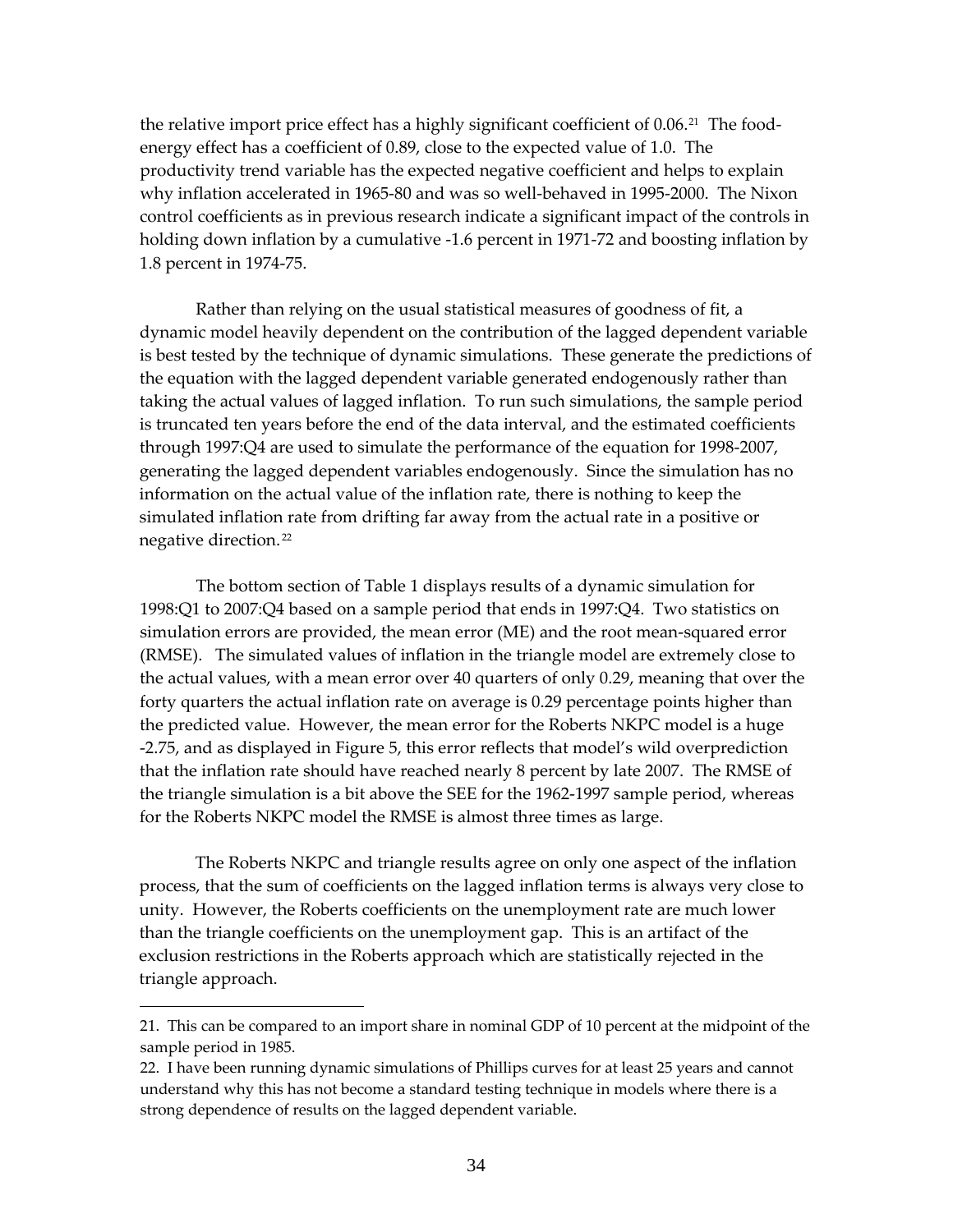The triangle model outperforms the Roberts/NKPC model by several orders of magnitude, as displayed in Table 1 and Figure 5. This raises a question central to future research on the US Phillips curve: what are the crucial differences that contribute to the superior performance of the triangle model? The three key differences are the inclusion in the triangle model of longer lags on both inflation and the unemployment gap, the inclusion of explicit supply‐shock variables, and the allowance for a time‐varying (TV) NAIRU in place of the Roberts NKPC assumption of a fixed NAIRU. In the Appendix we quantify the role of these differences, taking advantage of the fact that the Roberts NKPC model is fully nested in a version of the triangle model that assumes a constant NAIRU. Each exclusion restriction in the Roberts model can be tested by standard statistical exclusion criteria, and every one of the Roberts NKPC exclusion criteria is rejected at high levels of statistical significance. [23](#page-37-0)

#### **5.5 The Fragility of the Conclusion that the PC Slope has Become Flatter**

The NKPC research of Roberts and others at the Federal Reserve has been influential in spreading the belief that the Phillips Curve has become flatter over the past two or more decades. Yet we have seen that every aspect of the Roberts NKPC specification (and more broadly other similar parsimonious NKPC estimates) are rejected at high levels of statistical significance.

Has the Phillips Curve flattened? The Roberts NKPC specification says "yes" and the triangle specification says "no". Figure 6 evaluates changes in coefficients by Roberts' own preferred method (2006, Figure 2, p. 202), rolling regressions that shift the sample period of the regression through time in order to reveal changes in coefficients. The number of quarters in our basic results in Table 1 is 184 (1962:Q1 to 2007:Q4), and we cut this roughly in half to 90 quarters and run rolling 90‐quarter regressions which alternatively start in each quarter from 1962:Q1 to 1985:Q3.

As shown in Figure 6, the Roberts NKPC unemployment coefficient rises from ‐0.17 in 1962 to a peak value of ‐0.41 in 1974, and then declines back to roughly zero in 1982-84. This appears to support the basic conclusion that the Phillips Curve has flattened. Yet with the triangle model that fits the data so much better and provides a greatly superior post‐sample dynamic simulation performance, there is no evidence at all of a decline in the slope of the Phillips curve. The Phillips curve based on the triangle model has a roughly stable PC slope of about ‐0.6 to ‐0.7 from 1963 to 1977, and then the slope *rises* toward about ‐0.7 to about ‐0.9 in the simulations starting in 1982, then drifts back to ‐0.7 in the final year. As indicated above, the NKPC slope estimate is biased toward zero by differing amounts in each period, due to the omission of supply shocks,

 $\overline{a}$ 

<span id="page-37-0"></span><sup>23.</sup> Dew-Becker (2006) has previously traced the statistical significance of stripped-down Phillips Curves and reached conclusions that are similar to those arrayed in Appendix Table A‐1.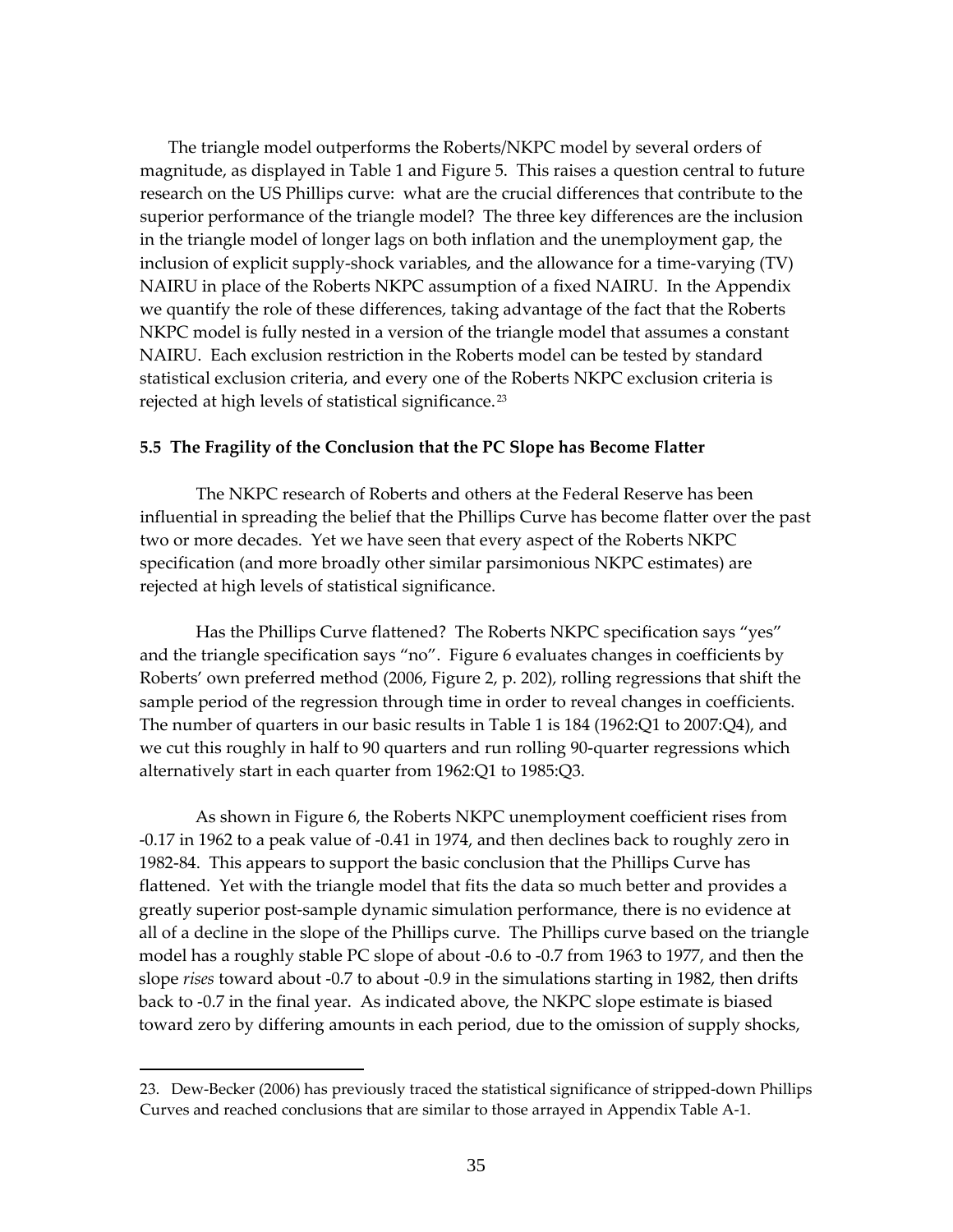the influence of which is different in each period.

# **6. Conclusion**

This history of the Phillips Curve has, from start to end, taken the American perspective. This is appropriate, since the authors who have made the most impact on the PC literature have been American, and also because the empirical testing of the PC has experienced its greatest successes and failures on American data.

The paper makes several unique contributions. It contrasts the pre‐1975 history of the PC with that since 1975. The evolution of PC doctrine before 1975 is widely accepted and no longer elicits much debate. The discovery by Phillips and his disciples Samuelson‐Solow of an inverse relationship between inflation and unemployment set forth suggestions of an exploitable policy tradeoff that was destroyed by the Friedman-Phelps natural rate hypothesis of the late 1960s. Exploitable tradeoffs were out, and long-run neutrality was in (it had never disappeared in many environments, including Latin America and the University of Chicago). The econometric models developed in the 1960s to support the policy tradeoff were rejected both empirically and logically by Sargent's trenchant argument that this econometric literature was subject to an identification problem – it could not distinguish the response of inflation to expected inflation from the response of expected inflation to lagged inflation.

<span id="page-38-0"></span>Debates in the early 1970s centered mainly about the models in which Friedman and Phelps had embedded the natural rate hypothesis, and particularly the assumption of arbitrary barriers that prevented individual workers or agents in general from learning the values of macro data – output, money, and prices – provided costlessly by the government. There was also controversy about the implications of the further development of the Friedman‐Phelps paradigm by Lucas, who introduced rational expectations into macroeconomics. The Lucas model implied the policy-ineffectiveness proposition, which held that anticipated changes in money had no effect on output and were entirely reflected in price changes. Empirical work rejected this framework, showing that monetary surprises had little effect on output, were incapable of explaining the serial correlation of output, and were inconsistent with persistence of inflation.

After 1975 the PC literature split apart into two lines of research which since then have communicated little with each other. Several years before the declaration by Lucas and Sargent that Keynesian economics in the form of the PC tradeoff lay in a state of "wreckage," the PC was revived by importing micro demand and supply analysis into macroeconomics. There was no assumption that output and inflation would be positively correlated. Demand shocks would create an initial and temporary positive correlation, and supply shocks would create an initial negative correlation that then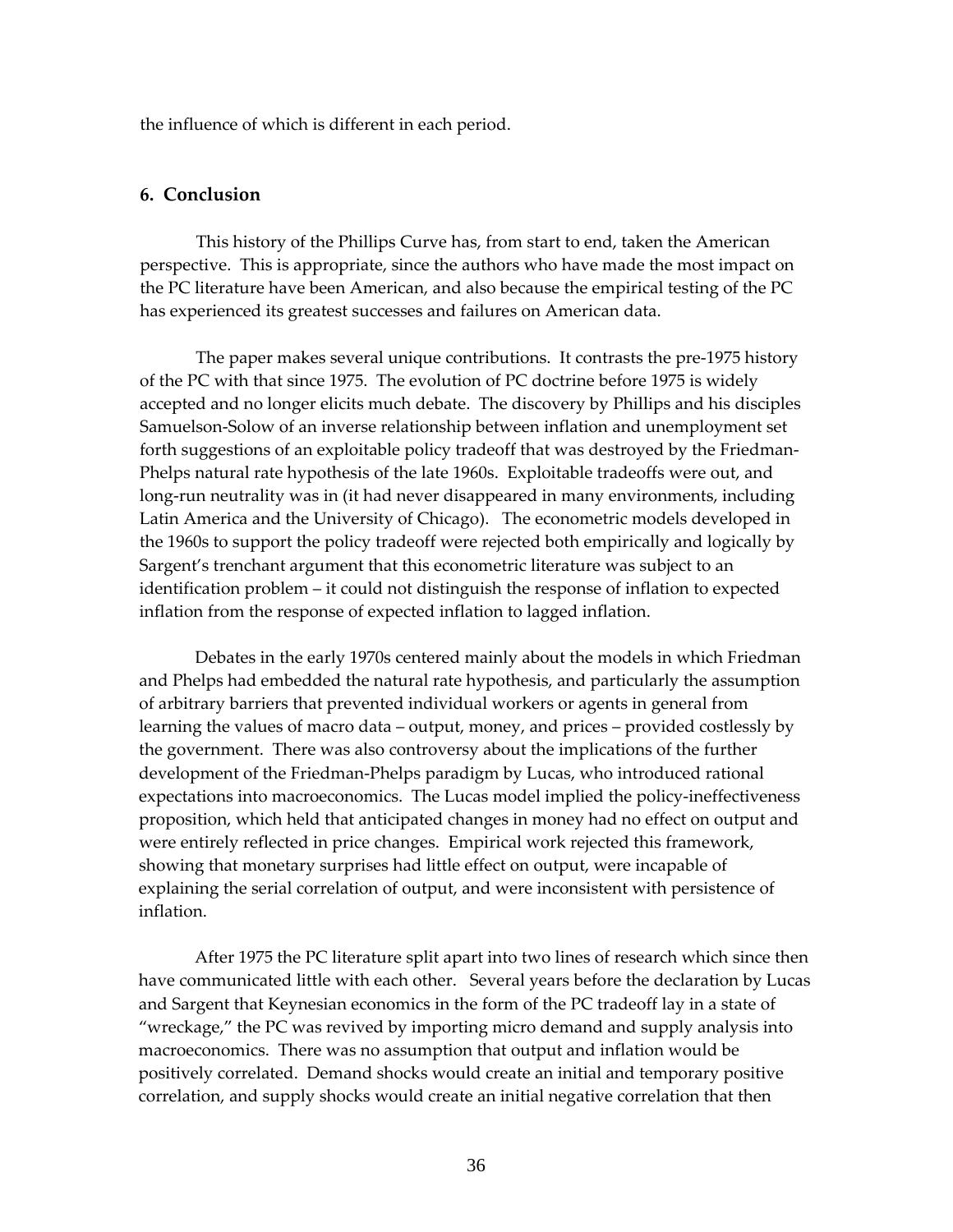evolved according to the policy response. As early as 1975 the theoretical literature on policy responses to supply shocks was developed and showed that adverse supply shocks forced policymakers to choose between higher inflation, lower output, or a combination. Soon a formal dynamic aggregate supply and demand model was developed and almost immediately appeared in macro textbooks, and by the early 1980s an econometric specification of this AD‐AS framework was available that joined demand and supply shocks with long-run neutrality and a strong role for persistence and inertia.

An important difference between the mainstream approach and other post-1975 developments is that the role of past inflation is not limited to the formation of expectations, but also includes the pure persistence due to fixed-duration wage and price contracts, and lags between changes in crude materials and final product prices. Inflation is dislodged from its past inertial values by demand shocks proxied by the unemployment or output gap, and explicit supply shock variables including changes in the relative prices of food, energy, imports, and the role of changes in trend growth of productivity. The econometric implementation of this approach is sometimes called the "triangle" model, reflecting its three‐cornered dependence on demand, supply, and inertia.

After 1975 there was a separate line of research which paid no attention to, nor rarely cited, the dynamic aggregate demand and supply framework. The other fork in the road is represented by models in which expectations are not anchored in backward‐ looking behavior but can jump in response to current and anticipated changes in policy. Reviewed in Part 4, important elements in this second literature include policy credibility, models of the game played by policymakers and private agents forming expectations, and the New Keynesian Phillips Curve (NKPC) which derives a forward‐ looking PC from alternative theories of price stickiness. The common feature of these theories is the absence of inertia, the exclusion of any explicit supply shock variables, the ability of expected inflation to jump in response to new information, and alternative barriers to accurate expectation formation due to such frictions as "rational inattention."

Which post-1975 approach is right? Which is best? The answer is surprisingly simple. Models in which expectations can jump in response to policy are essential to understanding Sargent's (1982) ends of four big inflations and other relatively rapid inflations in nations with a history of monetary instability, e.g., Argentina. But the mainstream/triangle approach is unambiguously the right econometric framework to understand the evolution of postwar US inflation. Part 5 develops and tests the triangle econometric specification alongside one recently published version of the NKPC approach. The latter can be shown to be nested in the former model and to differ by excluding particular variables and lags, and these differences are all rejected by tests of exclusion restrictions. The triangle model outperforms the NKPC variant by orders of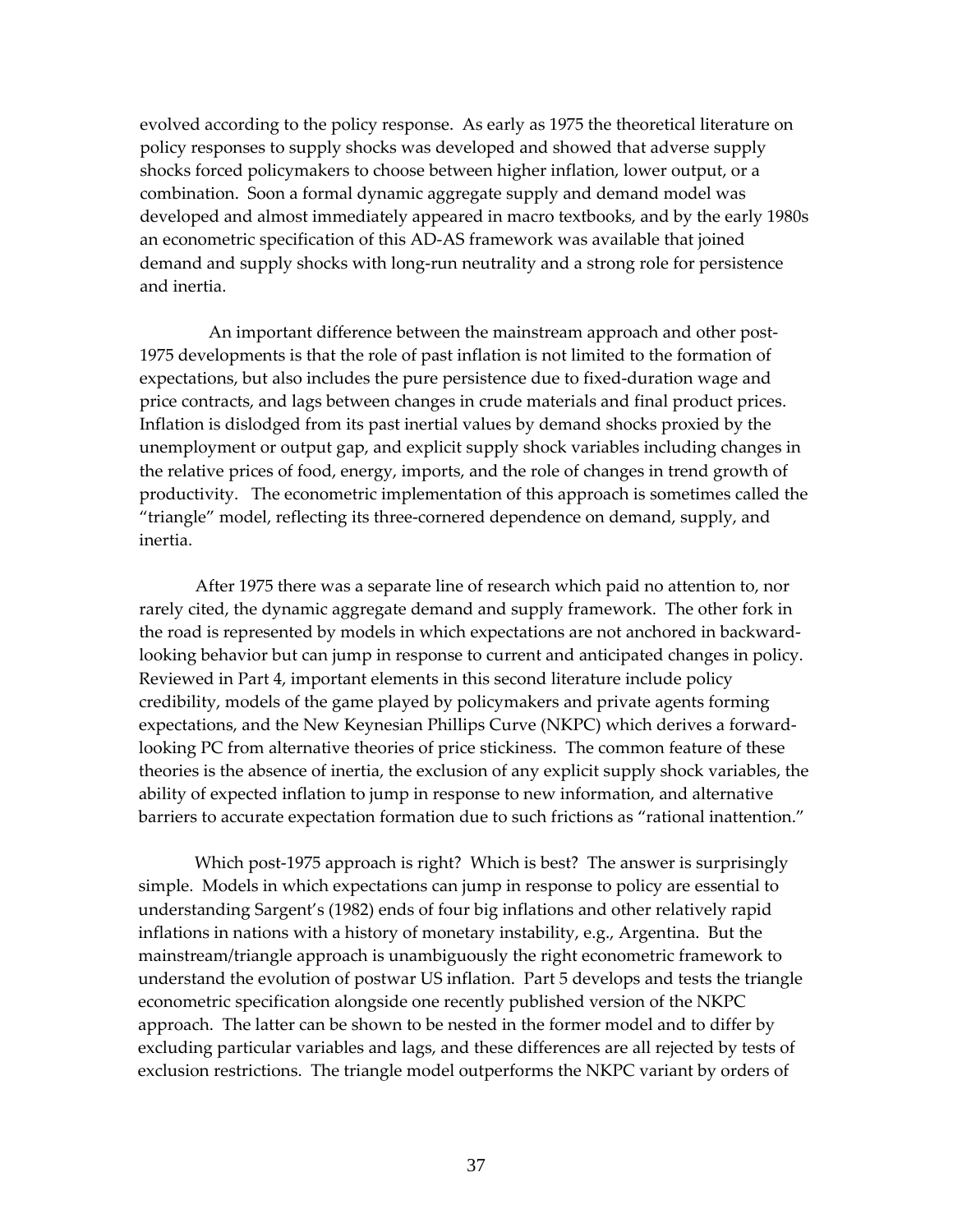magnitude, not only in standard goodness of fit statistics, but also in post-sample dynamic simulations.

Thus there are three main interrelated themes in this paper that have not previously received much if any attention. First, two quite legitimate responses occurred after 1975 to the chaotic state of the PC at that time. Second, each response is important and helps us understand how inflation behaves, albeit in different environments. Third, the two approaches need to pay more attention to each other, and this paper represents a start toward that reconciliation.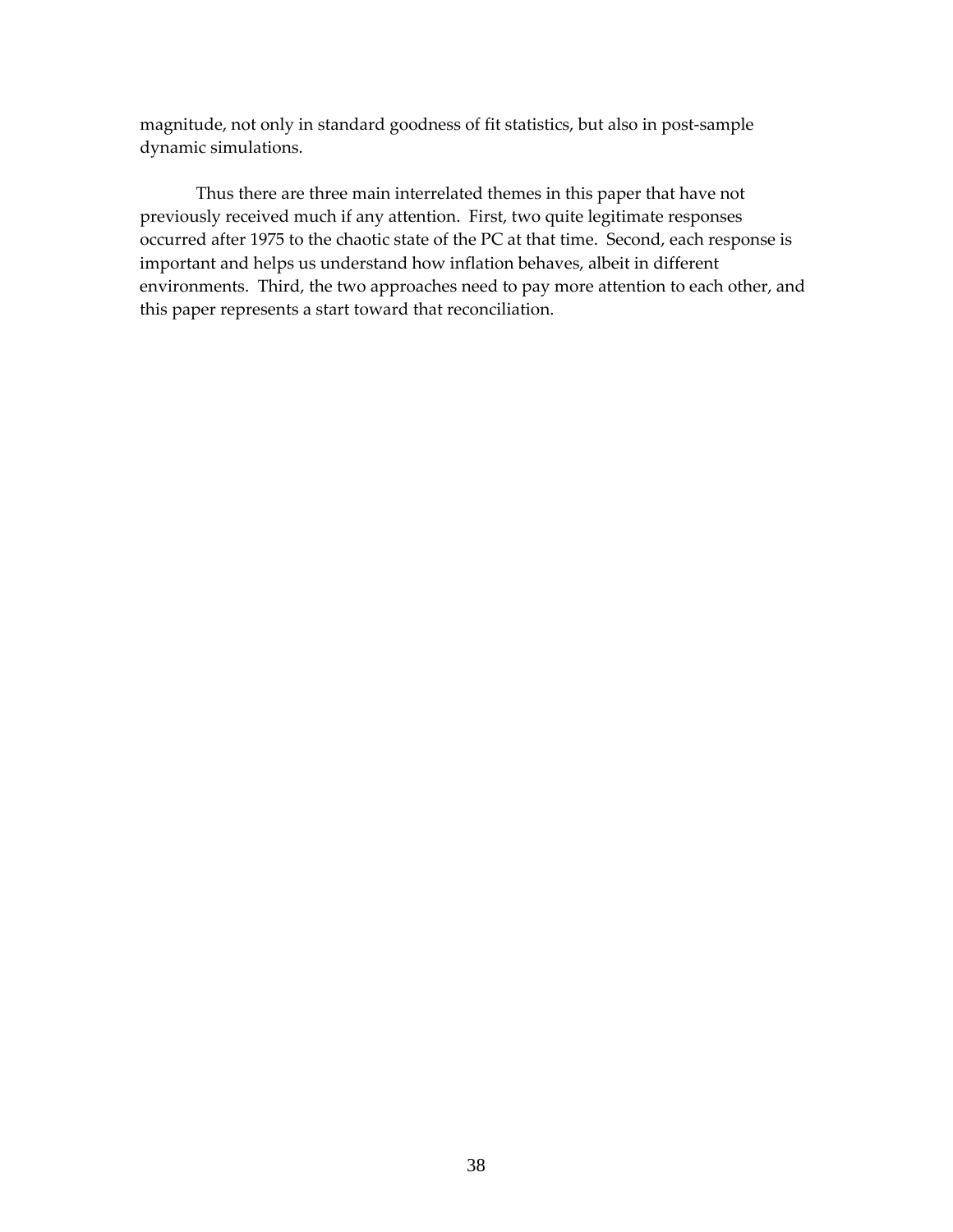# **Appendix: The "Translation Matrix" between the Roberts/NKPC and Triangle Specifications**

Which differences matter in explaining the poor performance of the Roberts NKPC specification in Table 1 and Figure 5? In this appendix we start with the Roberts NKPC specification and gradually change, step by step, to the triangle specification, allowing alternatively the NAIRU to be constant and to vary over time. In everything that follows, the sample period is 1962:Q1 to 2007:Q4.

Appendix Table A1 provides the "translation matrix" that guides us between the Roberts NKPC spec[i](#page-38-0)fication and the triangle specification.<sup>i</sup> There are 24 lines that allow us to trace the role of each specification difference, and the individual lines of alternative specification are evaluated based not just on the SSR measure of goodness of fit, but also on the post‐sample simulation performance in 1997‐2006 based on coefficient estimates for 1962‐1996.

We have already seen in Table 1 that the performance of the Roberts NKPC specification for the PCE deflator is inferior to that of the triangle specification by both the criterion of goodness of fit (SSR) and also the less conventional criterion of dynamic simulation performance (ME and RMSE). In Table A1 the basic Roberts variant is on line 1 and the basic triangle variant is on line 21. Roberts' line 1 and the triangle line 21 have SSR's of 244.0 and 64.6, exactly the same as in Table 1 above.

Table A1 allows the three main differences between the Roberts/NKPC and triangle specifications to be evaluated, step-by-step. Is the crucial difference contributing to the better statistical performance of the triangle model dependent on the longer lags, on the supply shocks, on the TV-NAIRU, or an interaction of these differences?

In the 24 lines of Table A1, the first 12 lines exclude supply shock variables, and lines 13-24 include the supply shock variables. Scanning down the column for "SSR", we find that the variants on lines 13‐24 including supply shocks all have SSR's below 100, while most of the SSR's that exclude supply shocks have values above 200. Thus our first conclusion is that the exclusion of explicit supply shocks in the Roberts NKPC research is the central reason for its empirical failure either to explain postwar inflation or to track the evolution of inflation in post‐sample 1997‐2006 simulations.

What difference is made by long lags and by the TV‐NAIRU? When supply shocks are omitted as in lines 1‐12 of Table 3, there is little difference among the alternative variants which yield SSR's ranging from 183.8 to 244.0. Simulation mean errors (ME) range from ‐2.04 to ‐2.75 when the NAIRU is fixed. Much lower ME's are obtained when the NAIRU is allowed to vary over time.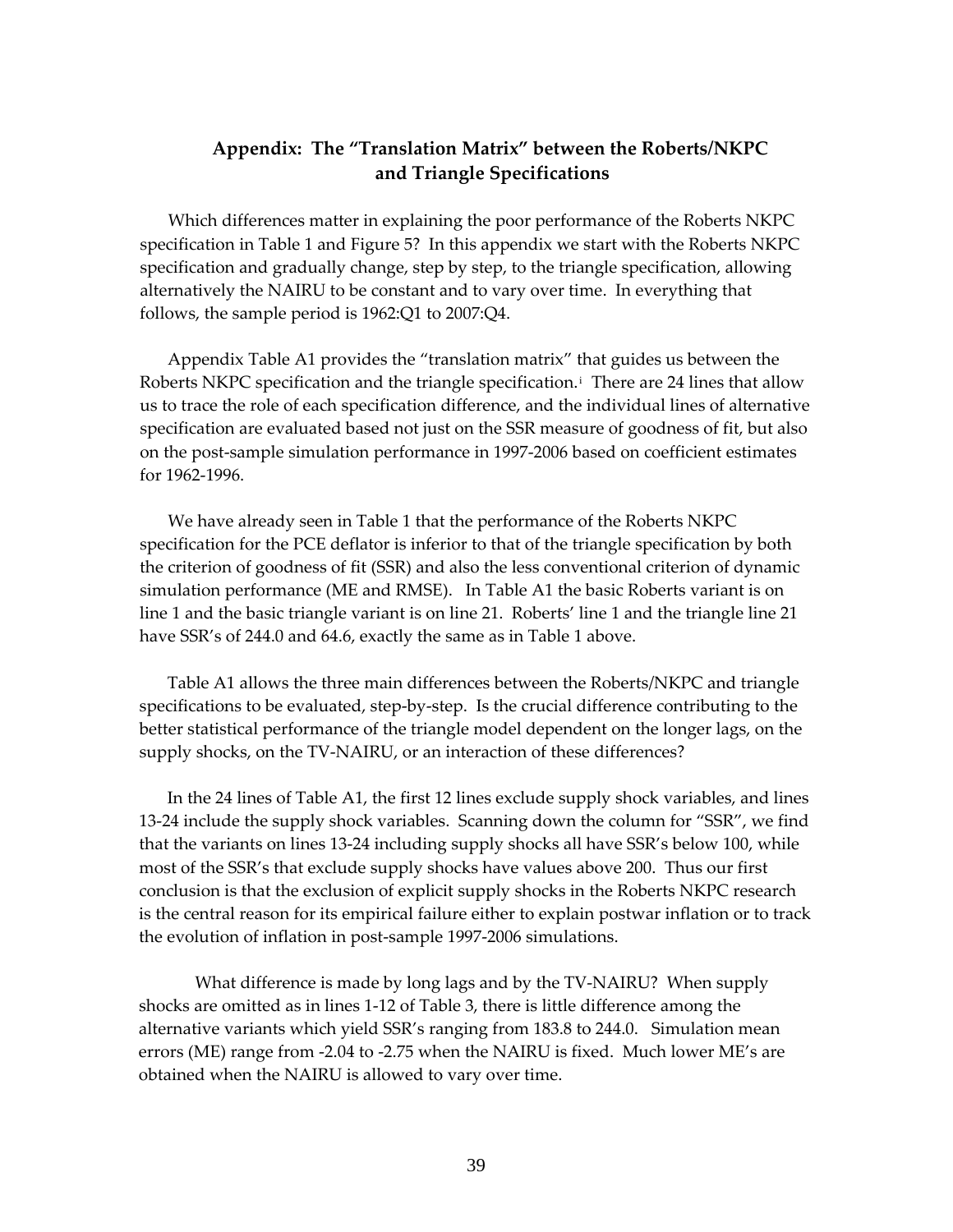The set of results that include supply shocks are displayed on lines 13 to 24 in Table A1. When supply shocks are included but lag lengths are short, as in lines 13‐14, 17-19, and 22, the post-sample simulation errors are very large. When supply shocks are included, the best results are on lines 15‐16 with a fixed NAIRU and on lines 20‐21 with a TV-NAIRU. Long lags on the dependent variable (inflation) matter in the specification of a PC including supply shocks.

The right section of Table A1 contains a large number of significance tests on the exclusion of variables which are omitted in the Roberts NKPC specification and included in the triangle specification. Starting on line 3, even without supply shock variables, the significance value of excluding lags 9‐24 on the lagged dependent variable is 0.01 and on lags 1‐4 of the unemployment gap is 0.03. Throughout lines 1‐12 of Table 3, we learn that excluding short lags (e.g., excluding lags 5‐8 from equations containing inflation lags 1‐4) is insignificant, whereas excluding lags 9‐24 yields highly significant exclusion tests.

Lines 13‐24, which all include the full set of supply shock variables, differ only in the length of lags included on the lagged dependent (inflation) variable and on lagged unemployment, and also on whether the NAIRU is forced to be fixed or is allowed to vary over time. We can interpret the bottom half of Table A1 by looking at blocks of four rows.

The first group of four rows, 13 through 16, share in common the inclusion of supply shocks, the assumption of a fixed NAIRU, and alternative lags on the dependent variable. The mean error in the dynamic simulations falls by 80 percent when lags up to 24 are included, and the exclusion of lags 9‐24 is rejected at a 0.00 significance value. The same result occurs in lines 22‐25 when with a time‐varying NAIRU the significance of long lags on the dependent variable are strongly supported at significance levels of 0.00.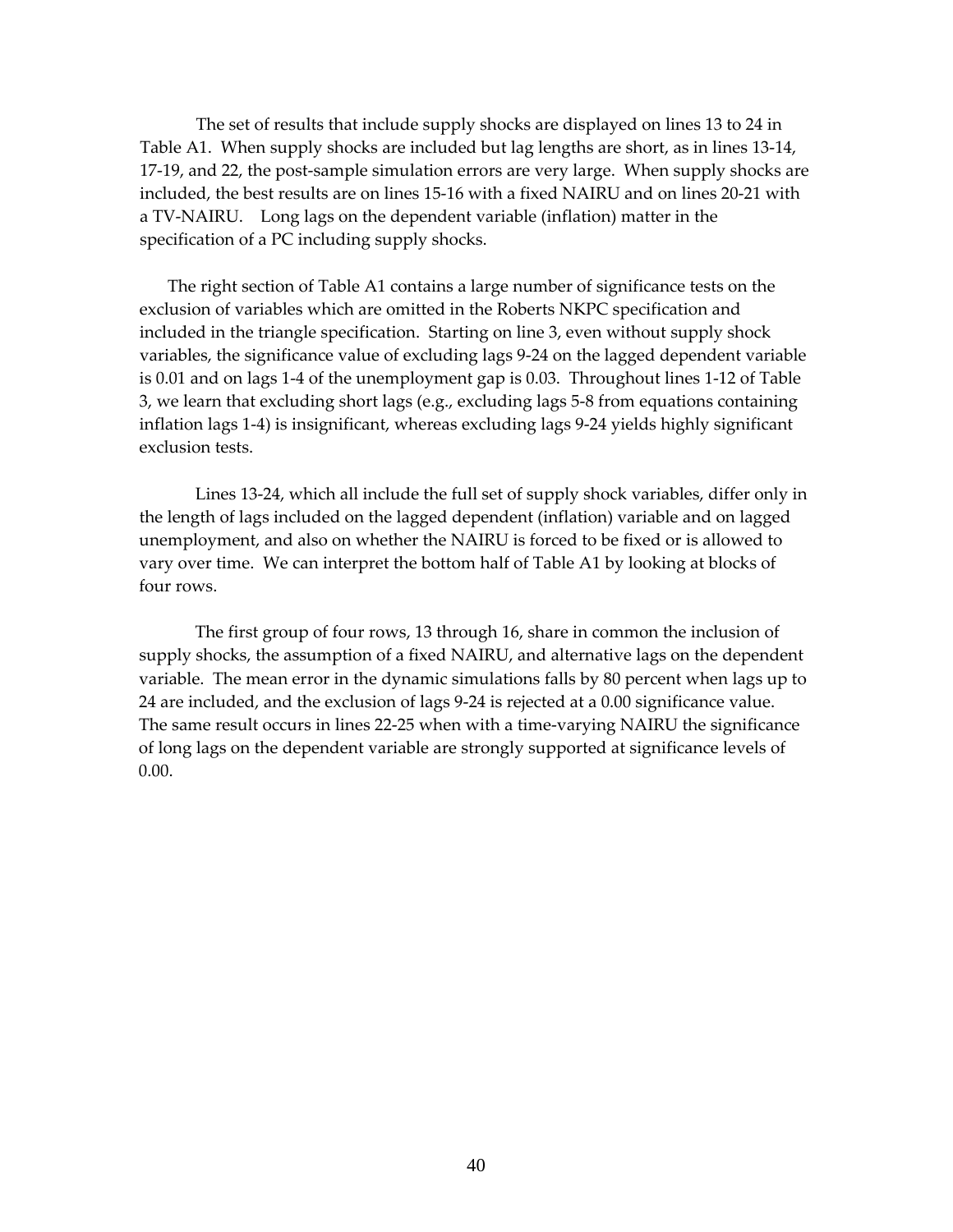#### **REFERENCES**

- Ball, Lawrence. 2008. "Hysteresis in Unemployment," paper presented at Federal Reserve Bank of Boston Conference, June 10‐11.
- Bårdsen, Gunnar, Eilev S. Jansen, and Ragnar Nymoen. 2002. "Testing the New Keynesian Phillips Curve." Paper presented at Workshop on The Phillips Curve: New Theory and Evidence, Facföreningsrörelsens Institut För Ekonomisk Forskning (Trade Union Institute For Economic Research), Stockholm, May 25‐ 26.
- Barro, Robert J. 1977. "Unanticipated Money Growth and Unemployment in the United States," *American Economic Review* 67: March, no. 1, 101‐15.
- Basistha, Arabinda, and Nelson, Charles R. 2007. "New Measures of the Output Gap Based on the Forward‐Looking New Keynesian Phillips Curve," *Journal of Monetary Economics* 54: March, no. 2, 498‐511.
- Blanchard, Olivier J. 1987. "Aggregate and Individual Price Adjustment," *Brookings Papers on Economic Activity* 18: no. 1, 57‐109.
- Blanchard, Olivier J. and Lawrence Summers. 1986. "Hysteresis and the European Unemployment Problem," *NBER Macro Annual,* 15‐77.
- Calvo, Guillermo A. 1983. "Staggered Price in a Utility Maximizing Framework," *Journal of Monetary Economics* 12: 383‐98.
- Cogley, Timothy, and Thomas J. Sargent. 2005. "The Conquest of U.S. Inflation: Learning and Robustness to Model Uncertainty," *Review of Economic Dynamics* 8:, no. 2, 528‐63.
- Dew-Becker, Ian. 2006. "Was Lucas Right? Evidence on Structural Shift in the Phillips Curve," senior honors thesis submitted to Northwestern Economics Department, May.
- Dew‐Becker, Ian, and Robert J. Gordon. 2005. "Where Did the Productivity Growth Go? Inflation Dynamics and the Distribution of Income," *Brookings Papers on Economic Activity* 36: no. 2, 67‐127.
- Eckstein, Otto, and Roger Brinner. 1972. *The Inflation Process in the United States,* A Study Prepared for the Use of the Joint Economic Committee, 92 Congress 2 session.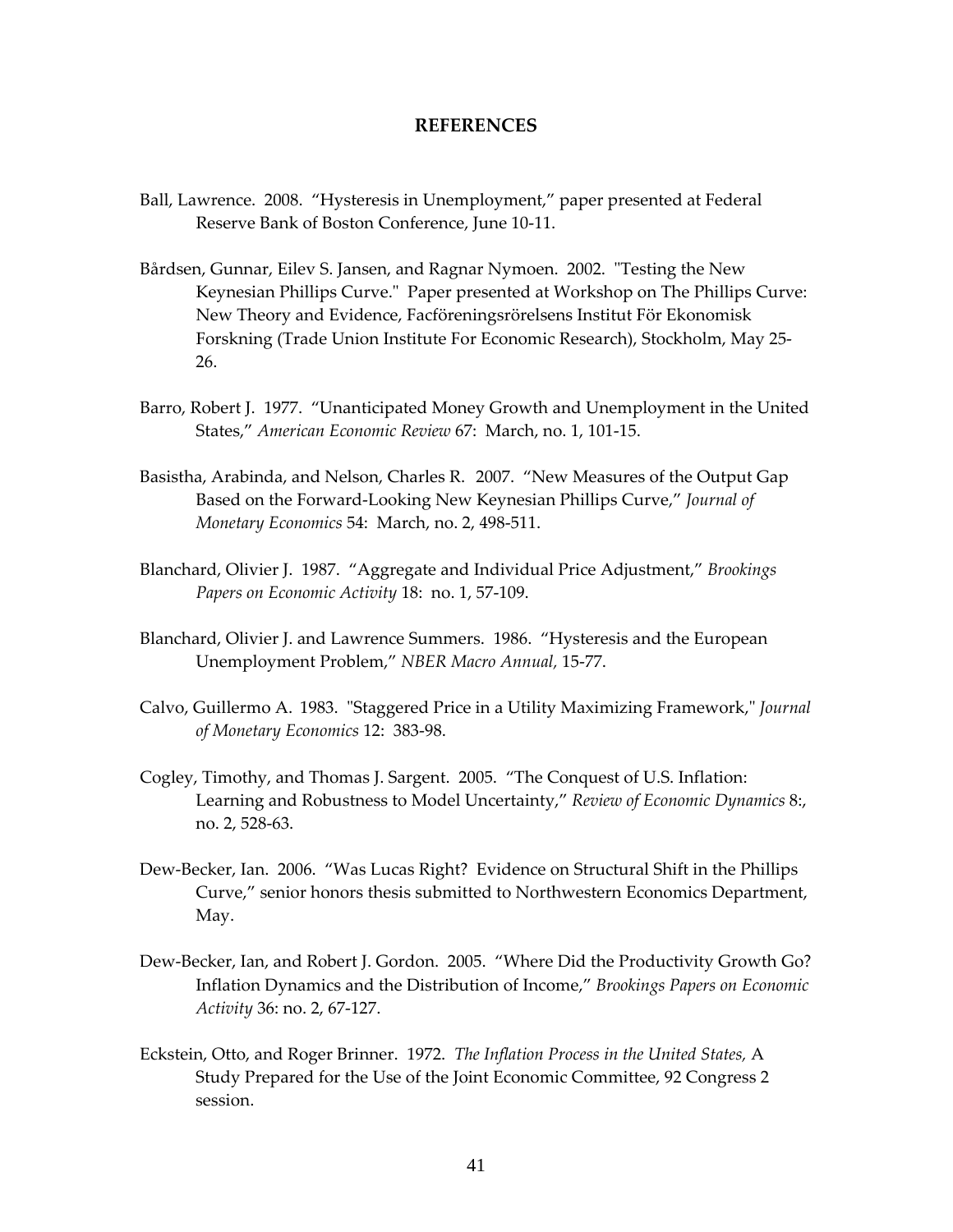- Fischer, Stanley. 1977. "Long‐term Contracts, Rational Expectations, and the Optimal Money Supply Rule," *Journal of Political Economy* 85: February, no. 1, 191‐205.
- Fisher, Irving. 1926. "A Statistical Relation between Unemployment and Price Changes," *International Labor Review* 13: June, no. 6, 785‐92. Reprinted as Irving Fisher. 1973. "I Discovered the Phillips Curve," *Journal of Political Economy* 81: March/April, no. 2, part I, 496‐502.
- Fromm, Gary, and Paul Taubman. 1968. *Policy Simulations with an Econometric Model.*  Washington: Brookings Institution.
- Fuhrer, Jeffrey C. 1997. "The (Un)Importance of Forward-Looking Behavior in Price Specifications,ʺ *Journal of Money, Credit, and Banking* 29: no. 3, 338‐50.
- Galí, Jordi, and Mark Gertler. 1999. "Inflation Dynamics: A Structural Econometric Analaysis," *Journal of Monetary Economics* 44: no. 2, 195‐222.
- Gordon, Robert J. 1972. "Wage-Price Controls and the Shifting Phillips Curve," *Brookings Papers on Economic Activity* 3: no. 2, 385‐421.
- Gordon, Robert J. 1975. "Alternative Responses of Policy to External Supply Shocks," *Brookings Papers on Economic Activity* 6: no. 1, 183‐206.
- Gordon, Robert J. 1977. "The Theory of Domestic Inflation," *American Economic Review Papers and Proceedings* 67: February, no. 1, 128‐34.
- Gordon, Robert J. 1982. "Price Inertia and Policy Ineffectiveness in the United States, 1890‐1980," *Journal of Political Economy* 90: December, no. 6, 1087‐1117.
- Gordon, Robert J. 1984. "Supply Shocks and Monetary Policy Revisited," *American Economic Review Papers and Proceedings* 74: May, 38‐43.
- Gordon, Robert J. 1990. "What is New‐Keynesian Economics?" *Journal of Economic Literature* 28: September, 1115‐71.
- Gordon, Robert J. 1997. "The Time‐Varying NAIRU and Its Implications for Economic Policy," *Journal of Economic Perspectives* 11: no. 1, 11‐32.
- Gordon, Robert J. 1998. "Foundations of the Goldilocks Economy: Supply Shocks and the Time‐Varying NAIRU," *Brookings Papers on Economic Activity* 29: no. 2, 297‐ 333.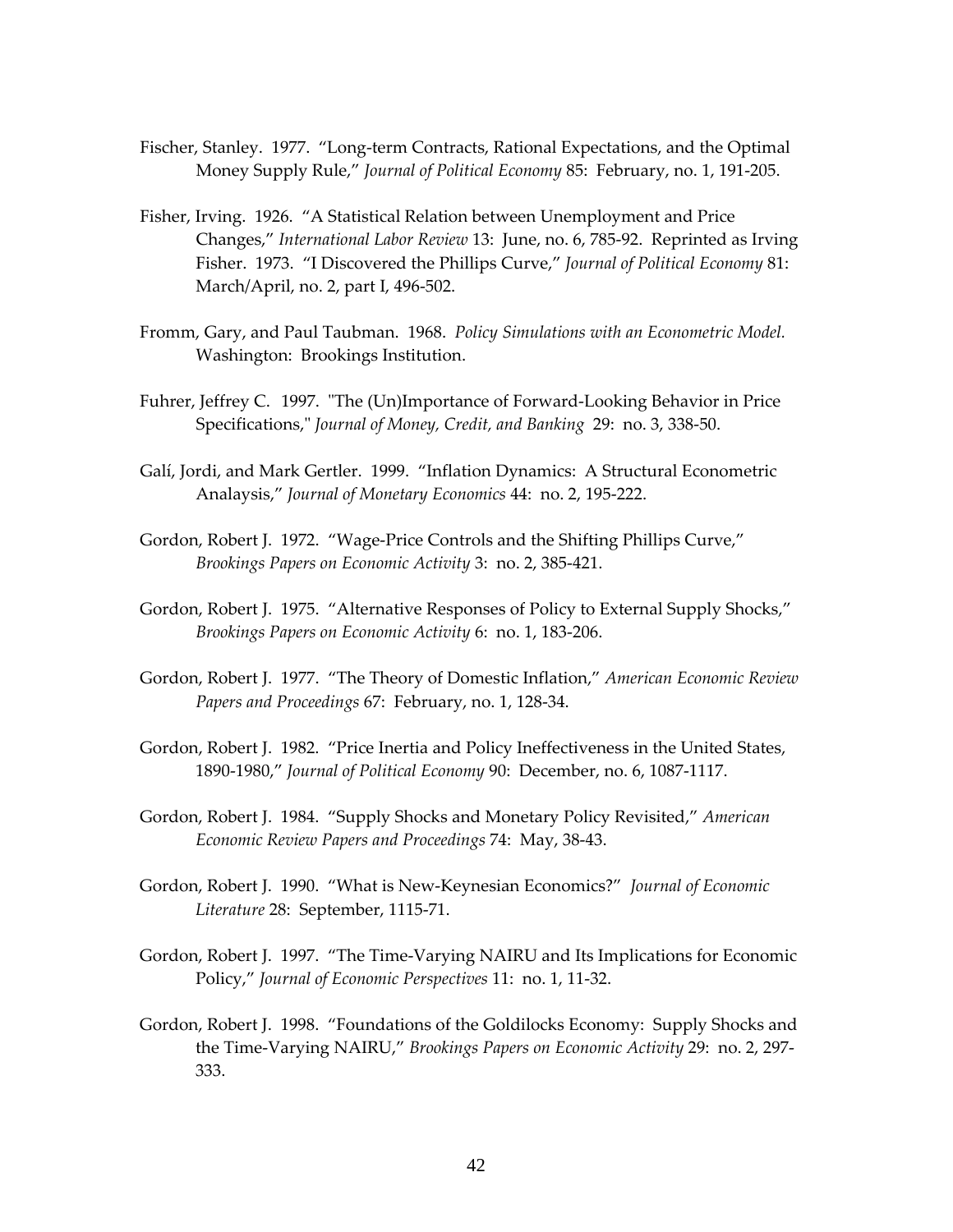- Gordon, Robert J., and Stephen R. King. 1982. "The Output Cost of Disinflation in Traditional and Vector Autoregressive Models," *Brookings Papers on Economic Activity* 13: no. 1, 205‐42.
- Humphrey, Thomas M. 1991. "Nonneutrality of Money in Classical Monetary Thought," Federal Reserve Bank of Richmond *Economic Review* 77: no 2, 3‐15.
- Katz, Lawrence F., and Alan B. Krueger. 1999. "The High‐Pressure U.S. Labor Market of the 1990s," *Brookings Papers on Economic Activity* 30: no. 1, 1‐65.
- Kiley, Michael T. 1007. "An Empirical Comparison of Sticky‐Price and Sticky‐ Information Models of Price Setting," *Journal of Money, Credit, and Banking* 39, no. 1, 101‐25.
- Kydland, Finn E. and Edward C. Prescott. 1977. "Rules Rather than Discretion: The Inconsistency of Optimal Plans," *Journal of Political Economy* 85, no. 3, 473‐91.
- Lacker, Jeffrey M., and John A. Weinberg. 2007. "Inflation and Unemployment: A Layperson's Guide to the Phillips Curve," *Federal Reserve Bank of Richmond Economic Quarterly* 93: Summer, no. 3, 201‐27.
- Laidler, David, and Michael J. Parkin. 1975. "Inflation: A Survey." *Economic Journal* 85: December, 741‐809.
- Lipsey, R. G. 1960. "The Relation Between Unemployment and the Rate of Change of Money Wage Rates: A Further Analysis," *Economica* 27: February, no. 105, 1‐31.
- Lucas, Robert E., Jr. 1972. "Expectations and the Neutrality of Money," *Journal of Economic Theory* 4: April, no. 2, 103‐24.
- Lucas, Robert E., Jr. 1973. "Some International Evidence on Output‐Inflation Tradeoffs," *American Economic Review* 63, June, no. 3, 326‐34.
- Lucas, Robert E., Jr., and Thomas J. Sargent. 1978. "After Keynesian Macroeconomics," in *After the Phillips Curve: Persistence of High Inflation and High Unemployment.*  Federal Reserve Bank of Boston, 49‐72.
- Mankiw, N. Gregory. 2001. "The Inexorable and Mysterious Tradeoff between Inflation and Unemployment,ʺ *Economic Journal* 111: May, 45‐61.
- Orphanides, Athanasios, and John C. Williams. 2005. "Inflation Scares and Forecast‐ based Monetary Policy," *Review of Economic Dynamics* 8: no. 2, 498‐527.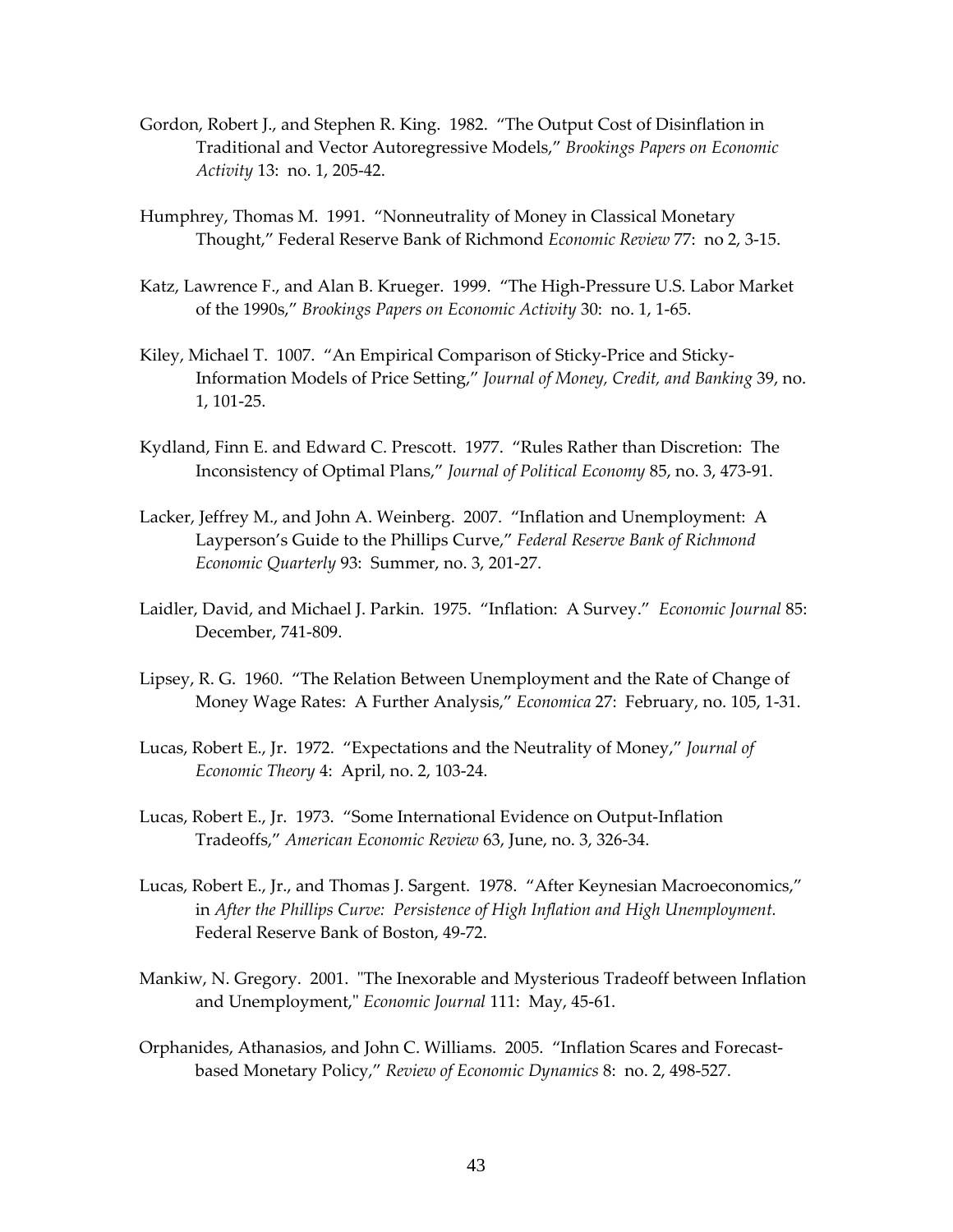- Perry, George L. 1970. "Changing Labor Markets and Inflation," *Brookings Papers on Economic Activity* 1: no. 3, 411‐41.
- Phelps, Edmund S. 1967. "Phillips Curves, Expectations of Inflation and Optimal Unemployment over Time," *Economica* 34.
- Phelps, Edmund S. 1968. "Money‐wage Dynamics and Labor‐market Equilibrium, *Journal of Political Economy* 76: July/August, no. 4, part II, 678‐711.
- Phelps, Edmund S. 1978. "Commodity‐Supply Shock and Full‐Employment Monetary Policy," *Journal of Money, Credit, and Banking* 10: May, 206‐21.
- Phillips, A. W. 1958. "The Relation between Unemployment and the Rate of Change of Money Wage Rates in the United Kingdom, 1861‐1957," *Economica* 25: November, no. 100, 283‐99.
- Primiceri, Giorgio. 2006. "Why Inflation Rose and Fell: Policymakers' Beliefs and US Postwar Stabilization Policy," *Quarterly Journal of Economics* 121: August, no. 3, 867‐901.
- Reis, Ricardo. 2006. "Inattentive Consumers," *Journal of Monetary Economics* 53: November, no. 8, 1761‐1800.
- Roberts, John M. (2006). "Monetary Policy and Inflation Dynamics," *International Journal of Central Banking* 2 (September), 193‐230.
- Romer, Christina. 1999. "Why Did Prices Rise in the 1930s?" *Journal of Economic History* 59, March, 167‐99.
- Samuelson, Paul A., and Robert M. Solow. 1960. "Analytical Aspects of Anti-Inflation Policy," *American Economic Review Papers and Proceedings* 50: May, no. 2, 177‐94.
- Sargent, Thomas J. 1982. "The Ends of Four Big Inflations," in Robert E. Hall, ed., *Inflation.* Chicago: University of Chicago Press, 41-97.
- Sargent, Thomas J. 1999. *The Conquest of American Inflation.* Princeton: Princeton University Press.
- Sargent, Thomas J., and Neil Wallace. "`Rational' Expectations, the Optimal Monetary Instrument, and the Optimal Money Supply Rule," *Journal of Political Economy* 85: April, no. 2, 241‐54.

Sargent, Thomas J., Noah Williams, and Tao Zha. 2006. "Shocks and Government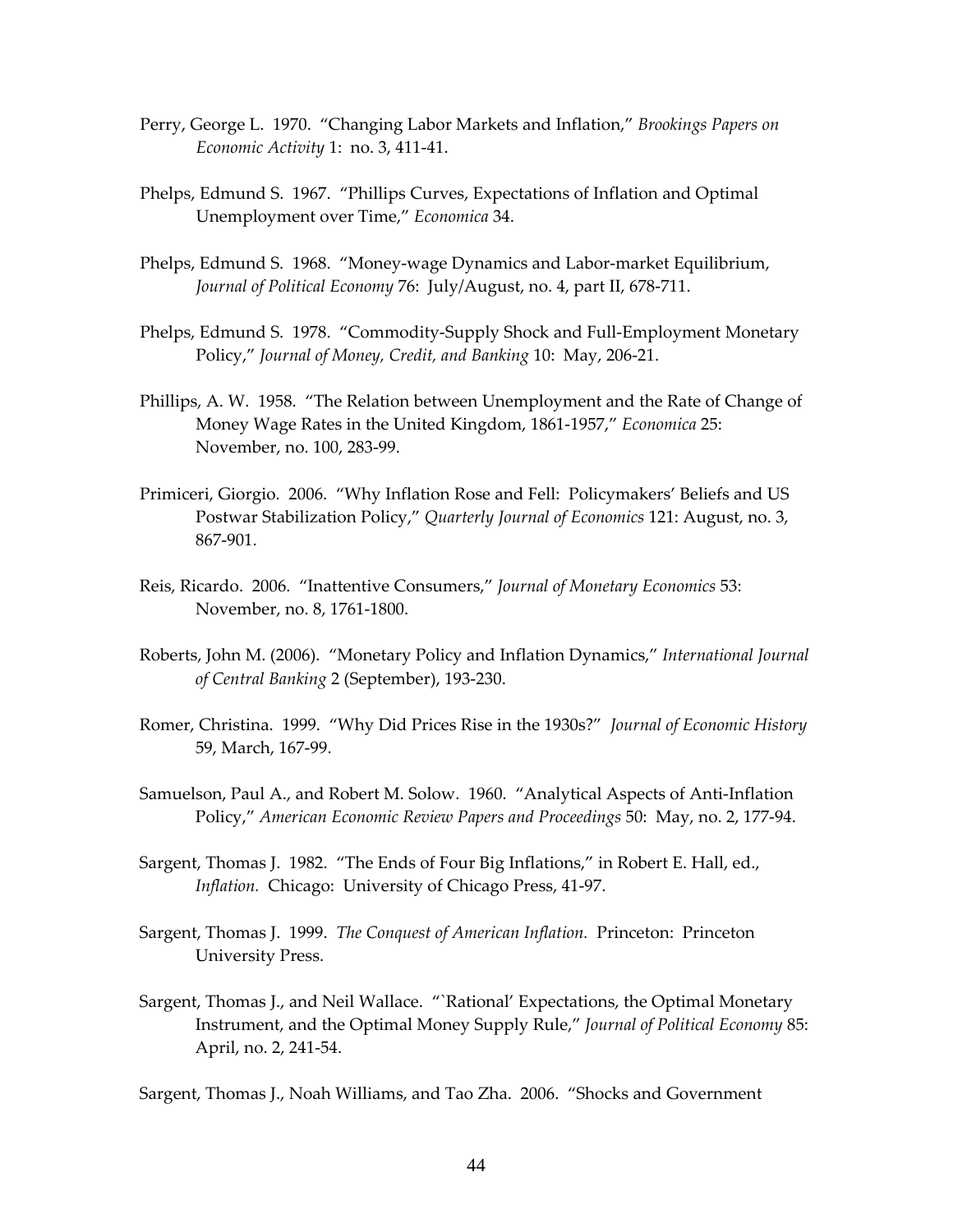Beliefs: The Rise and Fall of American Inflation," *American Economic Review* 96, no. 4, 1193‐1224.

Sims, Christopher A. 1987. "Comment" on Olivier J. Blanchard (1987).

- Sims, Christopher A. 2006. "Rational Inattention: Beyond the Linear‐Quadratic Case," *American Economic Review* 97: no. 3, 586‐606.
- Sims, Christopher A. 2008. "Inflation Expectations, Uncertainty, the Phillips Curve, and Monetary Policy," paper presented at Federal Reserve Bank of Boston Conference, June 10‐11.
- Staiger, Douglas, James H. Stock and Mark W. Watson. 1997. "The NAIRU, Unemployment, and Monetary Policy," *Journal of Economic Perspectives* 11: no. 1, 33‐49.
- Staiger, Douglas, James H. Stock and Mark W. Watson. 2001. "Prices, Wages, and the U. S. NAIRU in the 1990s," in Alan B. Krueger and Robert M Solow, eds., *The Roaring Nineties: Can Full Employment Be Sustained?* New York: The Russell Sage Foundation and the Century Foundation Press, 3‐60.
- Stock, James H., and Watson, Mark W. 2007. "Why Has U. S. Inflation Become Harder to Forecast?", *Journal of Money, Credit, and Banking* 39: 3‐34.
- Taylor, John. 1980. "Aggregate Dynamics and Staggered Contracts," *Journal of Political Economy* 88: February, no. 1, 1‐24.

 $\overline{a}$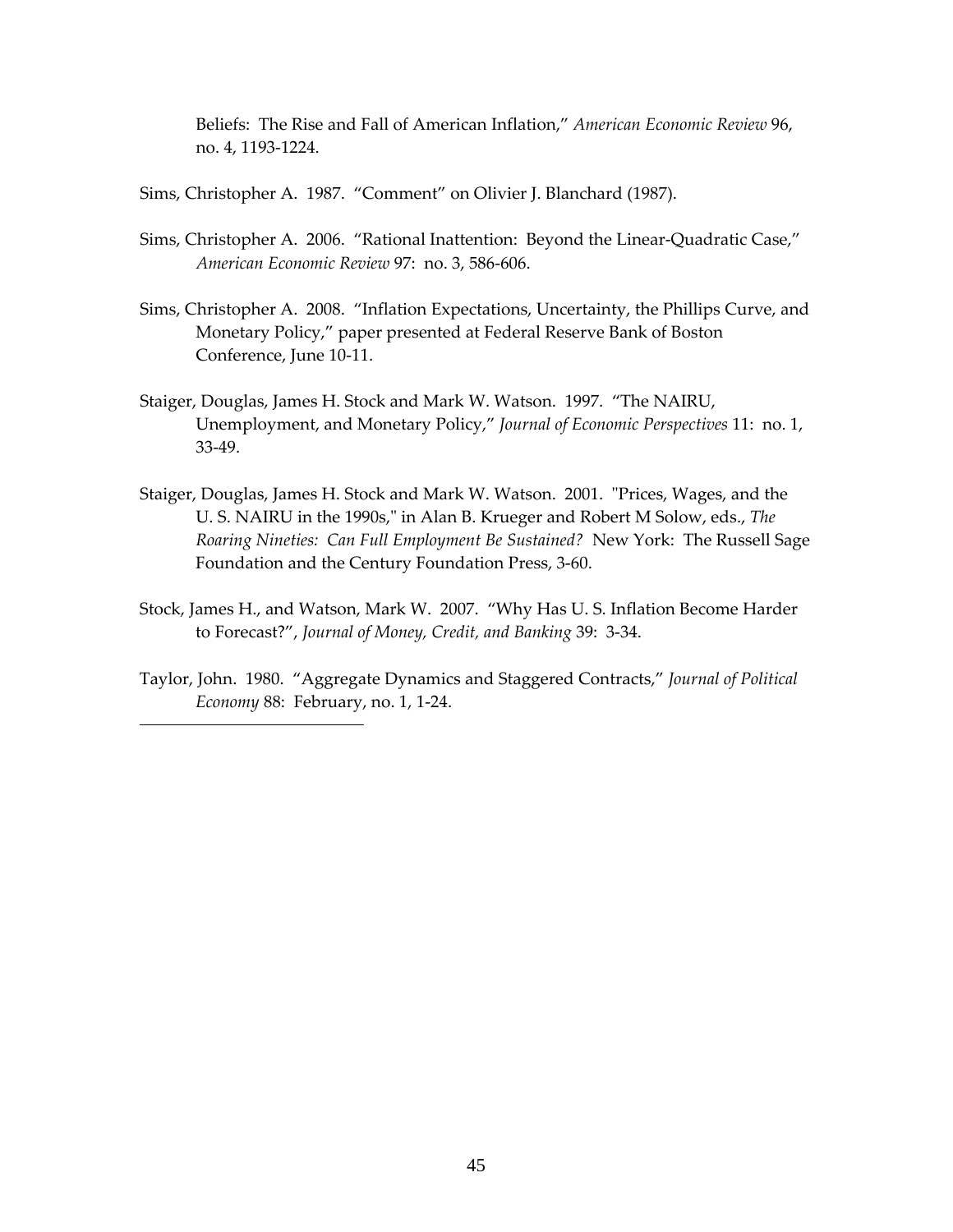| <b>TABLE 1</b>                                      |                     |             |                 |  |  |  |  |  |  |  |  |
|-----------------------------------------------------|---------------------|-------------|-----------------|--|--|--|--|--|--|--|--|
| <b>Estimated Equations for Quarterly Changes in</b> |                     |             |                 |  |  |  |  |  |  |  |  |
| the PCE Deflator, 1962:Q1 to 2007:Q4                |                     |             |                 |  |  |  |  |  |  |  |  |
|                                                     | <b>Roberts</b>      |             |                 |  |  |  |  |  |  |  |  |
| Variable                                            | Lags                | <b>NKPC</b> | <b>Triangle</b> |  |  |  |  |  |  |  |  |
| Constant                                            |                     | $1.16$ **   |                 |  |  |  |  |  |  |  |  |
| <b>Lagged Dependent Variable</b>                    | $1-24$ <sup>a</sup> |             | $1.01**$        |  |  |  |  |  |  |  |  |
|                                                     | $1 - 4$             | $0.95**$    |                 |  |  |  |  |  |  |  |  |
| <b>Unemployment Gap</b>                             | $0 - 4$             |             | $-0.56$ **      |  |  |  |  |  |  |  |  |
| <b>Unemployment Rate</b>                            | $\Omega$            | $-0.17$ *   |                 |  |  |  |  |  |  |  |  |
| <b>Relative Price of Imports</b>                    | $1 - 4$             |             | $0.06$ **       |  |  |  |  |  |  |  |  |
| <b>Food-Energy Effect</b>                           | $0 - 4$             |             | $0.89**$        |  |  |  |  |  |  |  |  |
| <b>Productivity Trend Change</b>                    | 15                  |             | $-0.95$ **      |  |  |  |  |  |  |  |  |
| Nixon Controls "on"                                 | 0                   |             | $-1.56$ **      |  |  |  |  |  |  |  |  |
| Nixon Controls "off"                                | 0                   |             | $1.78$ **       |  |  |  |  |  |  |  |  |
| R <sub>2</sub>                                      |                     | 0.78        | 0.93            |  |  |  |  |  |  |  |  |
| S.E.E                                               |                     | 1.17        | 0.64            |  |  |  |  |  |  |  |  |
| S.S.R                                               |                     | 244.0       | 64.6            |  |  |  |  |  |  |  |  |
| <b>Dynamic Simulation</b>                           |                     |             |                 |  |  |  |  |  |  |  |  |
| 1998:Q1 - 2007:Q4                                   | Note b              |             |                 |  |  |  |  |  |  |  |  |
| <b>Mean Error</b>                                   |                     | $-2.75$     | 0.29            |  |  |  |  |  |  |  |  |
| <b>Root Mean-Square Error</b>                       |                     | 3.20        | 0.70            |  |  |  |  |  |  |  |  |

a) Lagged dependent variable is entered as the four-quarter moving average for lags 1, 5, 9, 13, 17, and 21, respectively

b) Dynamic simulations are based on regressions for the sample period 1962:Q1-1997:Q4 in which the coefficients on the lagged dependent variable are constrained to sum to unity.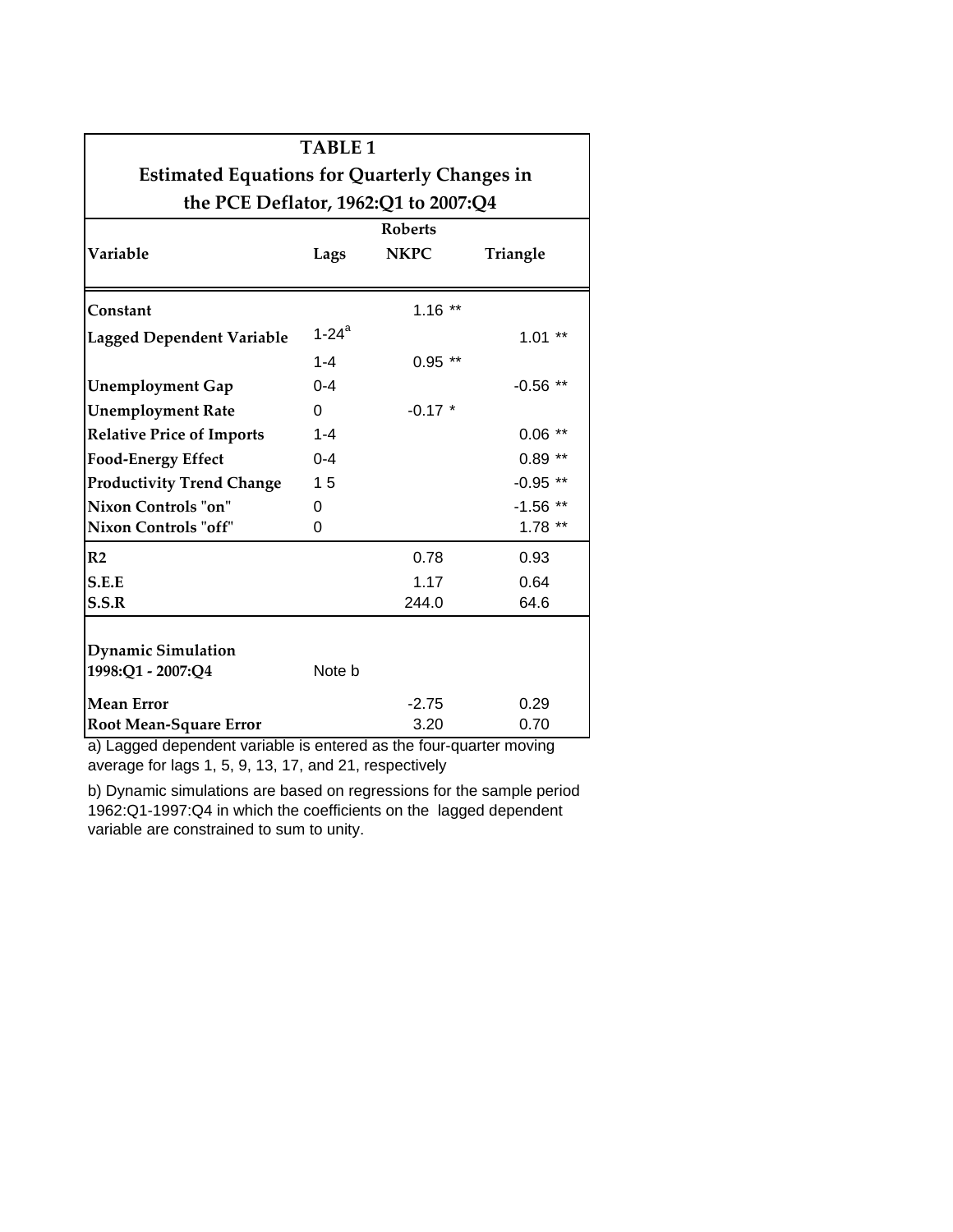**Figure 1. The Unemployment and Inflation Rates, Quarterly Data, 1960-2007**



*Source* : Bureau of Labor Statistics and Bureau of Economic Analysis *NIPA Tables* .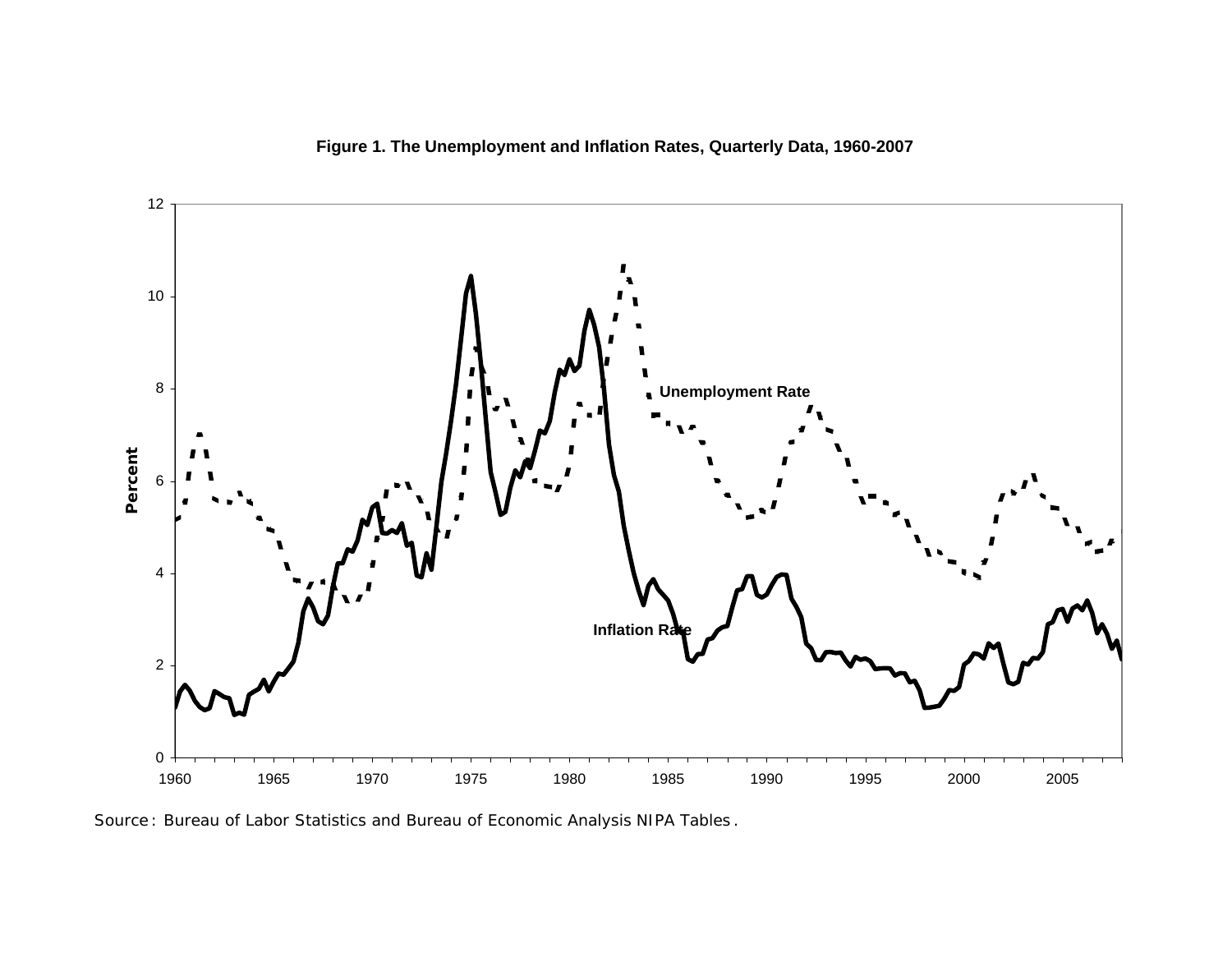

# **Figure 2. Scatter Plot of the Unemployment and Inflation Rates, Quarterly Data, 1960-80**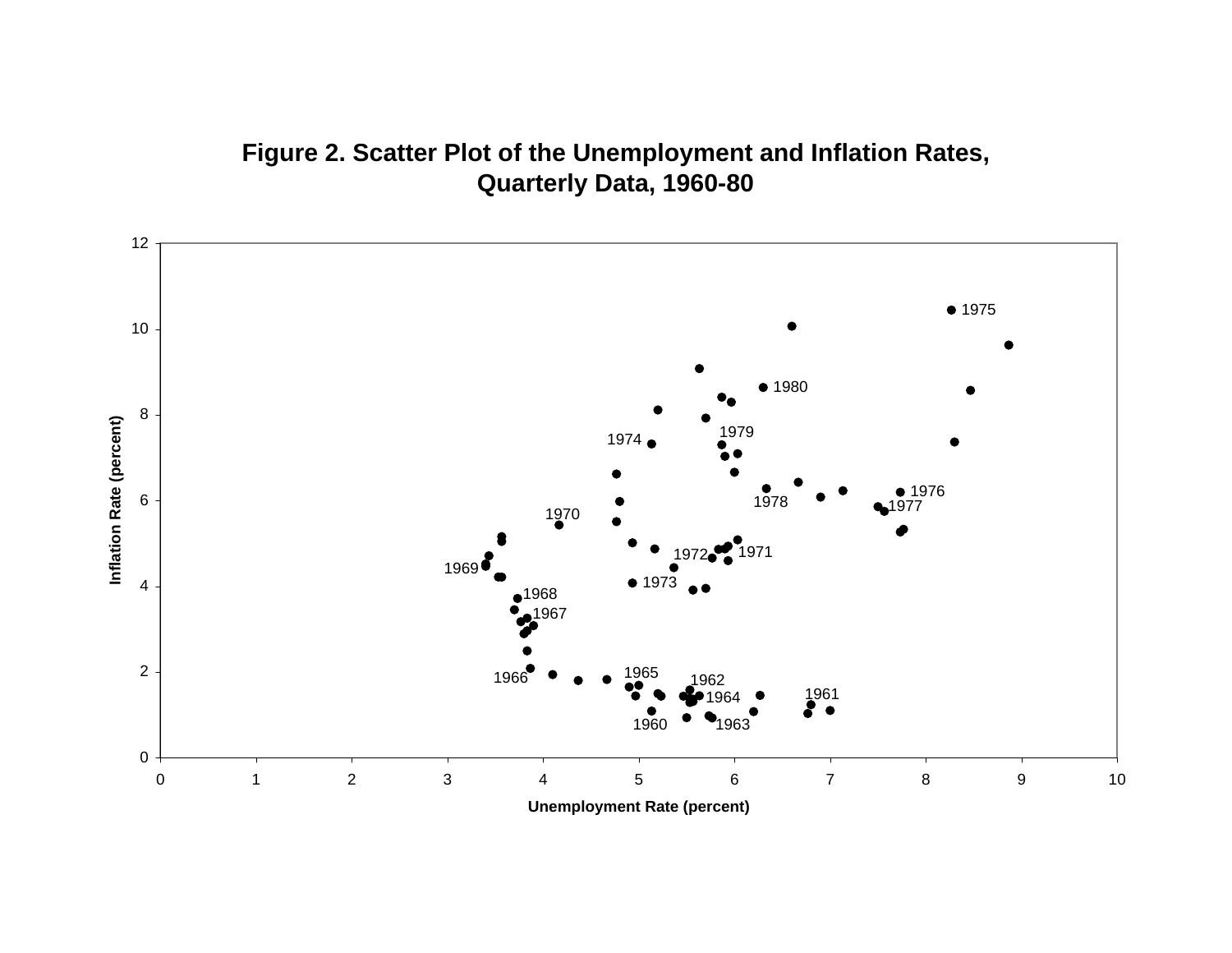

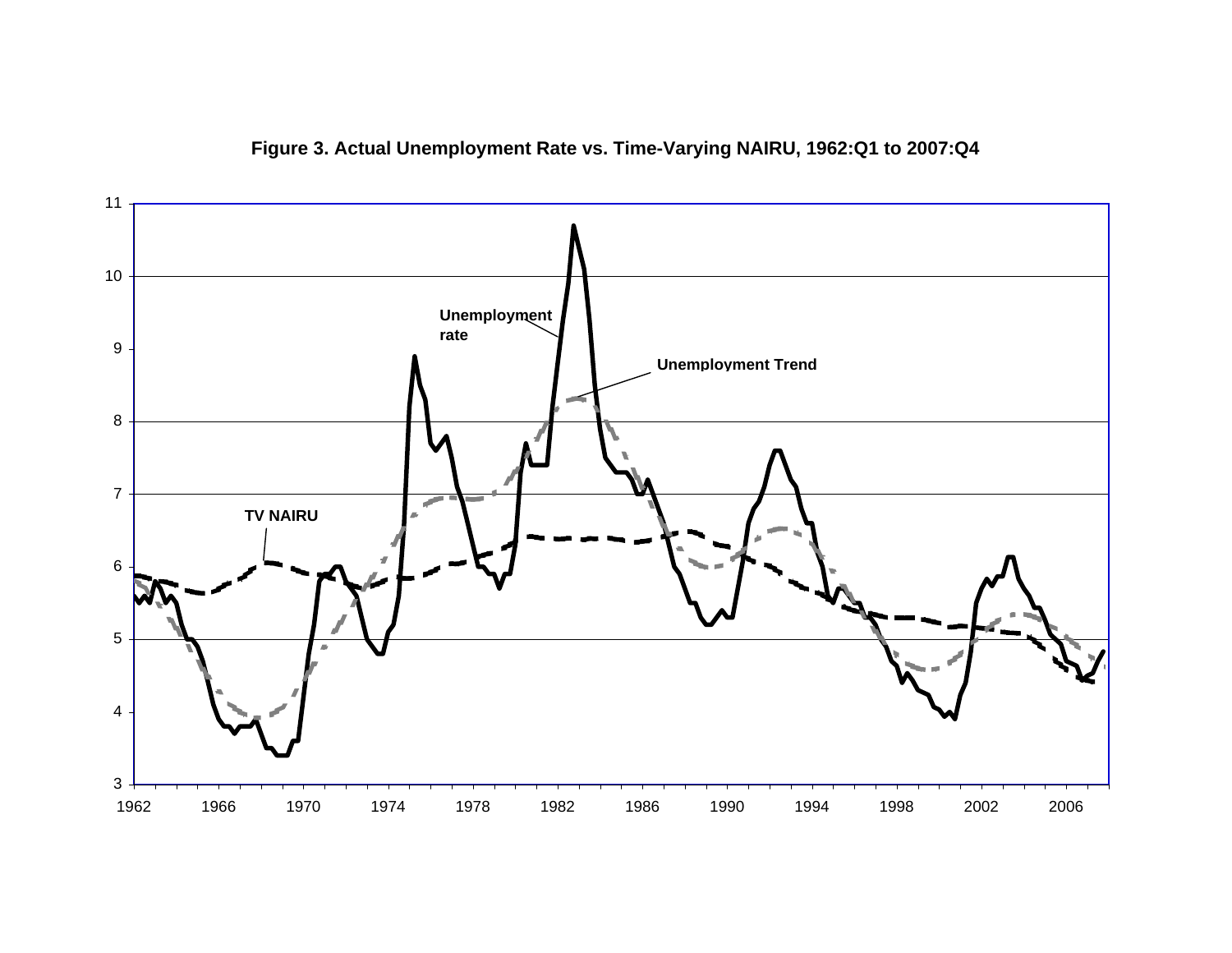# **Figure 4. Predicted Inflation in Triangle Model with and without Supply shocks, 1962:Q1 to 2007:Q4**

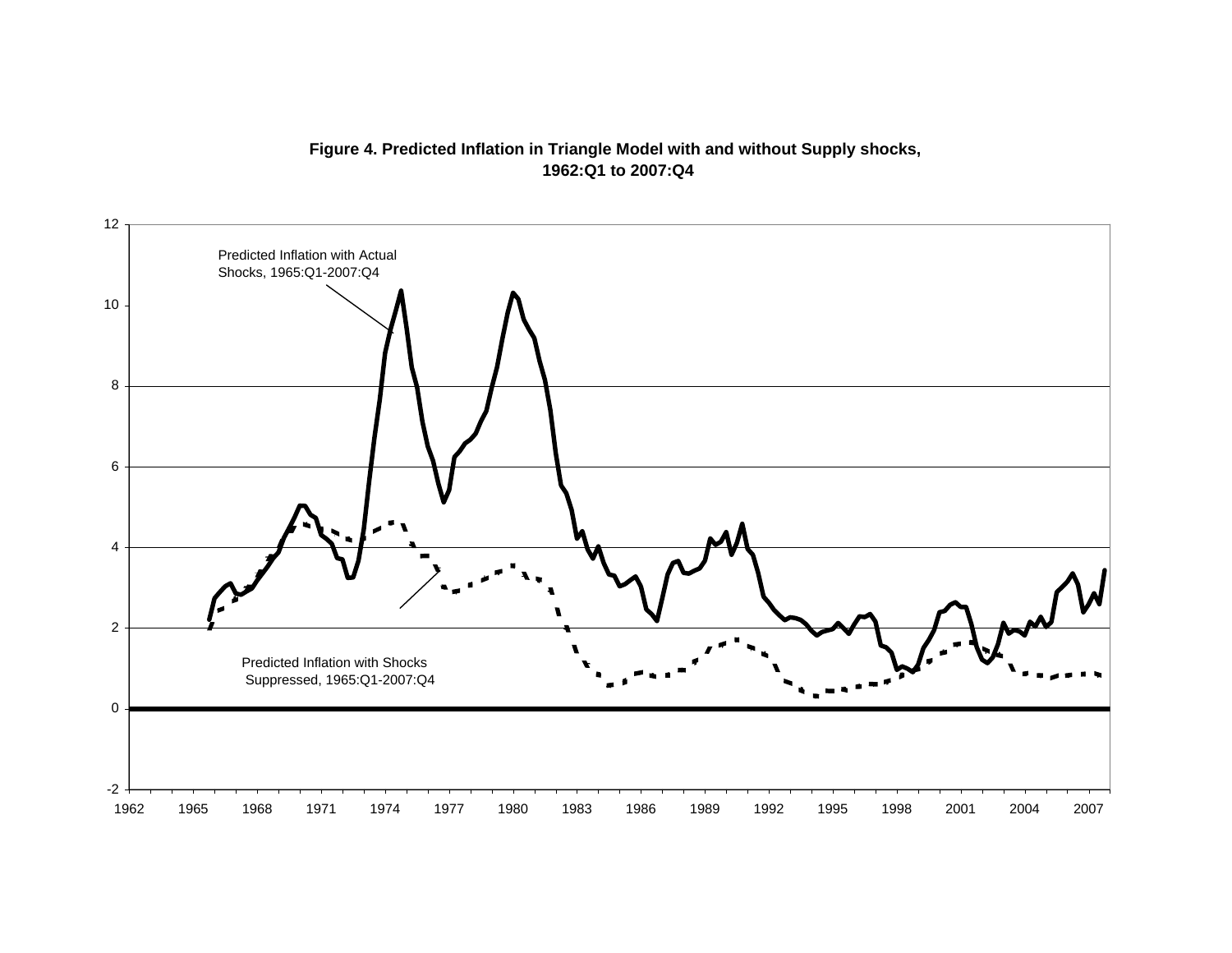

# **Figure 5. Predicted and Simulated Values of Inflation from Triangle and NKPC Equations 1962:Q1 to 2007:Q4**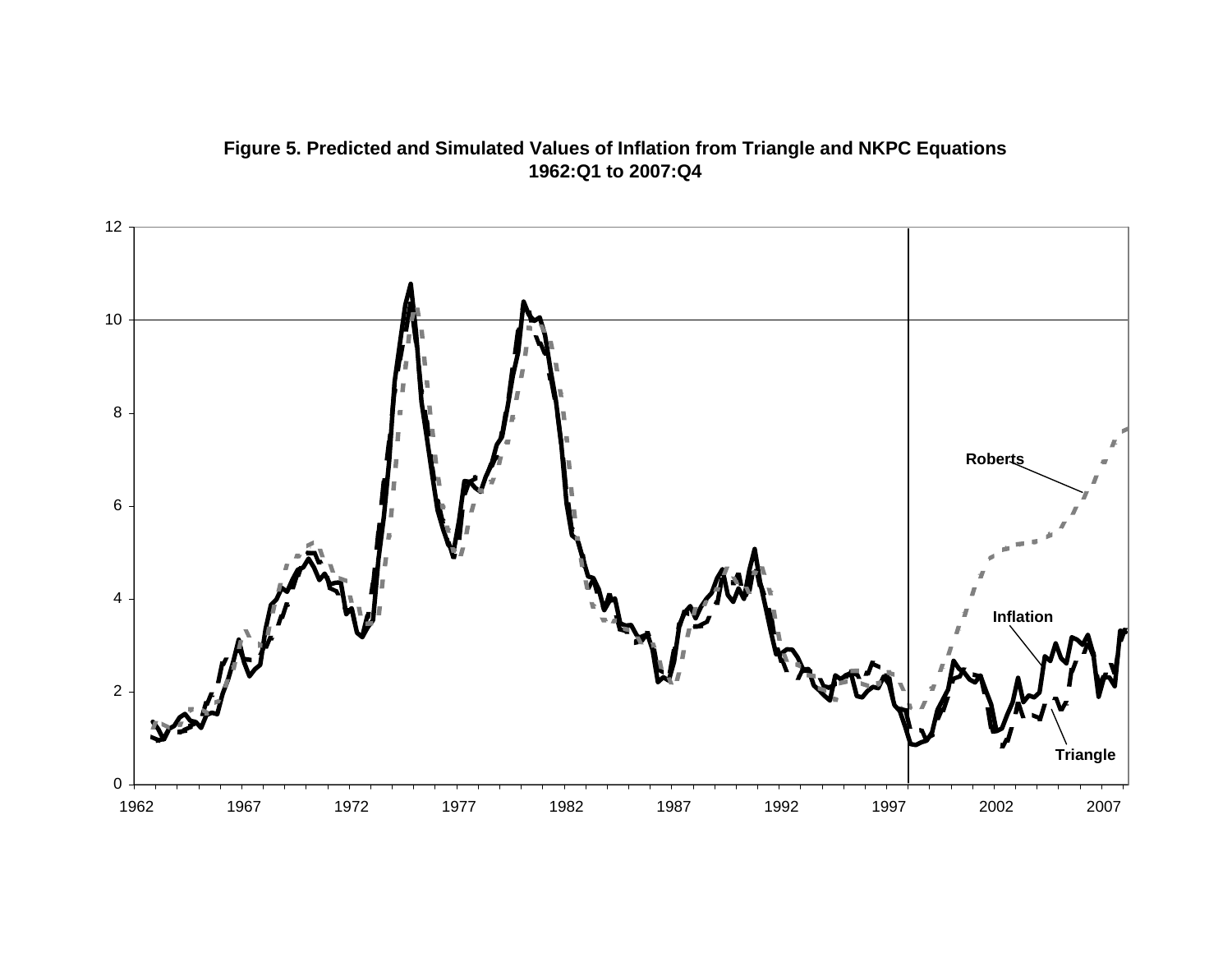

**Figure 6. NKPC vs. Triangle Unemployment Coefficients on 90 Quarter Rolling Regressions from 1962:Q1 to 1985:Q3**